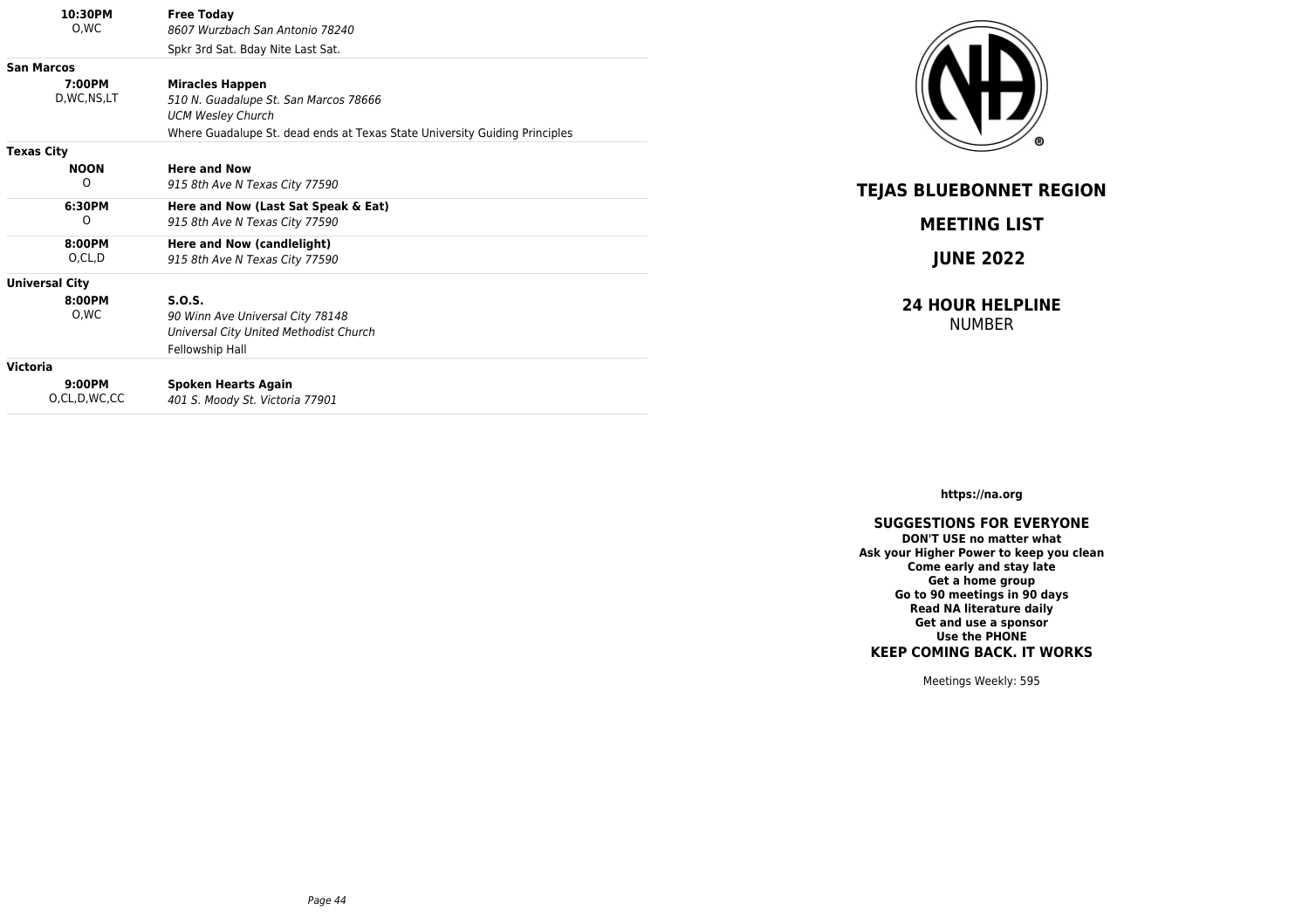|              | <b>SUNDAY / DOMINGO</b>                                                       | <b>Nederland</b>     |                                                                   |
|--------------|-------------------------------------------------------------------------------|----------------------|-------------------------------------------------------------------|
| Alvin        |                                                                               | <b>NOON</b>          | <b>Wings of Freedom</b>                                           |
| 11:00AM      | <b>New Hope Group</b>                                                         | D,WC                 | 908 Boston Ave. Nederland                                         |
| O, D         | 204 South Taylor Street Alvin 77511                                           | 8:00PM               | <b>Wings of Freedom</b>                                           |
|              | Alvin Taylor Street Club                                                      | D.WC                 | 908 Boston Ave. Nederland 77627                                   |
| 6:00PM       | <b>New Hope Group</b>                                                         | <b>NO DATA</b>       |                                                                   |
| O, D         | 204 South Taylor Street Alvin 77511                                           | 10:00AM              | <b>Guiding Principles Literature Study</b>                        |
|              | Alvin Taylor Street Club                                                      | OGP, VM              |                                                                   |
|              | 4th Sunday B-day night / 2nd - Speaker 4th Sunday B-day night / 2nd - Speaker |                      | password:764284                                                   |
| Austin       |                                                                               |                      | Only Meets on 2nd & 4th Saturdays                                 |
| 8:00AM       | <b>Never Alone in Austin</b>                                                  | <b>Rose City</b>     |                                                                   |
| VM           | Austin                                                                        | <b>NOON</b><br>O, BT | <b>New Life</b>                                                   |
|              | Phone - Online Meeting                                                        |                      | 300 West Freeway Blvd. South Rose City                            |
|              | Zoom ID: 916 338 0135, Passcode: 12345                                        |                      | @ Peacock, Green Metal Bldg., East IH-10 Feeder Rd.               |
|              | Online Meeting Password: 12345                                                | 8:00PM               | <b>New Life</b>                                                   |
| 11:00AM      | <b>Searching and Fearless Women</b>                                           | $O,$ Sm              | 300 West Freeway Blvd. South Rose City                            |
| O, RF, W, VM | <b>Austin 78704</b>                                                           |                      | @ Peacock, Green Metal Bldg., East IH-10 Feeder Rd.               |
| 1:30PM       | <b>Miracles and Solutions</b>                                                 | Rosenberg            |                                                                   |
| 0,WC         | 2207 Martin Luther King Austin 78702                                          | 9:00PM               | <b>The New Pathfinders</b>                                        |
| East         | David Chapel Church, Activity Center                                          | CL, OE, G            | 4203 Avenue H Rosenberg 77471                                     |
|              | Doors are open, meeting place wiped down daily.                               |                      | Fort Bend Club                                                    |
| 5:30PM       | <b>Never Alone in Austin</b>                                                  |                      | Small Meeting Room                                                |
| VM           | Austin                                                                        | <b>San Antonio</b>   |                                                                   |
|              | Phone - Online Meeting                                                        | 8:00AM               | <b>Road To Recovery</b>                                           |
|              | Zoom ID: 916 338 0135, Passcode: 12345                                        | O,BT,WC,NS           | 1602 Goliad Bldg, in the back San Antonio 78223                   |
|              | Online Meeting Password: 12345                                                | 10:00AM              | <b>Fit and Lit</b>                                                |
| 6:30PM       | <b>Miracles and Solutions</b>                                                 | LT.                  | 10929 Nacogdoches Rd Suite 12 San Antonio 78217                   |
| 0,WC         | 2207 Martin Luther King Austin 78702                                          | 10:00AM              |                                                                   |
| East         | David Chapel Church, Activity Center                                          | O, WC, NS, LT        | <b>Morning Miracles</b><br>8900 Starcrest San Antonio 78217       |
|              | Doors are open, meeting place wiped down daily.                               |                      |                                                                   |
| 8:00PM       | <b>Regeneration X</b>                                                         | 11:00AM              | <b>Women In Unity</b>                                             |
| O,CL         | 4001 Speedway Austin 78751                                                    | O,W,WC,NS            | 1018 E. Grayson San Antonio 78208                                 |
| Central      | Trinity Church of Austin                                                      |                      | In the Library                                                    |
|              | Enter from from 40th Street. First room on the right.                         | <b>NOON</b>          | <b>Nooners</b>                                                    |
| 10:30PM      | <b>Wild With Flair (Virtual Meeting)</b>                                      | $\Omega$             | 446 E Canton San Antonio 78202                                    |
| O,D,RF,VM    | <b>Austin 78746</b>                                                           | 1:30PM               | <b>Just For The Newcomer</b>                                      |
|              | Phone - Online Meeting: See https://tinyurl.com/wwfaustin                     | O, WC, NS            | 127 McCullough San Antonio 78215                                  |
| Bay City     |                                                                               | 3:00PM               | <b>New Possibilities</b>                                          |
| 6:30PM       | <b>End Of The Road Group</b>                                                  | O, WC, NS            | 5909 Walzem Rd San Antonio 78218                                  |
| 0,D          | 2908 Rugeley St. Bay City 77414                                               |                      | Masks are still rquired Per Establishment                         |
|              | End Of The Road Group                                                         | 6:30PM               | <b>Road To Recovery</b>                                           |
| Baytown      |                                                                               | O,BT,WC,NS           | 1602 Goliad Rd Bldg, in the back Lit Study Sat. San Antonio 78223 |
| 6:30PM       | <b>Keep it Clean Group</b>                                                    | 7:00PM               | A New Way                                                         |
| D            | 501 S Alexander Dr Baytown 77520                                              | O,BT,WC,NS           | 10929 Nacogdoches Rd. Ste. #12 San Antonio 78217                  |
|              | St. John's United Methodist Church                                            |                      |                                                                   |
| Beaumont     |                                                                               | 8:00PM               | <b>Force Group</b>                                                |
| 6:00PM       | <b>Courage Commitment And Change</b>                                          | O, NS                | 8900 Starcrest San Antonio 78217                                  |
| D,WC         | 4090 Delaware St Beaumont 77706                                               | 8:30PM               | <b>Young People Of NA</b>                                         |
|              | Annex Building                                                                | C, WC, YP, NS        | 10929 Nacogdoches Rd Unit # 12 San Antonio 78217                  |
|              |                                                                               |                      |                                                                   |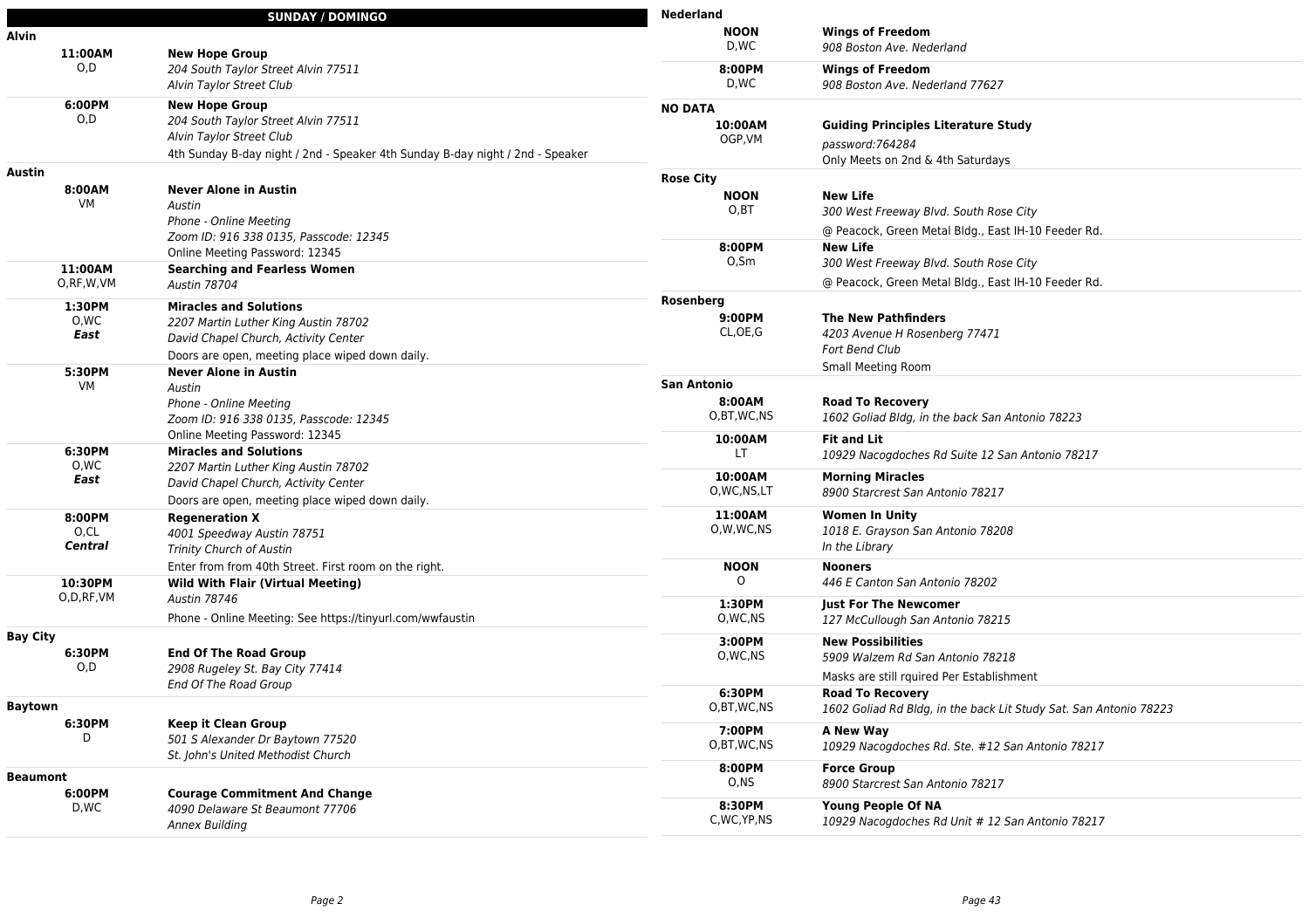| 2:00PM<br>VM       | Alive & Kicking                                                                                    | <b>Boerne</b>               |                                                               |
|--------------------|----------------------------------------------------------------------------------------------------|-----------------------------|---------------------------------------------------------------|
|                    | Houston<br>Zoom                                                                                    | 3:00PM<br>O,WC              | <b>Boerne NA</b><br>121 Rock St Boerne 78006                  |
|                    | password: 048838                                                                                   |                             |                                                               |
|                    | <b>Group Business Meeting</b>                                                                      | <b>Brenham</b><br>4:00PM    | <b>Serenity Happens</b>                                       |
| 6:30PM<br>$\Omega$ | <b>Clear Lake Group</b><br>17400 El Camino Real Suite 800 Houston 77058                            | D,NS                        | 1403 West Main St. Brenham 77833<br>Main Street 12 Club       |
| 7:00PM             | <b>Living Clean</b>                                                                                | <b>Burnet</b>               |                                                               |
| TC                 | 11140 Greenbay Street, Houston, TX 77024 Houston 77024<br>Mercy Street behind Chapelwood UM Church | 7:00PM                      | <b>Non-Fiction-Addiction</b>                                  |
| 7:45PM             | Alive & Kicking                                                                                    | O,St,WC,BK                  | 204 East Graves Street Burnet 78611                           |
| SPK, VM            | Houston                                                                                            | Burnet                      | <b>First Christian Church</b>                                 |
|                    | Zoom                                                                                               |                             | (Disciples of Christ)                                         |
|                    | password: ALIVE                                                                                    | Caldwell                    |                                                               |
| 8:00PM             | 1960 Group                                                                                         | 6:30PM                      | <b>New Freedom Group</b><br>503 Freeman Street Caldwell 77836 |
| D,SPK              | 1711 Cypress Creek Parkway Houston 77073                                                           |                             | Freeman Communtiy Center Jason B 979-716-9384                 |
|                    | Spring Woods Church, NEW LOCATION<br>Main building far East entrance                               | Clute                       |                                                               |
| 8:00PM             | <b>Clear Lake Group</b>                                                                            | 7:00PM                      | <b>Freedom Group</b>                                          |
| $\Omega$           | 17400 El Camino Real Suite 800 Houston 77058                                                       | O, D                        | 108 Hargett Clute 77531                                       |
| 8:00PM             | Here & Now                                                                                         |                             | Bobby G Smith Municipal Court Bldg                            |
| D,VM               | Houston                                                                                            | Conroe                      |                                                               |
|                    | Zoom ID: 2241726289                                                                                | <b>NOON</b>                 | <b>Better Late Than Never</b>                                 |
|                    | Password: hang1983                                                                                 | O,D,WC,NS                   | 2030 FM 2854 Road Conroe 77304                                |
| 8:00PM<br>0,5m     | <b>Just A Meeting</b>                                                                              |                             | Conroe Club                                                   |
|                    | 14540 Minetta Houston 77035                                                                        | 6:00PM                      | (Old Montgomery Hwy.)<br><b>Better Late Than Never</b>        |
| 8:00PM             | 2 Blocks East of Fondren<br><b>Saturday Night Live Group</b>                                       | D,NS                        | 2030 FM 2854 Road (Old Montgomery Hwy.) Conroe 77304          |
| D                  | 4301 Donna Bell Lane Houston 77018                                                                 | <b>Corpus Christi</b>       |                                                               |
|                    | Off T.C. Jester at 43rd Avenue                                                                     | 10:00AM                     | <b>A Conscious Contact</b>                                    |
| 10:00PM            | <b>Keep It Real Group</b>                                                                          | O, JT, LT, VM               | Corpus Christi 78415                                          |
| CL, Sm             | 14540 Minetta Houston 77035                                                                        |                             | Zoom ID: 485-142-931                                          |
| Kerrville          |                                                                                                    |                             | Zoom ID: 485-142-931                                          |
| 10:00AM            | Agape                                                                                              | 10:00AM                     | <b>Survivors</b>                                              |
| $\Omega$           | 624 Barnett St Kerrville 78028                                                                     | O, D, RF, WC                | 3307 Ayers Corpus Christi 78415                               |
| Killeen            |                                                                                                    | <b>NOON</b>                 | Coastal Bend Recovery Club<br><b>Off The Wall</b>             |
| 7:00PM             | <b>Another Chance Group of NA</b>                                                                  | $O, D,$ $\vert T, \vert$ VM | Corpus Christi 78412                                          |
| Killeen            | 507 N 8th St Killeen 76541                                                                         |                             | Zoom ID: 272-2760-415, Password: CBANA                        |
|                    | Entrance in back of building                                                                       |                             | Zoom ID: 272-2760-415, PW: CBANA                              |
| Lake Jackson       |                                                                                                    | 8:00PM                      | <b>Came to Believe</b>                                        |
| 6:30PM<br>O        | <b>More Will Be Revealed</b>                                                                       | O, RF, WC, CC               | 3307 Ayers Corpus Christi 78415                               |
|                    | 404 Azalea Street Lake Jackson 77566<br>- 1st United Methodist Church                              |                             | Coastal Bend Recovery Club                                    |
| <b>McAllen</b>     |                                                                                                    | 8:00PM<br>O,BK,LT,V,VM      | Cloud 9<br>Corpus Christi                                     |
| 8:30PM             | <b>Lifes 2nd Chance</b>                                                                            |                             | Zoom ID: 453 269 5016. Password: CBANA                        |
| O,St,NS            | 1105 W. Fern Ave McAllen 78501                                                                     |                             | Zoom ID: 453-269-5016, PW: CBANA                              |
|                    | Our Savior Lutheran                                                                                | <b>Cypress</b>              |                                                               |
|                    | Classroom C                                                                                        | 8:00PM                      | <b>Cypress NA</b>                                             |
|                    |                                                                                                    | D,NS,LT                     | 13131 Fry Road Cypress 77433                                  |
|                    |                                                                                                    |                             | Saint Aidan's Episcopal Church                                |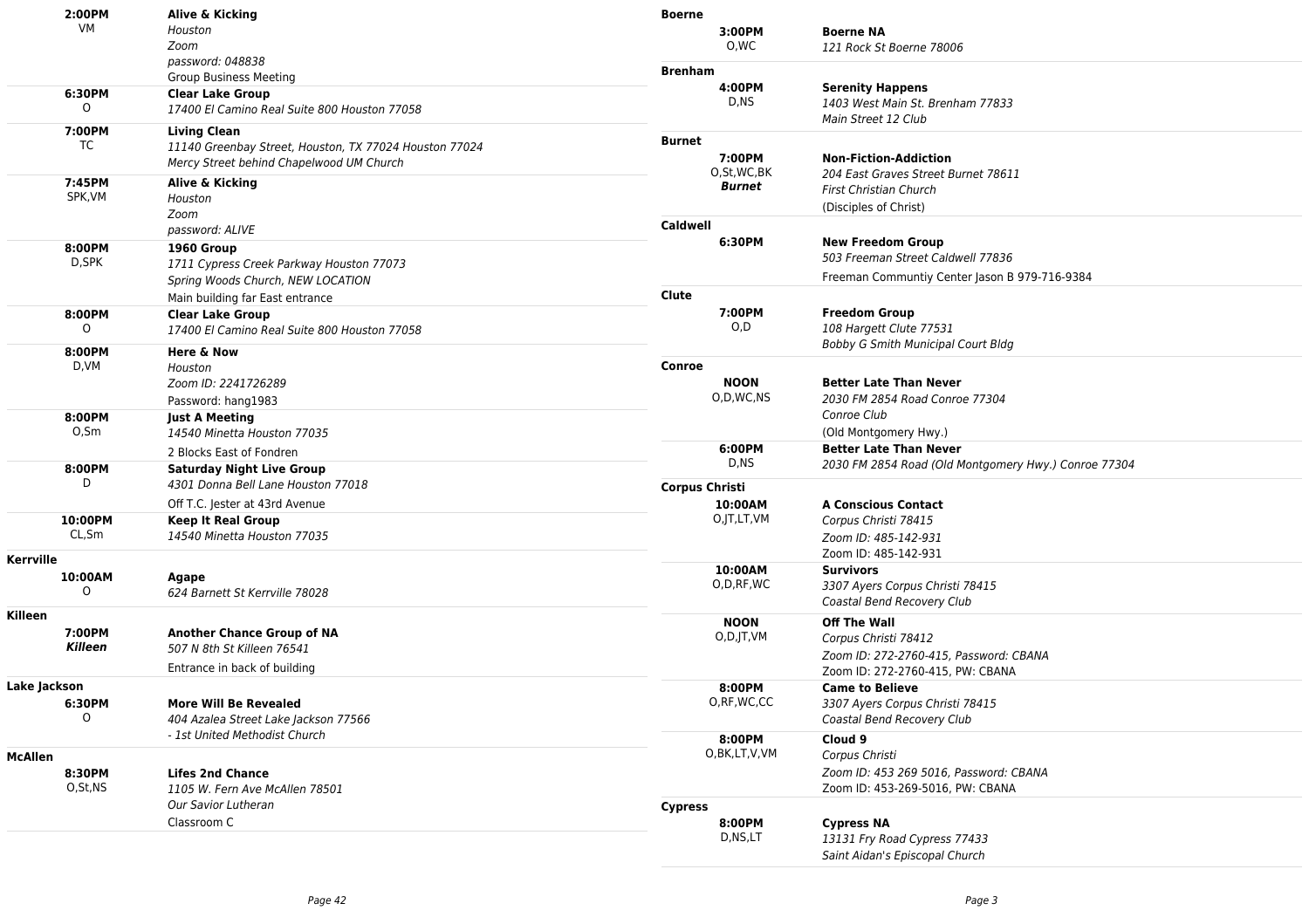| <b>Galveston</b> |                                                                      | 8:00PM                     | <b>Off The Wall</b>                                    |
|------------------|----------------------------------------------------------------------|----------------------------|--------------------------------------------------------|
| <b>NOON</b>      | <b>Galveston Island Group</b>                                        | O,B,WC,CC,VM               | Corpus Christi 78412                                   |
| O.D              | 2504 39th Street Galveston 77551                                     |                            | Zoom ID: 272-2760-415, Password: CBANA                 |
| 8:00PM           | <b>Galveston Island Group</b>                                        |                            | Zoom ID: 272-2760-415, PW: CBANA                       |
| $\Omega$         | 2504 39th Street Galveston 77550                                     | 8:00PM                     | <b>Off The Wall</b>                                    |
|                  |                                                                      | O,B,WC,CC                  | 4710 S. Alameda Corpus Christi 78412                   |
| Houston          |                                                                      |                            | Southshore Christian Church (Willard Hall)             |
| 9:30AM           | Alive & Kicking                                                      | Elgin                      |                                                        |
| G,VM             | Houston                                                              |                            |                                                        |
|                  | Zoom                                                                 | 7:30PM<br>O,NS,HY<br>Elgin | <b>Keep Coming Back</b><br>1221 N Avenue C Elgin 78621 |
|                  | password: ALIVE                                                      |                            | Journey Elgin                                          |
|                  | phone password: 141601                                               |                            | Meeting ID 84302305259 Password 070295                 |
| 9:30AM           | <b>Sunday Starters Group</b>                                         |                            | Online Meeting Password: 070295                        |
| D                | 7301 Avenue F Houston 77011                                          |                            |                                                        |
|                  | <b>Special Recreation Service Building</b>                           | Galveston                  |                                                        |
|                  | 4TH SUNDAY OF EACH MONTH: No meeting on 4 Sundays Breakfast @ 9 a.m. | <b>NOON</b><br>$\circ$     | <b>Galveston Island Group</b>                          |
| 11:30AM          | <b>Just For Today</b>                                                |                            | 2504 39th Street Galveston 77550                       |
| D                | 14540 Minetta Houston 77035                                          | 6:30PM                     | <b>Galveston Island Group (Womans Meeting)</b>         |
|                  | 2 Blocks East of Fondren                                             | W                          | 2504 39th Street Galveston 77551                       |
| <b>NOON</b>      | <b>Here &amp; Now</b>                                                | 8:00PM                     | <b>Galveston Island Group</b>                          |
| D,VM             | Houston                                                              |                            | 2504 39th Street Galveston 77550                       |
|                  | Password: hang1983                                                   |                            |                                                        |
| 1:00PM           | <b>Clear Lake Group</b>                                              | <b>George West</b>         |                                                        |
| O, D             | 17400 El Camino Real Suite 800 Houston 77598                         | 7:00PM                     | Live Oak County Break the Cycle                        |
|                  | Up the Street Club                                                   | O, RF, CC                  | 1417 South Hwy 37 Access Rd George West 78022          |
|                  | at N. Walnut                                                         |                            | <b>Brush Country Cowboy Church</b>                     |
| 5:00PM           |                                                                      | <b>Houston</b>             |                                                        |
| D,VM             | Alive & Kicking                                                      | 10:30AM                    | <b>Red Light Group of NA VIRTUAL</b>                   |
|                  | Houston<br>Zoom                                                      | O,D,VM                     | Houston 77035                                          |
|                  | password: ALIVE                                                      |                            | Zoom ID: 825 7003 5063 Password: 221950                |
|                  | phone password: 141601 Old-Timers Meeting, phone password: 141601    | 11:00AM                    | It Works How and Why                                   |
| 6:00PM           | Jekyll & Hyde Group                                                  | $\Omega$                   | 11456 Space Center Blvd. Houston 77059                 |
| HY.              | 9724 Derrington Rd Houston 77064                                     | <b>NOON</b><br>JT,VM       | St. Paul Anglican Church                               |
|                  | Camp Hope                                                            |                            |                                                        |
|                  | Password: camphope                                                   |                            | Alive & Kicking                                        |
|                  | Building Six, Zoom ID: 831171541, Password: camphope                 |                            | Houston<br>Zoom                                        |
| 6:00PM           | The Sooner the Better (TSTB)                                         |                            | password: ALIVE                                        |
| O,D              | 401 Branard Street Houston 77006                                     |                            |                                                        |
|                  | Montrose Counseling Center                                           | <b>NOON</b><br>JT          | Alive & Kicking Group                                  |
|                  | Corner of Branard & Garrott, 1st Floor                               |                            | 5959 Long Dr, Suite H Houston 77033                    |
| 6:30PM           | <b>Clear Lake Group</b>                                              | <b>NOON</b>                | <b>Clear Lake Group</b>                                |
| O, D             | 17400 El Camino Real Suite 800 Houston 77058                         | $\circ$                    | 17400 El Camino Real Suite 800 Houston 77058           |
|                  | Up the Street Club                                                   | <b>NOON</b>                | <b>Here &amp; Now</b>                                  |
|                  | @ Walnut Street                                                      | D.VM                       | Houston                                                |
| 7:30PM           | <b>Just A Meeting</b>                                                |                            | Zoom ID: 2241726289                                    |
| O.D.G            | 14540 Minetta Houston 77035                                          |                            | Password: hang1983                                     |
|                  | Gulf Coast Club                                                      | 1:00PM                     | <b>Just For Today</b>                                  |
|                  | 2 Blocks East of Fondren                                             | D                          | 14540 Minetta Houston 77035                            |
| 7:30PM           | The Ties That Bind Us                                                |                            | 2 Blocks East of Fondren                               |
| D                | 1203 Wirt Road Houston 77055                                         |                            |                                                        |
|                  | <b>Terrace United Methodist Church</b>                               |                            |                                                        |
|                  |                                                                      |                            |                                                        |
|                  | 713-208-2538                                                         |                            |                                                        |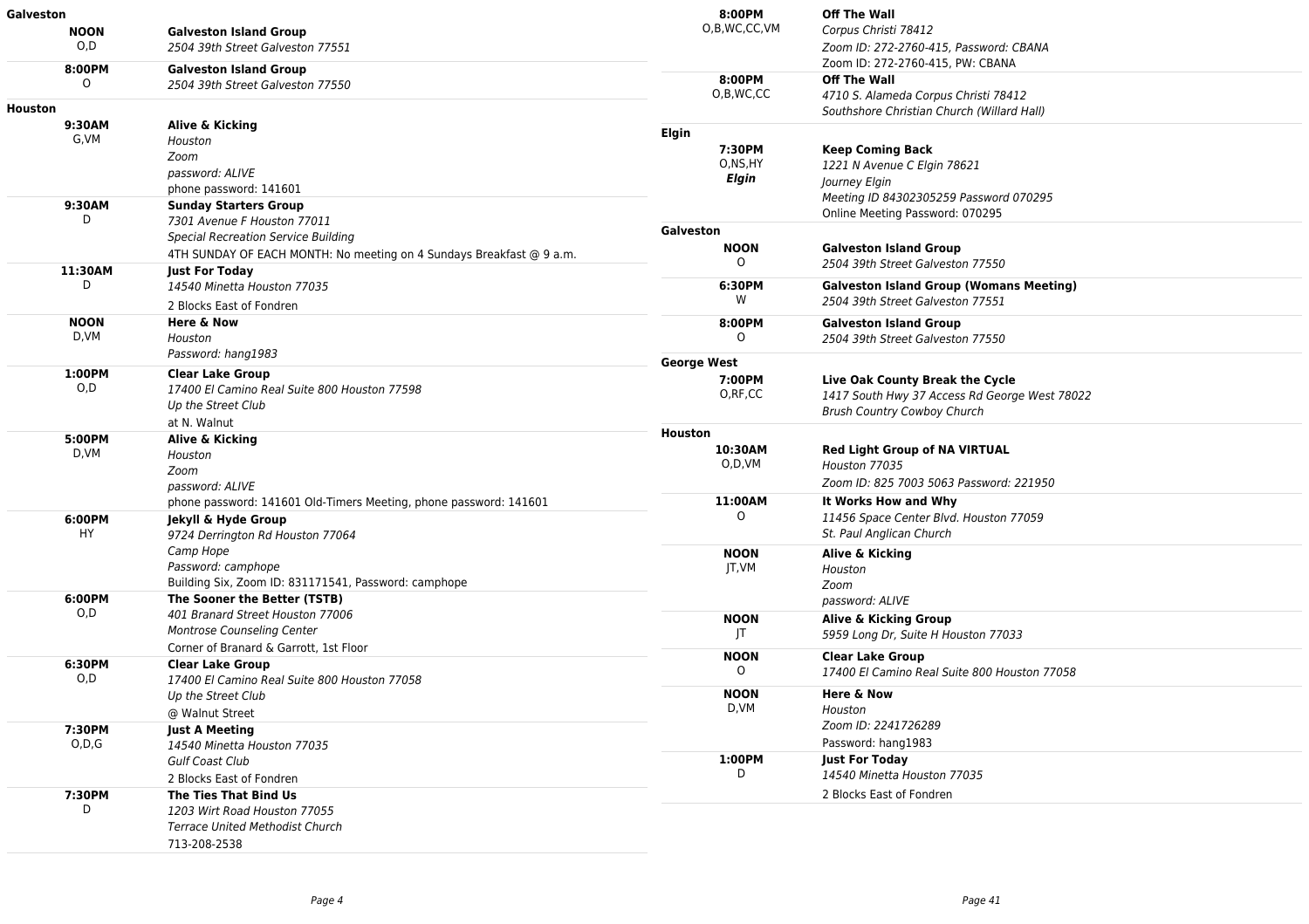| 10:30PM<br>O,D,RF,VM                                                      | <b>Wild With Flair (Virtual Meeting)</b><br><b>Austin 78746</b> |                   | 8:00PM<br>0   | <b>Clear Lake Group</b><br>17400 El Camino Real Suite 800 Houston 77058 |
|---------------------------------------------------------------------------|-----------------------------------------------------------------|-------------------|---------------|-------------------------------------------------------------------------|
|                                                                           | Phone - Online Meeting: See https://tinyurl.com/wwfaustin       |                   |               | @ Walnut St., Webster                                                   |
| <b>Bay City</b>                                                           |                                                                 |                   | 10:00PM       | <b>Keep it Real Group</b>                                               |
| 8:00PM                                                                    | <b>Refuge Group</b>                                             |                   | Sm, G         | 14540 Minetta Houston 77035                                             |
| $\Omega$                                                                  | 2105 Ave M Bay City 77414                                       | <b>Huntsville</b> |               |                                                                         |
|                                                                           | Refuge Group                                                    |                   | 7:00PM        | <b>Serious Undertakings</b>                                             |
| <b>Baytown</b>                                                            |                                                                 |                   | O,LT          | 700 TX-30 Huntsville 77320                                              |
| 6:30PM                                                                    | <b>Keep it Clean Group</b>                                      |                   |               | <b>Wesley United Methodist Church</b>                                   |
| CL.                                                                       | 501 S Alexander Dr Baytown 77520                                | Jasper            |               |                                                                         |
|                                                                           | St. John's United Methodist Church                              |                   | 8:00PM        | <b>New Attitudes</b>                                                    |
| <b>Brookshire</b>                                                         |                                                                 |                   | O, D          | 325 W. Gibson Street Jasper                                             |
| <b>NOON</b>                                                               | <b>Middle of Nowhere Group</b>                                  | Katy              |               |                                                                         |
|                                                                           | 2119 Woods Rd Brookshire 77423                                  |                   | 6:00PM        | <b>Our Common Bond</b>                                                  |
| <b>Cedar Park</b>                                                         |                                                                 |                   | O,IW          | 5108 5th St. Katy 77493                                                 |
| 7:00PM                                                                    | <b>Primary Purpose</b>                                          |                   |               | Meats in the garage behind the main house                               |
| O,RF,WC,NS<br><b>Cedar Park</b>                                           | 1204 West Whitestone Boulevard Cedar Park 78613-7152            | <b>Kerrville</b>  |               |                                                                         |
|                                                                           | Legacy House                                                    |                   | 6:00PM        | <b>KGNA</b>                                                             |
| Clute                                                                     |                                                                 |                   | $\circ$       | 624 Barnett St Kerrville 78028                                          |
| 8:00PM                                                                    | <b>Freedom Group</b>                                            | Killeen           |               |                                                                         |
| $\Omega$<br>108 Hargett Clute 77531<br>Bobby G Smith Municipal Court Bldg |                                                                 |                   | 7:00PM        | <b>Another Chance Group of NA</b>                                       |
|                                                                           |                                                                 |                   | Killeen       | 507 N 8th St Killeen 76541                                              |
| <b>College Station</b>                                                    |                                                                 |                   |               | Entrance in back of building                                            |
| 5:00PM                                                                    | <b>New Day</b>                                                  | Kyle              |               |                                                                         |
|                                                                           | 906 George Bush College Station 77840                           |                   | 7:00PM        | <b>Surrender to Win</b>                                                 |
|                                                                           | St Thomas Episcopal Church                                      |                   | O, RF, NS, HY | 103 S. Front St Kyle 78640                                              |
| Conroe                                                                    |                                                                 |                   |               | <b>VFW Post #12058</b>                                                  |
| <b>NOON</b>                                                               | <b>Better Late Than Never</b>                                   |                   |               | Zoom ID 868 1696 1453 & Password:PW 2021                                |
| O,D,WC,NS                                                                 | 2030 FM 2854 Conroe 77304                                       |                   |               | Zoom ID 868 1696 1453 & password: PW 2021                               |
| 6:00PM                                                                    | <b>Better Late Than Never</b>                                   | <b>McAllen</b>    |               |                                                                         |
| O,D,WC,NS                                                                 | 2030 FM 2854 Conroe 77304                                       |                   | 8:00PM        | <b>Last House on the Block</b>                                          |
| <b>Corpus Christi</b>                                                     |                                                                 |                   | O,CL,To,NS    | 1105 W. Fern Ave McAllen 78501                                          |
| <b>NOON</b>                                                               | <b>Off The Wall</b>                                             |                   |               | Our Savior Lutheran                                                     |
| O, WC, NS, CC, VM                                                         | Corpus Christi 78412                                            |                   |               | Classroom C                                                             |
|                                                                           | Zoom ID: 272-2760-415, Password: CBANA                          | <b>Nederland</b>  |               |                                                                         |
|                                                                           | Zoom ID: 272-2760-415, PW: CBANA                                |                   | 2:00PM        | <b>Wings of Freedom</b>                                                 |
| <b>NOON</b>                                                               | <b>Shot of Hope</b>                                             |                   | D,WC          | 908 Boston Ave Nederland 77627                                          |
| $\Omega$                                                                  | 3307 Ayers Corpus Christi 78415                                 |                   | 8:00PM        | <b>Wings of Freedom</b>                                                 |
|                                                                           | Coastal Bend Recovery Club                                      |                   | C,D,WC        | 908 Boston Ave Nederland 77627                                          |
| 6:30PM                                                                    | <b>Saturday Night Live</b>                                      | <b>New Caney</b>  |               |                                                                         |
| O,RF,WC                                                                   | 3307 Ayers Corpus Christi<br>Coastal Bend Recovery Club         |                   | 7:00PM        | <b>New Hope (Northside)</b>                                             |
|                                                                           |                                                                 |                   |               | 17892 N Hwy 59 New Caney 77357                                          |
| 8:00PM                                                                    | <b>Keep It Real</b>                                             | Rockport          |               |                                                                         |
| SG, St, To, BK, CC                                                        | 626 Robinson Corpus Christi 78404                               |                   | 8:00PM        | <b>The Rock</b>                                                         |
|                                                                           | RCI                                                             |                   | O, WC, OE     | 814 Wharf St. Rockport 78382                                            |
|                                                                           | Back Garage Room                                                |                   |               |                                                                         |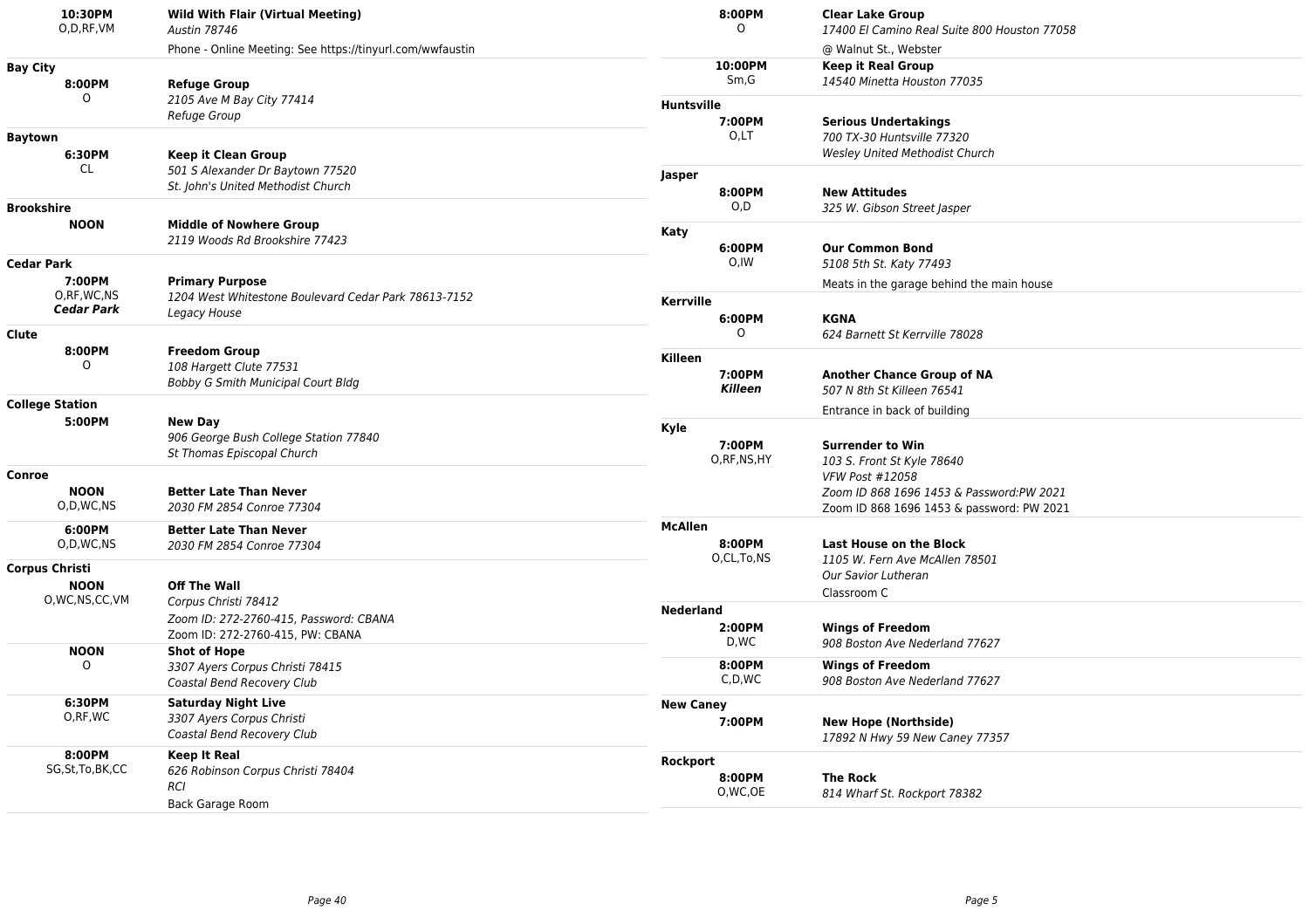| <b>Rose City</b>   |                                                                          | <b>Tomball</b>  |                                                          |
|--------------------|--------------------------------------------------------------------------|-----------------|----------------------------------------------------------|
| 6:00PM             | <b>New Life</b>                                                          | 6:00PM          | Jekyll & Hyde Group                                      |
| O,BT,NS            | 300 West Freeway Blvd. South Rose City                                   | LT              | 19022 Mueschke Rd Tomball 77377                          |
|                    | @ Peacock, Green Metal Bldg., East IH-10 Feeder Rd.                      |                 | Residential address                                      |
| <b>San Antonio</b> |                                                                          |                 | 2nd and 4th Fridays ONLY                                 |
| <b>NOON</b>        | <b>Nooners</b>                                                           | 7:00PM          | <b>Tomball New Attitudes</b>                             |
| $\Omega$           | 446 E Canton San Antonio 78202                                           | 0               | 715 Carrell St. Tomball 77375                            |
| 1:30PM             | <b>Just For The Newcomer</b>                                             |                 | Small building behind Church                             |
| O, WC, NS          | 127 McCullough San Antonio 78215                                         | <b>Victoria</b> |                                                          |
| 2:00PM             | <b>Recovery In The Park</b>                                              | 7:00PM          | <b>Victoria Group</b>                                    |
| $\Omega$           | 1315 San Pedro San Antonio 78212                                         | O,JT,WC         | 3002 Miori Victoria 77901                                |
|                    | Behind Library By The Gazebo Outdoors                                    |                 | St Francis Episcopal Church                              |
| 4:00PM             | <b>Spiritual Journey Womens - Virtual Meeting</b>                        |                 | <b>SATURDAY / SÁBADO</b>                                 |
| O,WC,NS,VM         | San Antonio 78240                                                        | Alvin           |                                                          |
|                    | Zoom Meeting ID: 612 219 4329                                            | <b>NOON</b>     | <b>New Hope Group</b>                                    |
| 6:00PM             | Genesis                                                                  | $\circ$         | 204 Taylor St. Alvin 77511                               |
| 0                  | San Antonio                                                              | 6:00PM          | <b>New Hope Group</b>                                    |
|                    | 446 E Canton St                                                          | $\Omega$        | 204 Taylor St. Alvin 77511                               |
| 6:00PM             | Lifeguard                                                                | Angelton        |                                                          |
| O,CL,WC,NS         | 6800 Wurzbach San Antonio 78240                                          | 1:00PM          | <b>Clean and Serene</b>                                  |
|                    | Office Bldg rear entrance                                                | $\Omega$        | 219 Arcola Angelton 77515                                |
| 6:30PM             | <b>Living The Dream Virtual Meeting</b>                                  |                 | 1st United Methodist Church                              |
| O,SD,LT,VM         | San Antonio                                                              | <b>Austin</b>   |                                                          |
|                    | 651 658 1953 No PW                                                       | 8:00AM          | <b>Never Alone in Austin</b>                             |
|                    | Meeting ID # 651 658 1953                                                | VM              | Austin                                                   |
| 6:30PM             | <b>Recovery Central</b>                                                  |                 | Phone - Online Meeting                                   |
| $\Omega$           | 6977 San Pedro San Antonio 78216                                         |                 | Zoom ID: 916 338 0135, Passcode: 12345                   |
| 7:30PM             | <b>Gratitude Speaks</b>                                                  |                 | Online Meeting Password: 12345                           |
| O, WC, NS          | 4222 SW LP 410 San Antonio 78227                                         | 10:30AM         | <b>Free at Last</b>                                      |
|                    | Parish RM # 4                                                            | O,D,LT,HY       | 209 West 27th. Austin 78705                              |
| 8:00PM             | <b>Force Group</b>                                                       | <b>Central</b>  | All Saints Episcopal Church                              |
| O,NS,LT            | 8900 Starcrest San Antonio 78217                                         |                 | Meeting ID: 975 0018 0781 Passcode: 512                  |
| 10:30PM            |                                                                          |                 | Meets in Annex behind church                             |
| 0,WC               | <b>Free Today</b><br>8607 Wurzbach San Antonio 78240                     | <b>NOON</b>     | <b>Miracles and Solutions</b>                            |
|                    | Bldg P                                                                   | 0,WC<br>East    | 2207 Martin Luther King Austin 78702                     |
|                    |                                                                          |                 | David Chapel Church, Activity Center                     |
| Santa Fe<br>7:00PM |                                                                          |                 | Doors are open, meeting place wiped down daily.          |
| 0                  | Santa Fe Group (2nd Sunday Speak & Eat)<br>12045 15th St. Santa Fe 77510 | 5:30PM<br>VM    | <b>Never Alone in Austin</b><br>Austin                   |
|                    |                                                                          |                 | <b>Phone - Online Meeting</b>                            |
| 7:30PM             | Santa Fe Group (Except 2nd Sunday)                                       |                 | Zoom ID: 916 338 0135, Passcode: 12345                   |
| 0                  | 12045 15th St. Santa Fe 77510                                            |                 | Online Meeting Password: 12345                           |
|                    | except 2nd Sunday speak and eat starts 7pm                               | 6:00PM          | <b>Eastside Group</b>                                    |
| <b>Texas City</b>  |                                                                          | RF,WC           | 1605 East 38th 1/2 Street Austin 78722                   |
| <b>NOON</b>        | <b>Here And Now Group</b>                                                | East            | Servants Church                                          |
| O, D               | 915 8th Ave N Texas City 77590                                           |                 | 5 blocks east of I-35 @ Cherrywood, Enter on 38th Street |
|                    | Here And Now Group                                                       | 7:30PM          | <b>Miracles and Solutions</b>                            |
| 8:00PM             | <b>Here and Now</b>                                                      | 0,WC            | 2207 Martin Luther King Austin 78702                     |
| O,D                | 915 8th Ave N Texas City 77590                                           | East            | David Chapel Church, Activity Center                     |
|                    |                                                                          |                 | Doors are open, meeting place wiped down daily.          |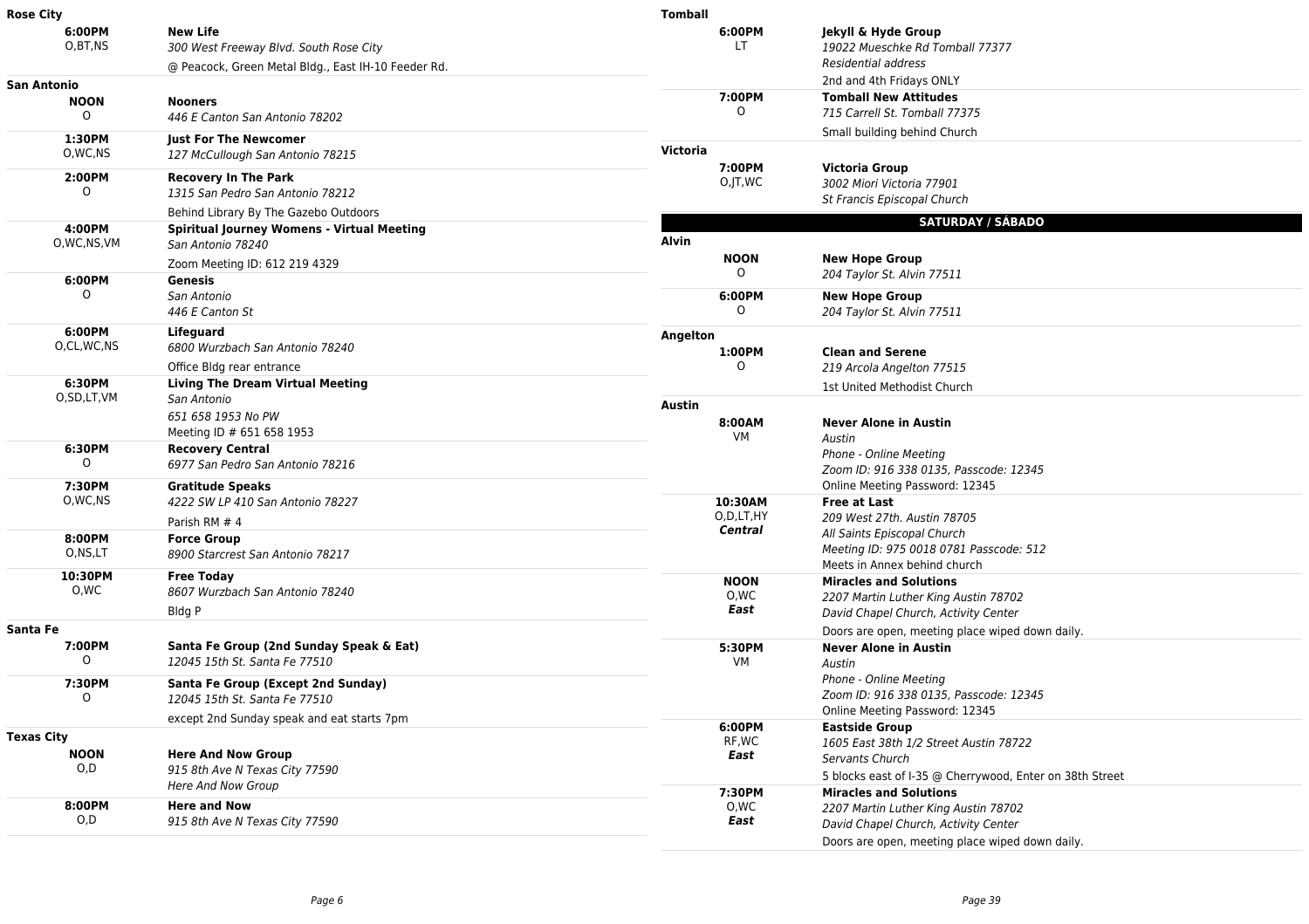| 8:00PM<br><b>Right Stuff Group</b><br>8:00PM<br><b>Phoenix</b><br><b>Round Rock</b><br>O,WC<br>1004 North Mays Street Round Rock 78664<br>1129 Pat Booker Rd. Universal City 78148<br>1st United Methodist Church<br>Building in the back #3<br>Now meeting in room 127 of education building. Masks optional.<br>8:00PM<br><b>Phoenix</b><br>0,WC<br>1129 Pat Booker Rd. Universal City 78148<br>Christ the King Lutheran Church<br>11:30AM<br><b>Simplify - Virtual Meeting</b><br>O,CL,VM<br>San Antonio 78217<br>Building in the back<br>Victoria<br>Zoom Meeting ID: 958729299 * Password 04022015<br><b>NOON</b><br>2:00PM<br><b>Nooners</b><br><b>Sisters Seeking Solutions</b><br>0<br>O,BT,D,W,WC,CC<br>446 E Canton San Antonio 78202<br>401 S. Moody St. Victoria 77901<br>1:30PM<br>6:00PM<br><b>Just For The Newcomer</b><br>Victoria Group<br>O, WC, NS<br>O,D,WC,CC<br>3002 Miori Ln Victoria 77901<br>127 McCullough San Antonio 78215<br>St Francis Episcopal Church<br>6:30PM<br>A New Way<br>O.CL, WC<br>10929 Nacogdoches Rd. Ste. #12 San Antonio 78217<br><b>MONDAY / LUNES</b><br>Alvin<br>6:30PM<br><b>The Core Group</b><br>0<br>6977 San Pedro San Antonio 78216<br><b>NOON</b><br><b>New Hope Group</b><br>O,BT<br>204 Taylor Street Alvin 77511<br>7:00PM<br>Freedom<br>O<br>6:00PM<br>6110 NW Loop 410 San Antonio 78238<br><b>New Hope Group</b><br>O, BT<br>204 Taylor Street Alvin 77511<br>Downstairs<br>7:00PM<br>Hope @ Faith<br><b>Austin</b><br>O, WC, NS<br>1307 Blanco Woods St San Antonio 78248<br>8:00AM<br><b>Never Alone in Austin</b><br>VM<br>Austin<br>7:00PM<br><b>Miracles Happen - Virtual Meeting</b><br>O,BL,WC,VM<br>Phone - Online Meeting<br>San Antonio 78207<br>Zoom ID: 916 338 0135, Passcode: 12345<br>MEETING ID: 274214657<br>Online Meeting Password: 12345<br>7:00PM<br><b>Wolf's Den</b><br><b>NOON</b><br><b>Just for Today</b><br>WC,NS,CN<br>5645 S Flores Suite # 104 San Antonio 78214<br>0,WC<br>901 Trinity St. Rm 230 (Code 4224#) Austin 78701<br>8:00PM<br><b>Force Group</b><br>Downtown<br>First Baptist Church of Austin<br>O, NS<br>8900 Starcrest San Antonio 78217<br>Enter Through 9th Street and Trinity Entrance Closed on holidays<br>8:30PM<br><b>Friday Night Live</b><br><b>NOON</b><br><b>Miracles and Solutions</b><br>O, WC, NS<br>10929 Nacogdoches Rd. Ste. # 12 San Antonio 78217<br>0,WC<br>2207 Martin Luther King Austin 78702<br>East<br>David Chapel Church, Activity Center<br>10:30PM<br><b>Free Today</b><br>Doors are open, meeting place wiped down daily.<br>O,WC<br>8607 Wurzbach San Antonio 78240<br>5:30PM<br><b>Never Alone in Austin</b><br>Bldg P<br>VM<br>Austin<br>Phone - Online Meeting<br>7:00PM<br><b>Never Alone</b><br>Zoom ID: 916 338 0135, Passcode: 12345<br>$0, L$ T<br>510 N. Guadalupe St. San Marcos 78666<br>Online Meeting Password: 12345<br><b>UCM Wesley Church</b><br>6:30PM<br><b>New Beginnings</b><br>Where Guadalupe St. dead ends at Texas State University<br>Central<br>1605 East 38 1/2 Street Austin 78722<br>Asbury United Methodist Church<br>8:00PM<br><b>Santa Fe Group</b><br>5 blocks east of I-35 @ Cherrywood, Enter on 38th St.<br>0<br>12045 15th St. Santa Fe 77510<br>7:00PM<br><b>Spiritual Foundation</b><br>4310 N Quinlan Park Rd Room 116 Classroom E Austin 78732<br>Hill Country Bible Church<br><b>NOON</b><br><b>Here And Now Group</b><br>Top of hill, second driveway, northwest entrance next to play structure First Meeting<br>$\circ$<br>915 8th Ave. N. Texas City 77590 | Round Rock | <b>Universal City</b> |  |
|-----------------------------------------------------------------------------------------------------------------------------------------------------------------------------------------------------------------------------------------------------------------------------------------------------------------------------------------------------------------------------------------------------------------------------------------------------------------------------------------------------------------------------------------------------------------------------------------------------------------------------------------------------------------------------------------------------------------------------------------------------------------------------------------------------------------------------------------------------------------------------------------------------------------------------------------------------------------------------------------------------------------------------------------------------------------------------------------------------------------------------------------------------------------------------------------------------------------------------------------------------------------------------------------------------------------------------------------------------------------------------------------------------------------------------------------------------------------------------------------------------------------------------------------------------------------------------------------------------------------------------------------------------------------------------------------------------------------------------------------------------------------------------------------------------------------------------------------------------------------------------------------------------------------------------------------------------------------------------------------------------------------------------------------------------------------------------------------------------------------------------------------------------------------------------------------------------------------------------------------------------------------------------------------------------------------------------------------------------------------------------------------------------------------------------------------------------------------------------------------------------------------------------------------------------------------------------------------------------------------------------------------------------------------------------------------------------------------------------------------------------------------------------------------------------------------------------------------------------------------------------------------------------------------------------------------------------------------------------------------------------------------------------------------------------------------------------------------------------------------------------------------------------------------------------------------------------------------------------------------------------------------------------------------------------------------------------------------------------------------------------------------------------------------------------------------------------------------------------------------------------------------------------------------------------|------------|-----------------------|--|
| <b>San Antonio</b><br><b>San Marcos</b><br>Santa Fe<br><b>Texas City</b>                                                                                                                                                                                                                                                                                                                                                                                                                                                                                                                                                                                                                                                                                                                                                                                                                                                                                                                                                                                                                                                                                                                                                                                                                                                                                                                                                                                                                                                                                                                                                                                                                                                                                                                                                                                                                                                                                                                                                                                                                                                                                                                                                                                                                                                                                                                                                                                                                                                                                                                                                                                                                                                                                                                                                                                                                                                                                                                                                                                                                                                                                                                                                                                                                                                                                                                                                                                                                                                                            |            |                       |  |
|                                                                                                                                                                                                                                                                                                                                                                                                                                                                                                                                                                                                                                                                                                                                                                                                                                                                                                                                                                                                                                                                                                                                                                                                                                                                                                                                                                                                                                                                                                                                                                                                                                                                                                                                                                                                                                                                                                                                                                                                                                                                                                                                                                                                                                                                                                                                                                                                                                                                                                                                                                                                                                                                                                                                                                                                                                                                                                                                                                                                                                                                                                                                                                                                                                                                                                                                                                                                                                                                                                                                                     |            |                       |  |
|                                                                                                                                                                                                                                                                                                                                                                                                                                                                                                                                                                                                                                                                                                                                                                                                                                                                                                                                                                                                                                                                                                                                                                                                                                                                                                                                                                                                                                                                                                                                                                                                                                                                                                                                                                                                                                                                                                                                                                                                                                                                                                                                                                                                                                                                                                                                                                                                                                                                                                                                                                                                                                                                                                                                                                                                                                                                                                                                                                                                                                                                                                                                                                                                                                                                                                                                                                                                                                                                                                                                                     |            |                       |  |
|                                                                                                                                                                                                                                                                                                                                                                                                                                                                                                                                                                                                                                                                                                                                                                                                                                                                                                                                                                                                                                                                                                                                                                                                                                                                                                                                                                                                                                                                                                                                                                                                                                                                                                                                                                                                                                                                                                                                                                                                                                                                                                                                                                                                                                                                                                                                                                                                                                                                                                                                                                                                                                                                                                                                                                                                                                                                                                                                                                                                                                                                                                                                                                                                                                                                                                                                                                                                                                                                                                                                                     |            |                       |  |
|                                                                                                                                                                                                                                                                                                                                                                                                                                                                                                                                                                                                                                                                                                                                                                                                                                                                                                                                                                                                                                                                                                                                                                                                                                                                                                                                                                                                                                                                                                                                                                                                                                                                                                                                                                                                                                                                                                                                                                                                                                                                                                                                                                                                                                                                                                                                                                                                                                                                                                                                                                                                                                                                                                                                                                                                                                                                                                                                                                                                                                                                                                                                                                                                                                                                                                                                                                                                                                                                                                                                                     |            |                       |  |
|                                                                                                                                                                                                                                                                                                                                                                                                                                                                                                                                                                                                                                                                                                                                                                                                                                                                                                                                                                                                                                                                                                                                                                                                                                                                                                                                                                                                                                                                                                                                                                                                                                                                                                                                                                                                                                                                                                                                                                                                                                                                                                                                                                                                                                                                                                                                                                                                                                                                                                                                                                                                                                                                                                                                                                                                                                                                                                                                                                                                                                                                                                                                                                                                                                                                                                                                                                                                                                                                                                                                                     |            |                       |  |
|                                                                                                                                                                                                                                                                                                                                                                                                                                                                                                                                                                                                                                                                                                                                                                                                                                                                                                                                                                                                                                                                                                                                                                                                                                                                                                                                                                                                                                                                                                                                                                                                                                                                                                                                                                                                                                                                                                                                                                                                                                                                                                                                                                                                                                                                                                                                                                                                                                                                                                                                                                                                                                                                                                                                                                                                                                                                                                                                                                                                                                                                                                                                                                                                                                                                                                                                                                                                                                                                                                                                                     |            |                       |  |
|                                                                                                                                                                                                                                                                                                                                                                                                                                                                                                                                                                                                                                                                                                                                                                                                                                                                                                                                                                                                                                                                                                                                                                                                                                                                                                                                                                                                                                                                                                                                                                                                                                                                                                                                                                                                                                                                                                                                                                                                                                                                                                                                                                                                                                                                                                                                                                                                                                                                                                                                                                                                                                                                                                                                                                                                                                                                                                                                                                                                                                                                                                                                                                                                                                                                                                                                                                                                                                                                                                                                                     |            |                       |  |
|                                                                                                                                                                                                                                                                                                                                                                                                                                                                                                                                                                                                                                                                                                                                                                                                                                                                                                                                                                                                                                                                                                                                                                                                                                                                                                                                                                                                                                                                                                                                                                                                                                                                                                                                                                                                                                                                                                                                                                                                                                                                                                                                                                                                                                                                                                                                                                                                                                                                                                                                                                                                                                                                                                                                                                                                                                                                                                                                                                                                                                                                                                                                                                                                                                                                                                                                                                                                                                                                                                                                                     |            |                       |  |
|                                                                                                                                                                                                                                                                                                                                                                                                                                                                                                                                                                                                                                                                                                                                                                                                                                                                                                                                                                                                                                                                                                                                                                                                                                                                                                                                                                                                                                                                                                                                                                                                                                                                                                                                                                                                                                                                                                                                                                                                                                                                                                                                                                                                                                                                                                                                                                                                                                                                                                                                                                                                                                                                                                                                                                                                                                                                                                                                                                                                                                                                                                                                                                                                                                                                                                                                                                                                                                                                                                                                                     |            |                       |  |
|                                                                                                                                                                                                                                                                                                                                                                                                                                                                                                                                                                                                                                                                                                                                                                                                                                                                                                                                                                                                                                                                                                                                                                                                                                                                                                                                                                                                                                                                                                                                                                                                                                                                                                                                                                                                                                                                                                                                                                                                                                                                                                                                                                                                                                                                                                                                                                                                                                                                                                                                                                                                                                                                                                                                                                                                                                                                                                                                                                                                                                                                                                                                                                                                                                                                                                                                                                                                                                                                                                                                                     |            |                       |  |
|                                                                                                                                                                                                                                                                                                                                                                                                                                                                                                                                                                                                                                                                                                                                                                                                                                                                                                                                                                                                                                                                                                                                                                                                                                                                                                                                                                                                                                                                                                                                                                                                                                                                                                                                                                                                                                                                                                                                                                                                                                                                                                                                                                                                                                                                                                                                                                                                                                                                                                                                                                                                                                                                                                                                                                                                                                                                                                                                                                                                                                                                                                                                                                                                                                                                                                                                                                                                                                                                                                                                                     |            |                       |  |
|                                                                                                                                                                                                                                                                                                                                                                                                                                                                                                                                                                                                                                                                                                                                                                                                                                                                                                                                                                                                                                                                                                                                                                                                                                                                                                                                                                                                                                                                                                                                                                                                                                                                                                                                                                                                                                                                                                                                                                                                                                                                                                                                                                                                                                                                                                                                                                                                                                                                                                                                                                                                                                                                                                                                                                                                                                                                                                                                                                                                                                                                                                                                                                                                                                                                                                                                                                                                                                                                                                                                                     |            |                       |  |
|                                                                                                                                                                                                                                                                                                                                                                                                                                                                                                                                                                                                                                                                                                                                                                                                                                                                                                                                                                                                                                                                                                                                                                                                                                                                                                                                                                                                                                                                                                                                                                                                                                                                                                                                                                                                                                                                                                                                                                                                                                                                                                                                                                                                                                                                                                                                                                                                                                                                                                                                                                                                                                                                                                                                                                                                                                                                                                                                                                                                                                                                                                                                                                                                                                                                                                                                                                                                                                                                                                                                                     |            |                       |  |
|                                                                                                                                                                                                                                                                                                                                                                                                                                                                                                                                                                                                                                                                                                                                                                                                                                                                                                                                                                                                                                                                                                                                                                                                                                                                                                                                                                                                                                                                                                                                                                                                                                                                                                                                                                                                                                                                                                                                                                                                                                                                                                                                                                                                                                                                                                                                                                                                                                                                                                                                                                                                                                                                                                                                                                                                                                                                                                                                                                                                                                                                                                                                                                                                                                                                                                                                                                                                                                                                                                                                                     |            |                       |  |
|                                                                                                                                                                                                                                                                                                                                                                                                                                                                                                                                                                                                                                                                                                                                                                                                                                                                                                                                                                                                                                                                                                                                                                                                                                                                                                                                                                                                                                                                                                                                                                                                                                                                                                                                                                                                                                                                                                                                                                                                                                                                                                                                                                                                                                                                                                                                                                                                                                                                                                                                                                                                                                                                                                                                                                                                                                                                                                                                                                                                                                                                                                                                                                                                                                                                                                                                                                                                                                                                                                                                                     |            |                       |  |
|                                                                                                                                                                                                                                                                                                                                                                                                                                                                                                                                                                                                                                                                                                                                                                                                                                                                                                                                                                                                                                                                                                                                                                                                                                                                                                                                                                                                                                                                                                                                                                                                                                                                                                                                                                                                                                                                                                                                                                                                                                                                                                                                                                                                                                                                                                                                                                                                                                                                                                                                                                                                                                                                                                                                                                                                                                                                                                                                                                                                                                                                                                                                                                                                                                                                                                                                                                                                                                                                                                                                                     |            |                       |  |
|                                                                                                                                                                                                                                                                                                                                                                                                                                                                                                                                                                                                                                                                                                                                                                                                                                                                                                                                                                                                                                                                                                                                                                                                                                                                                                                                                                                                                                                                                                                                                                                                                                                                                                                                                                                                                                                                                                                                                                                                                                                                                                                                                                                                                                                                                                                                                                                                                                                                                                                                                                                                                                                                                                                                                                                                                                                                                                                                                                                                                                                                                                                                                                                                                                                                                                                                                                                                                                                                                                                                                     |            |                       |  |
|                                                                                                                                                                                                                                                                                                                                                                                                                                                                                                                                                                                                                                                                                                                                                                                                                                                                                                                                                                                                                                                                                                                                                                                                                                                                                                                                                                                                                                                                                                                                                                                                                                                                                                                                                                                                                                                                                                                                                                                                                                                                                                                                                                                                                                                                                                                                                                                                                                                                                                                                                                                                                                                                                                                                                                                                                                                                                                                                                                                                                                                                                                                                                                                                                                                                                                                                                                                                                                                                                                                                                     |            |                       |  |
|                                                                                                                                                                                                                                                                                                                                                                                                                                                                                                                                                                                                                                                                                                                                                                                                                                                                                                                                                                                                                                                                                                                                                                                                                                                                                                                                                                                                                                                                                                                                                                                                                                                                                                                                                                                                                                                                                                                                                                                                                                                                                                                                                                                                                                                                                                                                                                                                                                                                                                                                                                                                                                                                                                                                                                                                                                                                                                                                                                                                                                                                                                                                                                                                                                                                                                                                                                                                                                                                                                                                                     |            |                       |  |
|                                                                                                                                                                                                                                                                                                                                                                                                                                                                                                                                                                                                                                                                                                                                                                                                                                                                                                                                                                                                                                                                                                                                                                                                                                                                                                                                                                                                                                                                                                                                                                                                                                                                                                                                                                                                                                                                                                                                                                                                                                                                                                                                                                                                                                                                                                                                                                                                                                                                                                                                                                                                                                                                                                                                                                                                                                                                                                                                                                                                                                                                                                                                                                                                                                                                                                                                                                                                                                                                                                                                                     |            |                       |  |
|                                                                                                                                                                                                                                                                                                                                                                                                                                                                                                                                                                                                                                                                                                                                                                                                                                                                                                                                                                                                                                                                                                                                                                                                                                                                                                                                                                                                                                                                                                                                                                                                                                                                                                                                                                                                                                                                                                                                                                                                                                                                                                                                                                                                                                                                                                                                                                                                                                                                                                                                                                                                                                                                                                                                                                                                                                                                                                                                                                                                                                                                                                                                                                                                                                                                                                                                                                                                                                                                                                                                                     |            |                       |  |
|                                                                                                                                                                                                                                                                                                                                                                                                                                                                                                                                                                                                                                                                                                                                                                                                                                                                                                                                                                                                                                                                                                                                                                                                                                                                                                                                                                                                                                                                                                                                                                                                                                                                                                                                                                                                                                                                                                                                                                                                                                                                                                                                                                                                                                                                                                                                                                                                                                                                                                                                                                                                                                                                                                                                                                                                                                                                                                                                                                                                                                                                                                                                                                                                                                                                                                                                                                                                                                                                                                                                                     |            |                       |  |
|                                                                                                                                                                                                                                                                                                                                                                                                                                                                                                                                                                                                                                                                                                                                                                                                                                                                                                                                                                                                                                                                                                                                                                                                                                                                                                                                                                                                                                                                                                                                                                                                                                                                                                                                                                                                                                                                                                                                                                                                                                                                                                                                                                                                                                                                                                                                                                                                                                                                                                                                                                                                                                                                                                                                                                                                                                                                                                                                                                                                                                                                                                                                                                                                                                                                                                                                                                                                                                                                                                                                                     |            |                       |  |
|                                                                                                                                                                                                                                                                                                                                                                                                                                                                                                                                                                                                                                                                                                                                                                                                                                                                                                                                                                                                                                                                                                                                                                                                                                                                                                                                                                                                                                                                                                                                                                                                                                                                                                                                                                                                                                                                                                                                                                                                                                                                                                                                                                                                                                                                                                                                                                                                                                                                                                                                                                                                                                                                                                                                                                                                                                                                                                                                                                                                                                                                                                                                                                                                                                                                                                                                                                                                                                                                                                                                                     |            |                       |  |
|                                                                                                                                                                                                                                                                                                                                                                                                                                                                                                                                                                                                                                                                                                                                                                                                                                                                                                                                                                                                                                                                                                                                                                                                                                                                                                                                                                                                                                                                                                                                                                                                                                                                                                                                                                                                                                                                                                                                                                                                                                                                                                                                                                                                                                                                                                                                                                                                                                                                                                                                                                                                                                                                                                                                                                                                                                                                                                                                                                                                                                                                                                                                                                                                                                                                                                                                                                                                                                                                                                                                                     |            |                       |  |
|                                                                                                                                                                                                                                                                                                                                                                                                                                                                                                                                                                                                                                                                                                                                                                                                                                                                                                                                                                                                                                                                                                                                                                                                                                                                                                                                                                                                                                                                                                                                                                                                                                                                                                                                                                                                                                                                                                                                                                                                                                                                                                                                                                                                                                                                                                                                                                                                                                                                                                                                                                                                                                                                                                                                                                                                                                                                                                                                                                                                                                                                                                                                                                                                                                                                                                                                                                                                                                                                                                                                                     |            |                       |  |
|                                                                                                                                                                                                                                                                                                                                                                                                                                                                                                                                                                                                                                                                                                                                                                                                                                                                                                                                                                                                                                                                                                                                                                                                                                                                                                                                                                                                                                                                                                                                                                                                                                                                                                                                                                                                                                                                                                                                                                                                                                                                                                                                                                                                                                                                                                                                                                                                                                                                                                                                                                                                                                                                                                                                                                                                                                                                                                                                                                                                                                                                                                                                                                                                                                                                                                                                                                                                                                                                                                                                                     |            |                       |  |
|                                                                                                                                                                                                                                                                                                                                                                                                                                                                                                                                                                                                                                                                                                                                                                                                                                                                                                                                                                                                                                                                                                                                                                                                                                                                                                                                                                                                                                                                                                                                                                                                                                                                                                                                                                                                                                                                                                                                                                                                                                                                                                                                                                                                                                                                                                                                                                                                                                                                                                                                                                                                                                                                                                                                                                                                                                                                                                                                                                                                                                                                                                                                                                                                                                                                                                                                                                                                                                                                                                                                                     |            |                       |  |
|                                                                                                                                                                                                                                                                                                                                                                                                                                                                                                                                                                                                                                                                                                                                                                                                                                                                                                                                                                                                                                                                                                                                                                                                                                                                                                                                                                                                                                                                                                                                                                                                                                                                                                                                                                                                                                                                                                                                                                                                                                                                                                                                                                                                                                                                                                                                                                                                                                                                                                                                                                                                                                                                                                                                                                                                                                                                                                                                                                                                                                                                                                                                                                                                                                                                                                                                                                                                                                                                                                                                                     |            |                       |  |
|                                                                                                                                                                                                                                                                                                                                                                                                                                                                                                                                                                                                                                                                                                                                                                                                                                                                                                                                                                                                                                                                                                                                                                                                                                                                                                                                                                                                                                                                                                                                                                                                                                                                                                                                                                                                                                                                                                                                                                                                                                                                                                                                                                                                                                                                                                                                                                                                                                                                                                                                                                                                                                                                                                                                                                                                                                                                                                                                                                                                                                                                                                                                                                                                                                                                                                                                                                                                                                                                                                                                                     |            |                       |  |
|                                                                                                                                                                                                                                                                                                                                                                                                                                                                                                                                                                                                                                                                                                                                                                                                                                                                                                                                                                                                                                                                                                                                                                                                                                                                                                                                                                                                                                                                                                                                                                                                                                                                                                                                                                                                                                                                                                                                                                                                                                                                                                                                                                                                                                                                                                                                                                                                                                                                                                                                                                                                                                                                                                                                                                                                                                                                                                                                                                                                                                                                                                                                                                                                                                                                                                                                                                                                                                                                                                                                                     |            |                       |  |
|                                                                                                                                                                                                                                                                                                                                                                                                                                                                                                                                                                                                                                                                                                                                                                                                                                                                                                                                                                                                                                                                                                                                                                                                                                                                                                                                                                                                                                                                                                                                                                                                                                                                                                                                                                                                                                                                                                                                                                                                                                                                                                                                                                                                                                                                                                                                                                                                                                                                                                                                                                                                                                                                                                                                                                                                                                                                                                                                                                                                                                                                                                                                                                                                                                                                                                                                                                                                                                                                                                                                                     |            |                       |  |
|                                                                                                                                                                                                                                                                                                                                                                                                                                                                                                                                                                                                                                                                                                                                                                                                                                                                                                                                                                                                                                                                                                                                                                                                                                                                                                                                                                                                                                                                                                                                                                                                                                                                                                                                                                                                                                                                                                                                                                                                                                                                                                                                                                                                                                                                                                                                                                                                                                                                                                                                                                                                                                                                                                                                                                                                                                                                                                                                                                                                                                                                                                                                                                                                                                                                                                                                                                                                                                                                                                                                                     |            |                       |  |
|                                                                                                                                                                                                                                                                                                                                                                                                                                                                                                                                                                                                                                                                                                                                                                                                                                                                                                                                                                                                                                                                                                                                                                                                                                                                                                                                                                                                                                                                                                                                                                                                                                                                                                                                                                                                                                                                                                                                                                                                                                                                                                                                                                                                                                                                                                                                                                                                                                                                                                                                                                                                                                                                                                                                                                                                                                                                                                                                                                                                                                                                                                                                                                                                                                                                                                                                                                                                                                                                                                                                                     |            |                       |  |
|                                                                                                                                                                                                                                                                                                                                                                                                                                                                                                                                                                                                                                                                                                                                                                                                                                                                                                                                                                                                                                                                                                                                                                                                                                                                                                                                                                                                                                                                                                                                                                                                                                                                                                                                                                                                                                                                                                                                                                                                                                                                                                                                                                                                                                                                                                                                                                                                                                                                                                                                                                                                                                                                                                                                                                                                                                                                                                                                                                                                                                                                                                                                                                                                                                                                                                                                                                                                                                                                                                                                                     |            |                       |  |
|                                                                                                                                                                                                                                                                                                                                                                                                                                                                                                                                                                                                                                                                                                                                                                                                                                                                                                                                                                                                                                                                                                                                                                                                                                                                                                                                                                                                                                                                                                                                                                                                                                                                                                                                                                                                                                                                                                                                                                                                                                                                                                                                                                                                                                                                                                                                                                                                                                                                                                                                                                                                                                                                                                                                                                                                                                                                                                                                                                                                                                                                                                                                                                                                                                                                                                                                                                                                                                                                                                                                                     |            |                       |  |
|                                                                                                                                                                                                                                                                                                                                                                                                                                                                                                                                                                                                                                                                                                                                                                                                                                                                                                                                                                                                                                                                                                                                                                                                                                                                                                                                                                                                                                                                                                                                                                                                                                                                                                                                                                                                                                                                                                                                                                                                                                                                                                                                                                                                                                                                                                                                                                                                                                                                                                                                                                                                                                                                                                                                                                                                                                                                                                                                                                                                                                                                                                                                                                                                                                                                                                                                                                                                                                                                                                                                                     |            |                       |  |
|                                                                                                                                                                                                                                                                                                                                                                                                                                                                                                                                                                                                                                                                                                                                                                                                                                                                                                                                                                                                                                                                                                                                                                                                                                                                                                                                                                                                                                                                                                                                                                                                                                                                                                                                                                                                                                                                                                                                                                                                                                                                                                                                                                                                                                                                                                                                                                                                                                                                                                                                                                                                                                                                                                                                                                                                                                                                                                                                                                                                                                                                                                                                                                                                                                                                                                                                                                                                                                                                                                                                                     |            |                       |  |
|                                                                                                                                                                                                                                                                                                                                                                                                                                                                                                                                                                                                                                                                                                                                                                                                                                                                                                                                                                                                                                                                                                                                                                                                                                                                                                                                                                                                                                                                                                                                                                                                                                                                                                                                                                                                                                                                                                                                                                                                                                                                                                                                                                                                                                                                                                                                                                                                                                                                                                                                                                                                                                                                                                                                                                                                                                                                                                                                                                                                                                                                                                                                                                                                                                                                                                                                                                                                                                                                                                                                                     |            |                       |  |
|                                                                                                                                                                                                                                                                                                                                                                                                                                                                                                                                                                                                                                                                                                                                                                                                                                                                                                                                                                                                                                                                                                                                                                                                                                                                                                                                                                                                                                                                                                                                                                                                                                                                                                                                                                                                                                                                                                                                                                                                                                                                                                                                                                                                                                                                                                                                                                                                                                                                                                                                                                                                                                                                                                                                                                                                                                                                                                                                                                                                                                                                                                                                                                                                                                                                                                                                                                                                                                                                                                                                                     |            |                       |  |
|                                                                                                                                                                                                                                                                                                                                                                                                                                                                                                                                                                                                                                                                                                                                                                                                                                                                                                                                                                                                                                                                                                                                                                                                                                                                                                                                                                                                                                                                                                                                                                                                                                                                                                                                                                                                                                                                                                                                                                                                                                                                                                                                                                                                                                                                                                                                                                                                                                                                                                                                                                                                                                                                                                                                                                                                                                                                                                                                                                                                                                                                                                                                                                                                                                                                                                                                                                                                                                                                                                                                                     |            |                       |  |
|                                                                                                                                                                                                                                                                                                                                                                                                                                                                                                                                                                                                                                                                                                                                                                                                                                                                                                                                                                                                                                                                                                                                                                                                                                                                                                                                                                                                                                                                                                                                                                                                                                                                                                                                                                                                                                                                                                                                                                                                                                                                                                                                                                                                                                                                                                                                                                                                                                                                                                                                                                                                                                                                                                                                                                                                                                                                                                                                                                                                                                                                                                                                                                                                                                                                                                                                                                                                                                                                                                                                                     |            |                       |  |
|                                                                                                                                                                                                                                                                                                                                                                                                                                                                                                                                                                                                                                                                                                                                                                                                                                                                                                                                                                                                                                                                                                                                                                                                                                                                                                                                                                                                                                                                                                                                                                                                                                                                                                                                                                                                                                                                                                                                                                                                                                                                                                                                                                                                                                                                                                                                                                                                                                                                                                                                                                                                                                                                                                                                                                                                                                                                                                                                                                                                                                                                                                                                                                                                                                                                                                                                                                                                                                                                                                                                                     |            |                       |  |
|                                                                                                                                                                                                                                                                                                                                                                                                                                                                                                                                                                                                                                                                                                                                                                                                                                                                                                                                                                                                                                                                                                                                                                                                                                                                                                                                                                                                                                                                                                                                                                                                                                                                                                                                                                                                                                                                                                                                                                                                                                                                                                                                                                                                                                                                                                                                                                                                                                                                                                                                                                                                                                                                                                                                                                                                                                                                                                                                                                                                                                                                                                                                                                                                                                                                                                                                                                                                                                                                                                                                                     |            |                       |  |
|                                                                                                                                                                                                                                                                                                                                                                                                                                                                                                                                                                                                                                                                                                                                                                                                                                                                                                                                                                                                                                                                                                                                                                                                                                                                                                                                                                                                                                                                                                                                                                                                                                                                                                                                                                                                                                                                                                                                                                                                                                                                                                                                                                                                                                                                                                                                                                                                                                                                                                                                                                                                                                                                                                                                                                                                                                                                                                                                                                                                                                                                                                                                                                                                                                                                                                                                                                                                                                                                                                                                                     |            |                       |  |
| Monday Dec 20th<br><b>Here And Now Group</b>                                                                                                                                                                                                                                                                                                                                                                                                                                                                                                                                                                                                                                                                                                                                                                                                                                                                                                                                                                                                                                                                                                                                                                                                                                                                                                                                                                                                                                                                                                                                                                                                                                                                                                                                                                                                                                                                                                                                                                                                                                                                                                                                                                                                                                                                                                                                                                                                                                                                                                                                                                                                                                                                                                                                                                                                                                                                                                                                                                                                                                                                                                                                                                                                                                                                                                                                                                                                                                                                                                        |            |                       |  |
| 8:00PM<br><b>Here and Now (Literature)</b>                                                                                                                                                                                                                                                                                                                                                                                                                                                                                                                                                                                                                                                                                                                                                                                                                                                                                                                                                                                                                                                                                                                                                                                                                                                                                                                                                                                                                                                                                                                                                                                                                                                                                                                                                                                                                                                                                                                                                                                                                                                                                                                                                                                                                                                                                                                                                                                                                                                                                                                                                                                                                                                                                                                                                                                                                                                                                                                                                                                                                                                                                                                                                                                                                                                                                                                                                                                                                                                                                                          |            |                       |  |
| O,BT,D,BK,LT<br>915 8th Ave N Texas City 77590                                                                                                                                                                                                                                                                                                                                                                                                                                                                                                                                                                                                                                                                                                                                                                                                                                                                                                                                                                                                                                                                                                                                                                                                                                                                                                                                                                                                                                                                                                                                                                                                                                                                                                                                                                                                                                                                                                                                                                                                                                                                                                                                                                                                                                                                                                                                                                                                                                                                                                                                                                                                                                                                                                                                                                                                                                                                                                                                                                                                                                                                                                                                                                                                                                                                                                                                                                                                                                                                                                      |            |                       |  |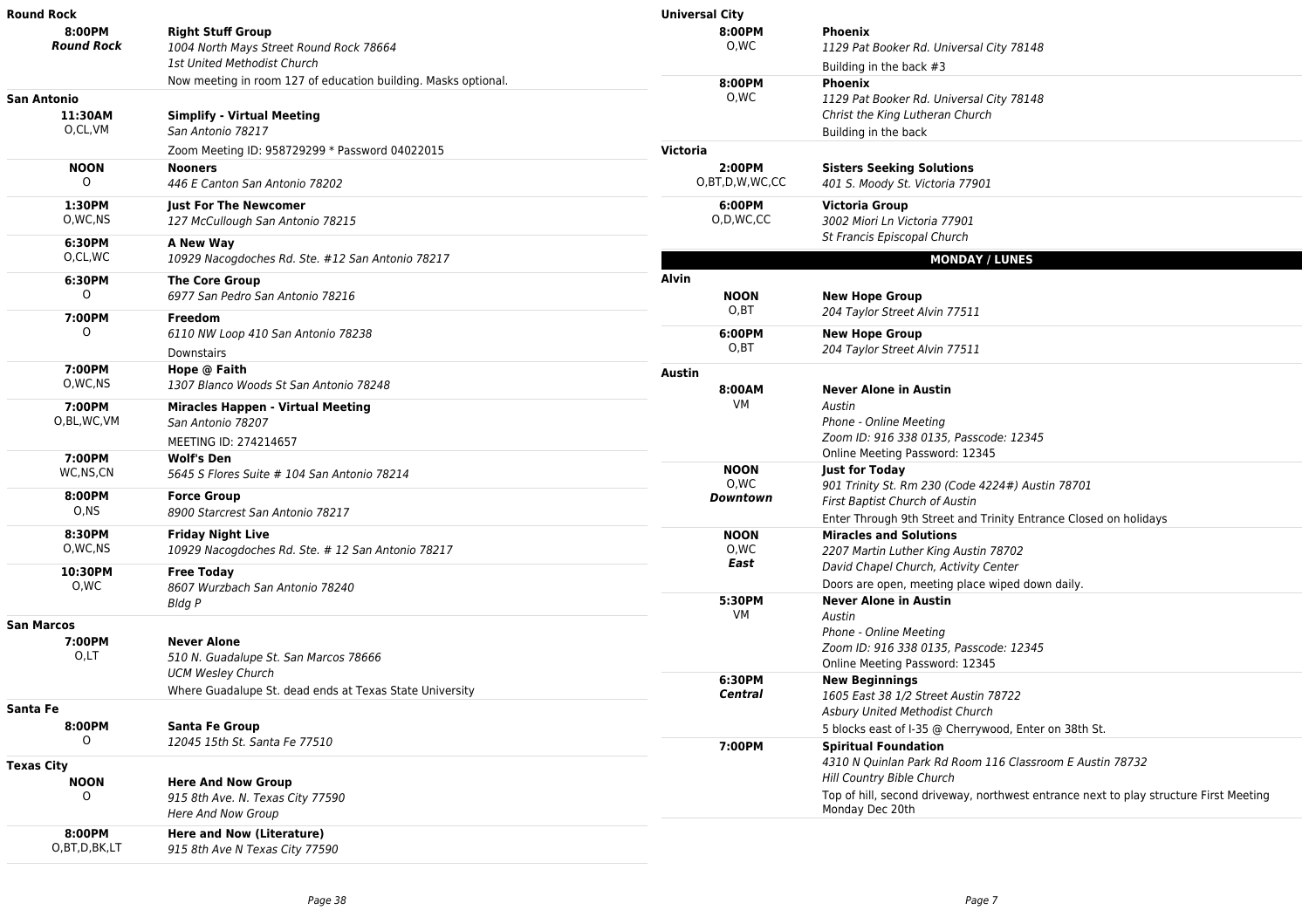| 7:00PM                | Stay-N-Change                                                                     | Killeen              |                                                                                   |
|-----------------------|-----------------------------------------------------------------------------------|----------------------|-----------------------------------------------------------------------------------|
| O,D                   | 1513 E Yager Lane Austin 78752                                                    | 7:00PM               | <b>Another Chance Group of NA</b>                                                 |
| Pflugerville          | Our Savior Lutheran Church                                                        | <b>Killeen</b>       | 507 N 8th St Killeen 76541                                                        |
|                       | Group is meeting inside as of 5/10/2021                                           |                      | Entrance in back of building Meeting is open until everyone has a chance to share |
| 7:30PM                | <b>Miracles and Solutions</b>                                                     | Kingsville           |                                                                                   |
| O.WC                  | 2207 Martin Luther King Austin 78702                                              | 7:00PM               | <b>New Beginnings</b>                                                             |
| East                  | David Chapel Church, Activity Center                                              | O,D                  | 819 3rd St. Kingsville 78363                                                      |
|                       | Doors are open, meeting place wiped down daily.                                   |                      |                                                                                   |
| 8:30PM                | <b>Out &amp; About Group</b>                                                      | <b>Marble Falls</b>  |                                                                                   |
| O,D,LGBT,HY           | 6809 Guadalupe Austin 78752                                                       | 7:00PM               | <b>New Way Of Living</b>                                                          |
| <b>North Central</b>  | https://tinyurl.com/y9c7ntkp                                                      | O,CL,D               | 1101 Bluebonnet Dr Marble Falls 78654                                             |
|                       | This is s a hybrid meeting, masks are optional in accordance with CDC guidelines. | <b>Marble Falls</b>  | <b>First United Methodist Church</b>                                              |
| 9:15PM                | <b>Austin Powerless</b>                                                           |                      | Next to HEB on 1431 This groups ALSO meets on Tuesday in Granite Shoals           |
| Westlake              | 2525 Wallingwood Dr Austin 78746                                                  | McAllen              |                                                                                   |
|                       | Timberline Office Condominiums                                                    | 7:00PM               | <b>Lifes 2nd Chance</b>                                                           |
|                       | Bldg 7, Room 703Bldg 7, Room 703                                                  | O,D,BK,NS            | 1104 W. Fern Ave McAllen 78501                                                    |
| 10:30PM               | <b>Wild With Flair (Virtual Meeting)</b>                                          |                      | Our Savior Lutheran                                                               |
| O,D,RF,VM             | <b>Austin 78746</b>                                                               |                      | Friendship Room                                                                   |
|                       | Phone - Online Meeting: See https://tinyurl.com/wwfaustin                         | <b>Nederland</b>     |                                                                                   |
| <b>Bay City</b>       |                                                                                   | <b>NOON</b>          | <b>Wings of Freedom</b>                                                           |
| 8:00PM                |                                                                                   | D,WC                 | 908 Boston Ave. Nederland 77627                                                   |
| $\circ$               | <b>Refuge Group</b><br>2505 Ave. M Bay City 77414                                 |                      |                                                                                   |
|                       |                                                                                   | 8:00PM<br>O,B,D,WC   | <b>Wings of Freedom</b>                                                           |
| <b>Beaumont</b>       |                                                                                   |                      | 908 Boston Ave. Nederland 77627                                                   |
| 7:30PM                | <b>Just For Today</b>                                                             |                      | Newcomers' Meeting                                                                |
| O,D,NS                | 701 Calder Ave Beaumont 77701                                                     | <b>New Branfuels</b> |                                                                                   |
| <b>Brenham</b>        |                                                                                   | 7:00PM               | <b>Just Stay</b>                                                                  |
| 8:00PM                | <b>Serenity Happens</b>                                                           | <b>RF</b>            | 358 Landa St New Branfuels 78130                                                  |
| D,NS                  | 1403 West Main St. Brenham 77833                                                  |                      | Mental Health and Developmental Disabilities Office                               |
|                       | Main Street 12 Club                                                               | <b>New Caney</b>     |                                                                                   |
|                       |                                                                                   | 8:00PM               | <b>New Hope (Northside)</b>                                                       |
| <b>Bryan</b>          |                                                                                   |                      | 17892 N Hwy 59 New Caney 77357                                                    |
| 7:00PM                | <b>Miracles Happen</b>                                                            | Pasadena             |                                                                                   |
|                       | 410 S. Randolph Ave Bryan 77807                                                   |                      |                                                                                   |
|                       | <b>Twin City Mission</b>                                                          | 5:30PM<br>HY         | <b>Crash Test Dummies</b>                                                         |
|                       | Mike H 979-402-2338                                                               |                      | 2211 Spencer Highway, Suite B Pasadena 77502                                      |
| 8:00PM                | <b>Strength and Hope</b>                                                          |                      | Zoom ID 4958722611, PW: 1MSRGW<br>Password: 1MSRGW                                |
| 0                     | 837 N.Harvey Mitchell pkwy Bryan 77803                                            |                      | inside Alamo Thrift Store                                                         |
|                       | The Brazos club                                                                   | 8:00PM               | <b>Chance for Freedom Group</b>                                                   |
|                       | Derrick 979-219-2744                                                              | D                    | 3940 Vista rd Pasadena 77504                                                      |
| Clute                 |                                                                                   |                      | Inside the gymnasium                                                              |
| 7:00PM                | Unity Group (1st & 3rd Book Study)                                                |                      |                                                                                   |
| LT.                   | 509 Stratton Ridge Road Clute 77531                                               |                      | Not ADA accessible                                                                |
|                       | <b>Emmanuel Baptist church</b>                                                    | <b>Pearland</b>      |                                                                                   |
|                       | in Gym 1st and 3rd book study 1st and 3rd Lit. study                              | 7:00PM               | <b>Vigilance Group</b>                                                            |
| Conroe                |                                                                                   | 0,D                  | 2930 E. Broadway Pearland 77581                                                   |
| <b>NOON</b>           | <b>Better Late Than Never</b>                                                     |                      | First Presbyterian Church                                                         |
| O,D,WC,NS             | 2030 FM 2854 Conroe 77304                                                         |                      | Located in the Scott House                                                        |
| 6:00PM                | <b>Better Late Than Never (Men's Meeting)</b>                                     | <b>Rose City</b>     |                                                                                   |
| O,D,M,WC,NS           | 2030 FM 2854 Conroe 77304                                                         | 8:00PM               | <b>New Life</b>                                                                   |
|                       |                                                                                   | O,CL,NS              | 300 West Freeway Blvd. South Rose City                                            |
| 6:00PM<br>O,D,W,WC,NS | <b>Better Late Than Never (Women's Meeting)</b>                                   |                      | @ Peacock, Green Metal Bldg., East IH-10 Feeder Rd.                               |
|                       | 2030 FM 2854 Conroe 77304                                                         |                      |                                                                                   |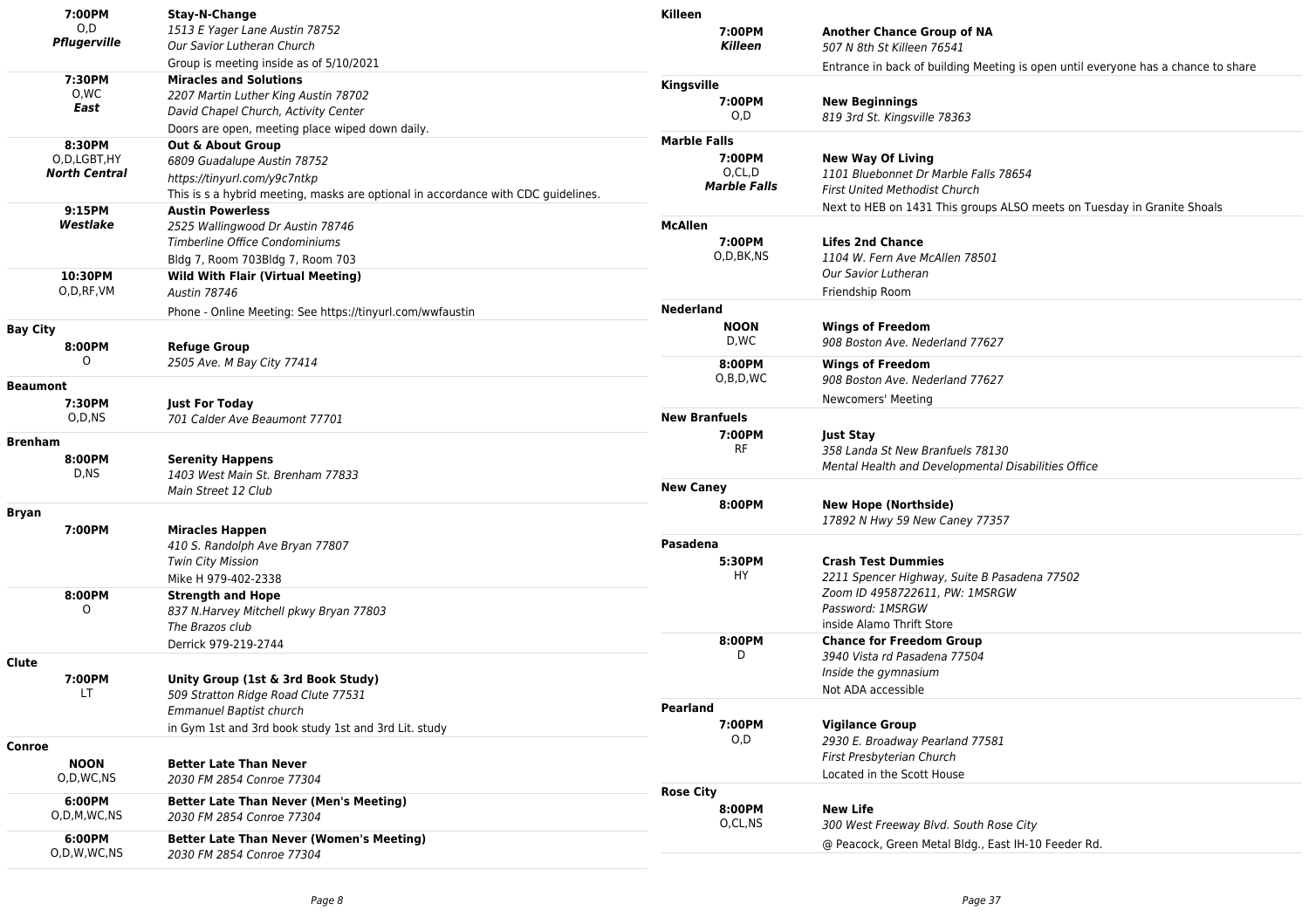|                    | 6:00PM                              | Alive & Kicking Group                                                                                                                        | <b>Corpus Christi</b> |                                     |                                                                                |
|--------------------|-------------------------------------|----------------------------------------------------------------------------------------------------------------------------------------------|-----------------------|-------------------------------------|--------------------------------------------------------------------------------|
|                    | D, HY                               | 5959 Long Dr, Suite H Houston 77033                                                                                                          | <b>NOON</b>           |                                     | <b>Off The Wall</b>                                                            |
|                    |                                     | Zoom ID: 88260983581, Password: GOD                                                                                                          | O,JT,VM               |                                     | Corpus Christi 78412                                                           |
|                    |                                     | password: GOD                                                                                                                                |                       |                                     | Zoom ID: 272-2760-415, Password: CBANA                                         |
|                    | 6:30PM                              | <b>Clear Lake Group</b>                                                                                                                      |                       |                                     | Zoom ID: 272-2760-415, PW: CBANA                                               |
|                    | $\circ$                             | 17400 El Camino Real Suite 800 Houston 77058                                                                                                 | <b>NOON</b>           |                                     | <b>Off The Wall</b>                                                            |
|                    | 6:30PM                              | When at the End of the Road                                                                                                                  | O,B,JT,WC             |                                     | 4710 S. Alameda Corpus Christi 78412                                           |
|                    | м                                   | 2305 McGowan Street Houston 77004                                                                                                            |                       |                                     | South Shore Christian Church (Willard Hall)                                    |
|                    |                                     | Height Lodge                                                                                                                                 | 6:30PM                |                                     | <b>Stepping Up</b>                                                             |
|                    |                                     | @ Dowling                                                                                                                                    | O, WC, LT             |                                     | 3707 Santa Fe Corpus Christi 78411                                             |
|                    | 7:00PM                              | <b>We Do Recover</b>                                                                                                                         |                       |                                     | Parkway Presbyterian (scout hut)                                               |
|                    |                                     | 3925 Dacoma Houston 77092                                                                                                                    | 7:00PM                |                                     |                                                                                |
|                    |                                     |                                                                                                                                              | O,D,WC,BK,LT          |                                     | <b>NorthWest Narcotics Anonymous</b><br>13026 Leopard St. Corpus Christi 78410 |
|                    |                                     | 1st Fri: Open discussion 2nd Fri: Literature Discussion 3rd Fri: Speaker 4/5 Fri: Birthday<br>night or open discussion if no one celebrating |                       |                                     | St. Andrews Episcopal Church                                                   |
|                    | 7:45PM                              | Alive & Kicking                                                                                                                              |                       |                                     |                                                                                |
|                    | SD, VM                              | Houston                                                                                                                                      | 8:00PM                |                                     | <b>Keep It Real</b>                                                            |
|                    |                                     | Zoom                                                                                                                                         | SG, St, To, BK, CC    |                                     | 626 Robinson Corpus Christi 78404                                              |
|                    |                                     | password: ALIVE                                                                                                                              |                       |                                     | <b>RCI</b>                                                                     |
|                    |                                     | phone password: 141601 Podium Meeting, phone password: 141601                                                                                |                       |                                     | <b>Back Garage Room</b>                                                        |
|                    | 7:45PM                              | Alive & Kicking Group                                                                                                                        | 8:00PM                |                                     | Recovery 101                                                                   |
|                    | SD,W                                | 5959 Long Dr, Suite H Houston 77033                                                                                                          | O,CS,D,RF,To,WC       |                                     | 3307 Ayers Corpus Christi 78415                                                |
|                    | Podium Meeting                      |                                                                                                                                              |                       | Coastal Bend Recovery Club          |                                                                                |
|                    | 8:00PM                              | <b>Clear Lake Group</b>                                                                                                                      | <b>Cypress</b>        |                                     |                                                                                |
|                    | $\Omega$                            | 17400 El Camino Real Suite 800 Houston 77058                                                                                                 | 8:00PM                |                                     | <b>Cypress NA</b>                                                              |
|                    |                                     |                                                                                                                                              | D,NS,LT               |                                     | 13131 Fry Road Cypress 77433                                                   |
|                    | 8:00PM                              | Here & Now                                                                                                                                   |                       |                                     | Saint Aidan's Episcopal Church                                                 |
|                    | D,VM                                | Houston                                                                                                                                      | Galveston             |                                     |                                                                                |
|                    |                                     | Zoom ID: 2241726289                                                                                                                          | <b>NOON</b>           |                                     | <b>Galveston Island Group</b>                                                  |
|                    |                                     | Password: hang1983                                                                                                                           | $\circ$               |                                     | 2504 39th Street Galveston 77550                                               |
|                    | 8:00PM                              | <b>Just A Meeting</b><br>14540 Minetta Houston 77035                                                                                         | 8:00PM                |                                     | <b>Galveston Island Group</b>                                                  |
|                    | O,D,Sm                              |                                                                                                                                              | $\Omega$              | 2504 39th Street Galveston 77550    |                                                                                |
|                    |                                     | 2 Blocks East of Fondren                                                                                                                     |                       |                                     |                                                                                |
|                    | 8:00PM                              | Nueva Visión                                                                                                                                 | Hondo                 |                                     |                                                                                |
|                    | O,ES                                | 2025 W 11th St Houston 77008                                                                                                                 | 7:00PM                |                                     | <b>Ultimate Weapon</b>                                                         |
|                    | 8:00PM                              | The Sooner the Better (TSTB)                                                                                                                 | 0                     |                                     | 2302 Ave. M Hondo 78861                                                        |
|                    | D                                   | 401 Branard Street Houston 77006                                                                                                             | <b>Houston</b>        |                                     |                                                                                |
|                    |                                     | Montrose Center, Room 110                                                                                                                    | 6:00AM                |                                     | <b>Early Birds</b>                                                             |
|                    | 10:00PM                             | <b>Keep It Real Group</b>                                                                                                                    | D,VM                  |                                     | Houston                                                                        |
|                    | D,Sm                                | 14540 Minetta Houston 77035                                                                                                                  |                       |                                     | Zoom ID: 3337234519                                                            |
|                    |                                     |                                                                                                                                              | <b>NOON</b>           |                                     | Alive & Kicking                                                                |
| Jasper             |                                     |                                                                                                                                              | JT,VM                 |                                     | Houston                                                                        |
|                    | 8:00PM<br>O.D                       | <b>New Attitudes</b>                                                                                                                         |                       |                                     | Zoom                                                                           |
|                    |                                     | 325 W. Gibson Street Jasper                                                                                                                  |                       |                                     | password: ALIVE                                                                |
| <b>Karnes City</b> |                                     |                                                                                                                                              |                       |                                     | phone password: 141601 phone password: 141601                                  |
|                    | 7:00PM                              | <b>Revived &amp; Alive</b>                                                                                                                   | <b>NOON</b>           |                                     | Alive & Kicking Group                                                          |
| $\Omega$           | 405 E Mayfield St Karnes City 78118 | JT                                                                                                                                           |                       | 5959 Long Dr, Suite H Houston 77033 |                                                                                |
| Kenedy             |                                     |                                                                                                                                              | <b>NOON</b>           |                                     | <b>Clear Lake Group</b>                                                        |
|                    | 7:00PM                              | <b>Addicted And Infused With Hope</b>                                                                                                        | $\Omega$              |                                     | 17400 El Camino Real Suite 800 Houston 77058                                   |
|                    | O,WC,NS                             | 408 W Main St. Kenedy 78119                                                                                                                  |                       |                                     | @ Walnut St., Webster                                                          |
|                    |                                     |                                                                                                                                              |                       |                                     |                                                                                |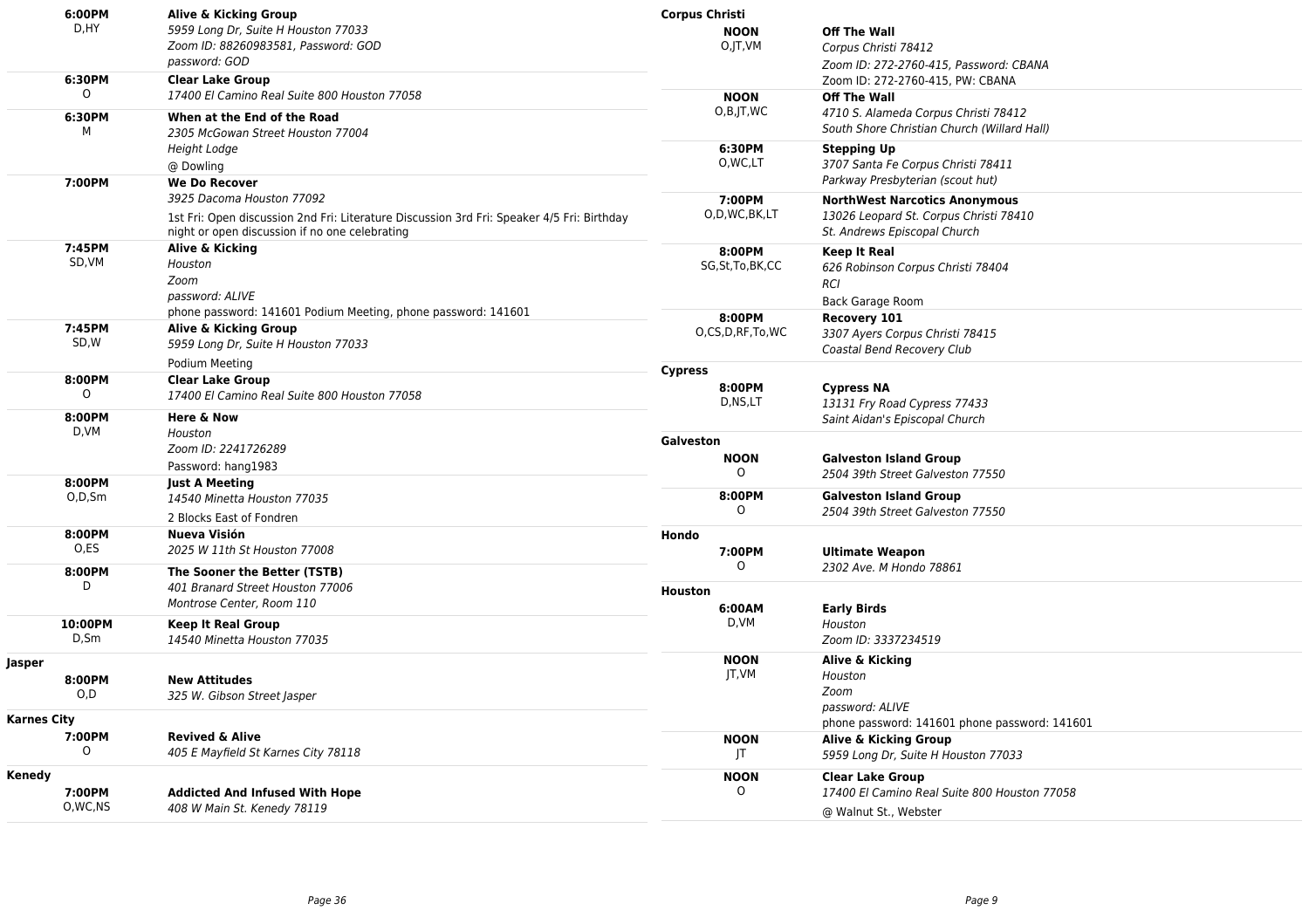| <b>NOON</b><br>D,VM       | <b>Here &amp; Now</b><br>Houston<br>Zoom ID: 2241726289<br>Password: hang1983                                                                                                      | 8:00PM<br>SG, St, To, BK, CC           | <b>Keep It Real</b><br>626 Robinson Corpus Christi 78404<br><b>RCI</b><br>Back Garage Room                                                                              |
|---------------------------|------------------------------------------------------------------------------------------------------------------------------------------------------------------------------------|----------------------------------------|-------------------------------------------------------------------------------------------------------------------------------------------------------------------------|
| <b>NOON</b><br>D.WC.NS    | <b>Hugs not Drugs Group</b><br>2002 W 43rd St. Houston 77018<br>St. Stephens Scout Building                                                                                        | 10:00PM<br>O,CL,WC,LT,V,CC             | Cloud 9<br>622 Airline Road Corpus Christi 78412<br>St Bartholomew's Church (scout hut)                                                                                 |
| <b>NOON</b><br>O,D        | The Sooner the Better (TSTB)<br>401 Branard Street Houston 77006<br>Corner of Branard and Garrott Room 110                                                                         | <b>Cypress</b><br>7:30PM<br>ES,HY      | <b>Juntos Podemos</b><br>13131 Fry Rd Cypress 77433                                                                                                                     |
| 12:15PM<br>D              | <b>Just For Today</b><br>14540 Minetta Houston 77035<br>Gulf Coast Club<br>2 Blocks East of Fondren                                                                                | Edinburg                               | Iglesia Episcopal de San Aidan<br>Sin contraseña. Reunión en persona, también en Zoom al mismo tiempo.<br>Edificios en la parte de atrás, aula # 4, Zoom ID: 3025387194 |
| 3:00PM<br>JT              | When at the End of the Road<br>2305 McGowan Street Houston 77004<br><b>Height Lodge</b><br>@Emancipation Avenue                                                                    | <b>NOON</b><br>O,JT,WC,NS,LT           | <b>Shot of Hope Group</b><br>1201 W. University Drive Edinburg 78539<br>The University of Texas Rio Grande Valley<br>University Center, Room 102                        |
| 6:30PM<br>0               | <b>Clear Lake Group</b><br>17400 El Camino Real Suite 800 Houston 77058                                                                                                            | Galveston<br><b>NOON</b><br>$\Omega$   | <b>Galveston Island Group</b><br>2504 39th Street Galveston 77550                                                                                                       |
| St,LT                     | 6:30PM<br>When at the End of the Road<br>2305 McGowan Street Houston 77004<br><b>Height Lodge</b><br>@ Dowling                                                                     | 8:00PM<br>$\Omega$                     | <b>Galveston Island Group (1st Friday Speaker)</b><br>2504 39th Street Galveston 77550                                                                                  |
| 7:00PM<br>D               | <b>Copperfield Group</b><br>17100 West Rd Houston 77095<br>West Houston Church of Christ, Intersection of West@Queenston<br>Park in back, Enter by playground, Upstairs, Rm. #203. | Hondo<br>7:00PM<br>$\circ$             | 1st Saturday speaker<br><b>Ultimate Weapon</b><br>2302 Ave. M Hondo 78861                                                                                               |
| 7:45PM<br>St,VM<br>8:00PM | Alive & Kicking<br>Houston<br>Zoom<br>password: ALIVE<br>phone password: 141601 phone password: 141601                                                                             | <b>Houston</b><br><b>NOON</b><br>JT,VM | Spkr Mtg. Last Friday of the Month<br>Alive & Kicking<br>Houston<br>Zoom<br>password: ALIVE                                                                             |
| 0<br>8:00PM               | <b>Clear Lake Group</b><br>17400 El Camino Real Suite 800 Houston 77058<br><b>Here &amp; Now</b>                                                                                   | <b>NOON</b>                            | phone password: 141601 phone password: 141601<br>Alive & Kicking Group                                                                                                  |
| D,VM                      | Houston<br>Zoom ID: 2241726289<br>Password: hang1983                                                                                                                               | T <br><b>NOON</b><br>$\circ$           | 5959 Long Dr, Suite H Houston 77033<br><b>Clear Lake Group</b><br>17400 El Camino Real Suite 800 Houston 77058                                                          |
| 8:00PM<br>0,D,Sm          | <b>Just A Meeting</b><br>14540 Minetta Houston 77035<br>2 Blocks East of Fondren                                                                                                   | <b>NOON</b><br>D, VM                   | Here & Now<br>Houston<br>Zoom ID: 2241726289                                                                                                                            |
| 8:00PM<br>BT,D,NS         | <b>New Heights Group</b><br>1245 Heights Boulevard Houston 77008<br>Grace Methodist Church, basement 1st Monday Basic Text Study                                                   | <b>NOON</b>                            | Password: hang1983<br>When at the End of the Road<br>2305 McGowan Street Houston 77004<br>Height Lodge                                                                  |
| 8:00PM<br>D               | The Sooner the Better (TSTB)<br>401 Branard Street Houston 77006<br>Montrose Center, Room 110                                                                                      | 12:15PM<br>D,JT                        | @ Dowling<br><b>Just For Today</b>                                                                                                                                      |
| 10:00PM<br>O, D           | <b>Keep It Real Group</b><br>14540 Minetta Houston 77035                                                                                                                           |                                        | 14540 Minetta Houston 77035<br>2 Blocks East of Fondren                                                                                                                 |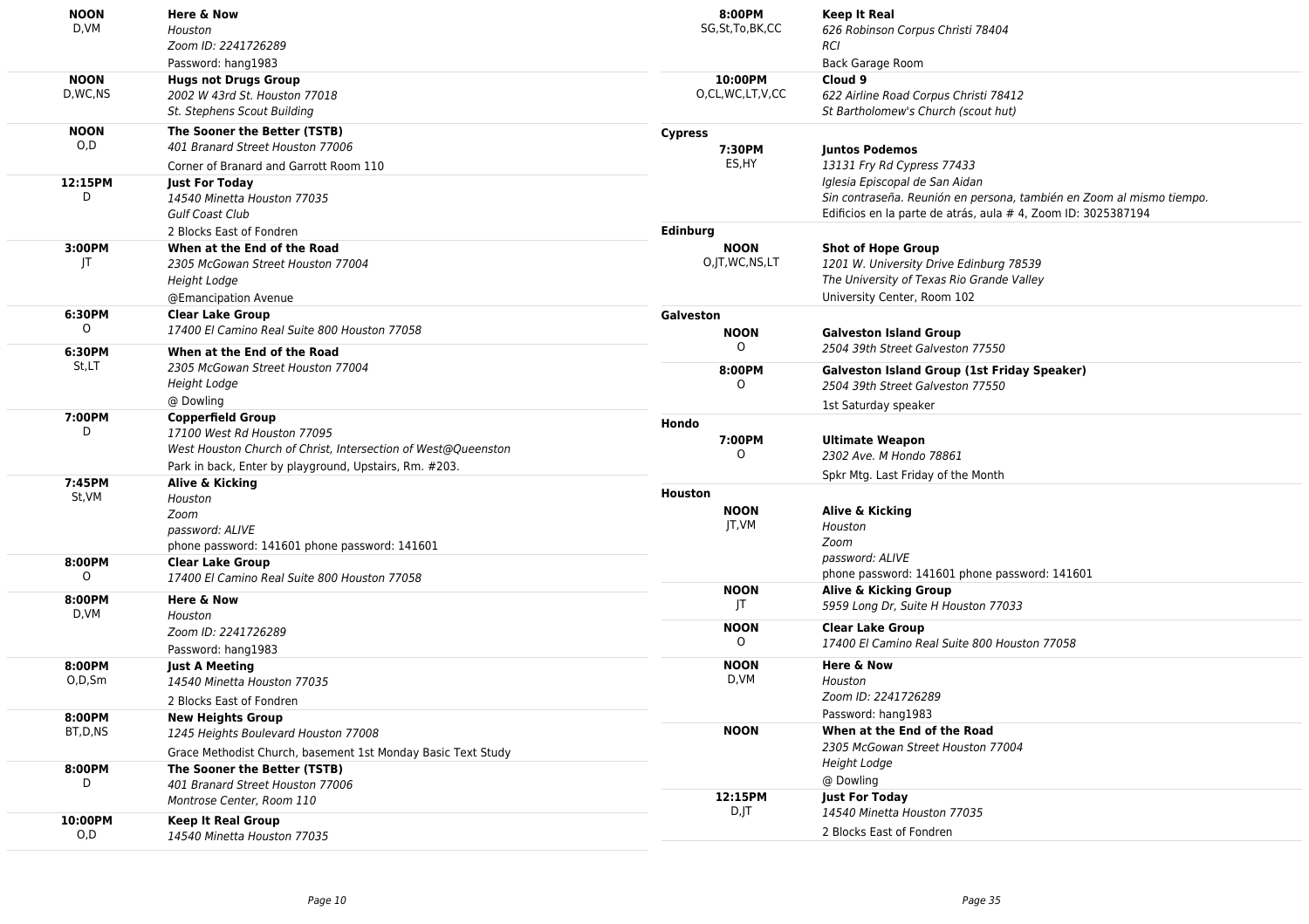| <b>Baytown</b>                                  |                                                                                                               | Jasper                    |                                                                                                                     |
|-------------------------------------------------|---------------------------------------------------------------------------------------------------------------|---------------------------|---------------------------------------------------------------------------------------------------------------------|
| 6:30PM<br>D,SPK                                 | <b>Keep it Clean Group</b><br>501 S Alexander Dr Baytown 77520                                                | 8:00PM<br>0               | <b>New Attitudes</b><br>325 W. Gibson Street Jasper                                                                 |
|                                                 | St. John's United Methodist Church                                                                            | <b>Karnes City</b>        |                                                                                                                     |
| <b>Beaumont</b>                                 | Speaker first Friday                                                                                          | 7:00PM<br>$\Omega$        | <b>Revived &amp; Alive</b><br>405 E Mayfield St. Karnes City 78118                                                  |
| <b>NOON</b><br>O,D,NS                           | <b>Subject To Change</b><br>4450 Crow Rd Beaumont                                                             | Katy                      |                                                                                                                     |
| 8:00PM<br>O,D,WC                                | <b>Courage Commitment And Change</b><br>4090 Delaware St Beaumont 77706<br>Annex Building                     | 8:00PM<br>D               | <b>Surrender to Win</b><br>20775 Kingsland Blvd Katy 77450<br><b>St Peter Methodist</b><br>Room S209                |
| <b>Brenham</b>                                  |                                                                                                               | Killeen                   |                                                                                                                     |
| 8:00PM<br>D,NS                                  | <b>Serenity Happens</b><br>1403 West Main St Brenham 77833<br>Main Street 12 Club                             | 7:00PM<br><b>Killeen</b>  | <b>Another Chance Group of NA</b><br>507 N 8th St Killeen 76541<br>Entrance in back of building                     |
| Bryan                                           |                                                                                                               | Kingsville                |                                                                                                                     |
| 6:30PM                                          | <b>Miracles Happen</b><br>410 S. Randolph Ave Bryan 77803<br><b>Twin City Mission</b><br>Mike H. 979-402-2338 | 8:00PM                    | <b>No Matter What</b><br>1900 S. Brahma Blvd Kingsville 78363<br>First Christian Church (Room 5)                    |
| Clute                                           |                                                                                                               | Lavernia                  |                                                                                                                     |
| 8:00PM<br>0                                     | <b>Freedom Group</b><br>108 Hargett Clute 77531                                                               | 7:30PM<br>0,WC            | <b>The Chain Breakers</b><br>100 Hickory Run Lavernia 78121                                                         |
|                                                 | Bobby G Smith Municipal Court Bldg                                                                            |                           | Resuming June 27th                                                                                                  |
| Conroe                                          |                                                                                                               | Leander<br>7:00PM         |                                                                                                                     |
| <b>NOON</b><br>O,D,WC,NS                        | <b>Better Late Than Never</b><br>2030 FM 2854 Conroe 77304                                                    | O,BT,D<br>Leander         | Far Out Group - In Person<br>300 Crystal Falls Parkway Leander 78641<br>Leander Church of Christ                    |
| 6:00PM<br>O,D,WC,NS                             | <b>Better Late Than Never</b><br>2030 FM 2854 Conroe 77304                                                    |                           | House behind Church of Christ. Will meet outside if group too big for room.                                         |
|                                                 |                                                                                                               | <b>McAllen</b><br>7:00PM  | <b>Lifes 2nd Chance</b>                                                                                             |
| <b>Corpus Christi</b><br><b>NOON</b><br>O,JT,VM | <b>Off The Wall</b><br>Corpus Christi 78412<br>Zoom ID: 272-2760-415, Password: CBANA                         | O,B,NS                    | 1104 W. Fern Ave McAllen 78501<br>Our Savior Lutheran<br>Friendship Room                                            |
|                                                 | Zoom ID: 272-2760-415, PW: CBANA                                                                              | <b>Nederland</b>          |                                                                                                                     |
| <b>NOON</b><br>O,B,JT,WC                        | <b>Off The Wall</b><br>4710 Alameda Corpus Christi 78412                                                      | <b>NOON</b><br>O,BT,WC,BK | <b>Wings of Freedom</b><br>908 Boston Ave. Nederland 77627                                                          |
| 6:30PM                                          | SouthShore Christian Church (Willard Hall)                                                                    | 8:00PM<br>0,WC            | <b>Wings of Freedom</b>                                                                                             |
| O, WC, LT                                       | <b>Stepping Up</b><br>3707 Santa Fe Corpus Christi 78411                                                      |                           | 908 Boston Ave. Nederland 77627                                                                                     |
|                                                 | Parkway Presbyterian (scout hut)                                                                              | <b>New Braunfels</b>      |                                                                                                                     |
| 7:00PM<br>O,CS,RF,WC                            | Recovery 101<br>5501 McBride Lane Corpus Christi 78408<br>Cenikor                                             | 7:00PM<br>O,WC            | <b>Simplicity</b><br>358 Landa St. New Braunfels 78130<br>Mental Health and Developmental Disabilities office, MHDD |
| 8:00PM                                          | <b>Back to Basics</b>                                                                                         |                           | Enter through the door on the side of the building                                                                  |
| O,B,D,IP,WC,LT                                  | 3307 Ayers Corpus Christi 78415<br>Coastal Bend Recovery Club                                                 | Normangee<br>8:30PM       | <b>Spiritual connections</b><br>323 Main street Normangee 77871<br>Church                                           |
|                                                 |                                                                                                               |                           | Kevin 884-221-8190                                                                                                  |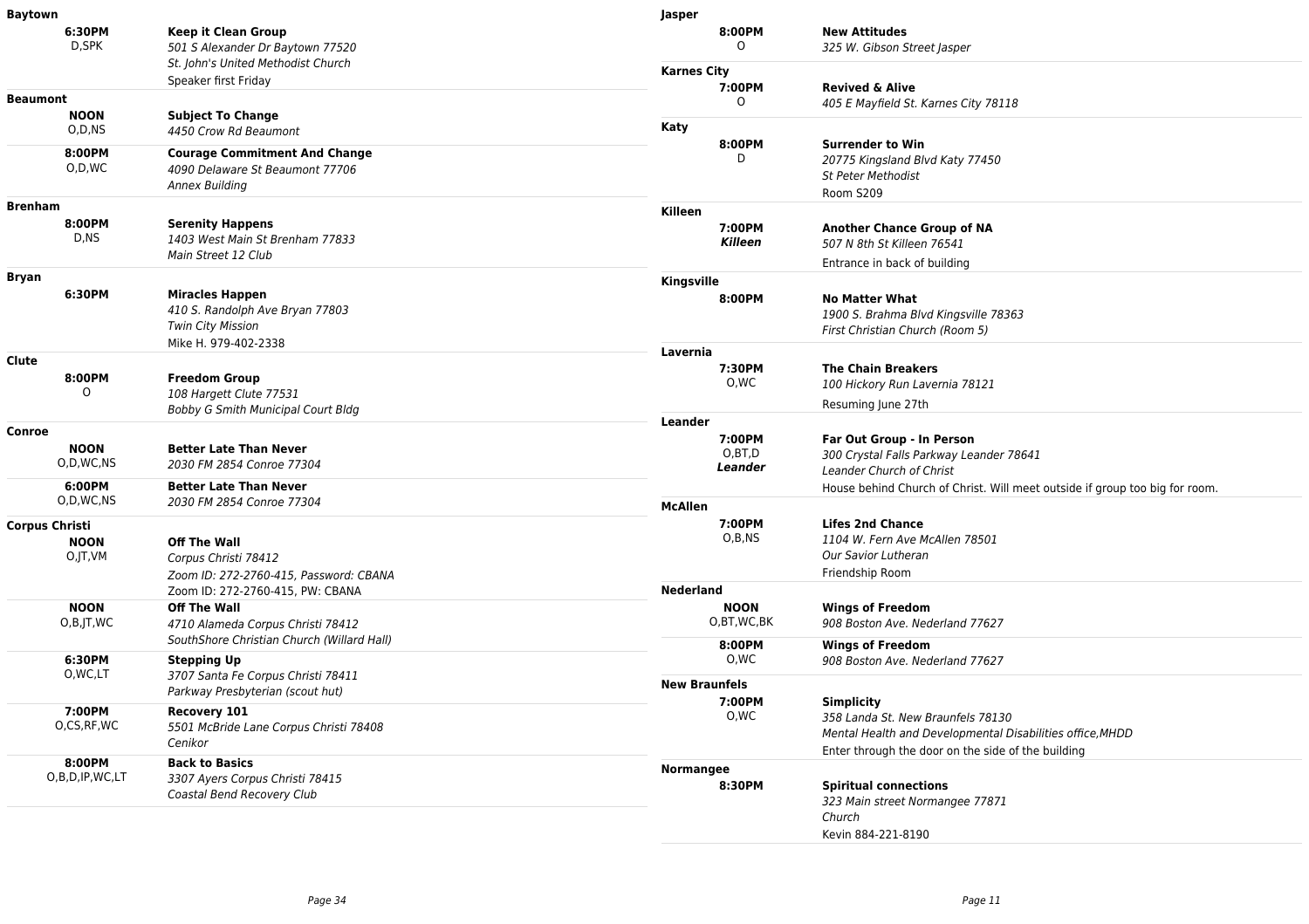| Pasadena                 |                                                                                 | 6:00PM                             | <b>New Hope Group</b>                                                             |
|--------------------------|---------------------------------------------------------------------------------|------------------------------------|-----------------------------------------------------------------------------------|
| 8:00PM                   | <b>Chance for Freedom Group</b>                                                 | 0                                  | 204 Taylor Street Alvin 77511                                                     |
| D                        | 3940 Vista rd Pasadena 77504                                                    | <b>Austin</b>                      |                                                                                   |
|                          | Inside the gymnasium                                                            | 8:00AM                             | <b>Never Alone in Austin</b>                                                      |
|                          | Not ADA accessible                                                              | VM                                 | Austin                                                                            |
| Pearland                 |                                                                                 |                                    | Phone - Online Meeting                                                            |
| 7:00PM                   | <b>Vigilance Group</b>                                                          |                                    | Zoom ID: 916 338 0135, Passcode: 12345                                            |
| O, D                     | 2930 E. Broadway Pearland 77581                                                 |                                    | Online Meeting Password: 12345                                                    |
|                          | First Presbyterian Church                                                       | 8:30AM                             | <b>Miracles and Solutions</b>                                                     |
|                          | Located in the Scott House                                                      | East                               | 2207 Martin Luther King Austin 78702                                              |
| Rose City                |                                                                                 |                                    | David Chapel                                                                      |
| 8:00PM                   | <b>New Life</b>                                                                 |                                    | Doors are open, meeting place wiped down daily.                                   |
| O,D,Sm                   | 300 West Freeway Blvd. South Rose City                                          | <b>NOON</b>                        | <b>Just for Today</b>                                                             |
|                          | @ Peacock, Green Metal Bldg., East IH-10 Feeder Rd.                             | O.WC                               | 901 Trinity St. Rm 230 (Code 4224#) Austin 78701                                  |
| Rosenberg                |                                                                                 | Downtown                           | First Baptist Church of Austin                                                    |
| 8:00PM                   | <b>The New Pathfinders</b>                                                      |                                    | Enter Through 9th Street and Trinity Entrance Closed on holidays                  |
| $D$ , $ T $              | 4203 Avenue H Rosenberg 77471                                                   | <b>NOON</b>                        | <b>Miracles and Solutions</b>                                                     |
|                          | <b>Fort Bend Club</b>                                                           | 0,WC                               | 2207 Martin Luther King Austin 78702                                              |
|                          | Small Meeting Room                                                              | East                               | David Chapel Church, Activity Center                                              |
|                          |                                                                                 |                                    | Doors are open, meeting place wiped down daily.                                   |
| San Antonio              |                                                                                 | 5:30PM                             | <b>Never Alone in Austin</b>                                                      |
| 11:30AM<br>O,RF,WC,NS,VM | <b>Simplify - Virtual Meeting</b><br>San Antonio 78217                          | VM                                 | Austin                                                                            |
|                          |                                                                                 |                                    | Phone - Online Meeting                                                            |
|                          | Zoom Meeting ID:958729299 * Pasword 04022015                                    |                                    | Zoom ID: 916 338 0135, Passcode: 12345                                            |
| <b>NOON</b>              | <b>Nooners</b>                                                                  |                                    | Online Meeting Password: 12345                                                    |
| O,BT                     | 446 East Canton San Antonio 78202                                               | 7:30PM                             | <b>DesencadeNAdos</b>                                                             |
| 1:30PM                   | <b>Just For The Newcomer</b>                                                    | O,B,ES,NS                          | 1206 East 9th Street Austin 78702                                                 |
| O, WC, NS                | 127 McCullough San Antonio 78215                                                | East                               | Our Lady of Guadalupe Church                                                      |
| 2:00PM                   | <b>Recovery Central</b>                                                         |                                    | Room 1 - downstairs                                                               |
| 0                        | 6977 San Pedro San Antonio 78216                                                | 7:30PM                             | <b>Spiritual Seekers</b>                                                          |
| 5:30PM                   | <b>Somos Milagros</b>                                                           | O,St,Tr,WC<br><b>North Central</b> | 200 West Anderson Austin 78752                                                    |
| O,BL,D,WC,NS             | 6977 San Pedro San Antonio 78216                                                |                                    | Gethsemane Lutheran Church                                                        |
|                          |                                                                                 |                                    | Now Meeting Inside Masks are optional                                             |
| 6:30PM<br>O, WC, NS      | A New Way                                                                       | 8:00PM                             | <b>Miracles and Solutions</b>                                                     |
|                          | 10929 Nacogdoches Rd. Ste12 San Antonio 78217                                   | O,WC<br>East                       | 2207 Martin Luther King Austin 78702                                              |
| 6:30PM                   | <b>Just for Today</b>                                                           |                                    | David Chapel Church, Activity Center                                              |
| O                        | 6110 NW LOOP 410 San Antonio 78238                                              |                                    | Doors are open, meeting place wiped down daily.                                   |
|                          | Candlelight 3rd Monday                                                          | 8:30PM<br>O.D.LGBT.HY              | <b>Out &amp; About Group</b>                                                      |
| 7:30PM                   | <b>Fanning The Flames</b>                                                       | <b>North Central</b>               | 6809 Guadalupe Austin 78752                                                       |
| C, RF, NS                | 14747 Jones Maltsberger Rd Bldg in back w/ramp all is welcome San Antonio 78232 |                                    | Austin Galano Club<br>https://tinyurl.com/y9c7ntkp                                |
| 7:30PM                   | <b>Willing To Change</b>                                                        |                                    | This is s a hybrid meeting, masks are optional in accordance with CDC guidelines. |
| 0,WC                     | 1018 East Grayson San Antonio 78208                                             | 10:30PM                            | <b>Wild With Flair (Virtual Meeting)</b>                                          |
| 8:00PM                   | <b>Force Group</b>                                                              | O,D,RF,VM                          | Austin 78746                                                                      |
| O,NS,LT                  | 8900 Starcrest San Antonio 78217                                                |                                    |                                                                                   |
|                          |                                                                                 |                                    | Phone - Online Meeting: See https://tinyurl.com/wwfaustin                         |
| 8:00PM                   | <b>Lifeguard</b>                                                                | <b>Bay City</b>                    |                                                                                   |
| 0,WC                     | 6800 Wurzbach San Antonio 78240                                                 | 8:00PM<br>O                        | <b>Refuge Group</b>                                                               |
|                          | Admin Bldg                                                                      |                                    | 2105 Ave M Bay City 77414<br>Refuge Group                                         |
| 8:30PM                   | Hope @ Faith- Virtual Meeting                                                   |                                    |                                                                                   |
| O, WC, NS, VM            | San Antonio 78248                                                               |                                    |                                                                                   |
|                          | PASSWORD: jimmyk                                                                |                                    |                                                                                   |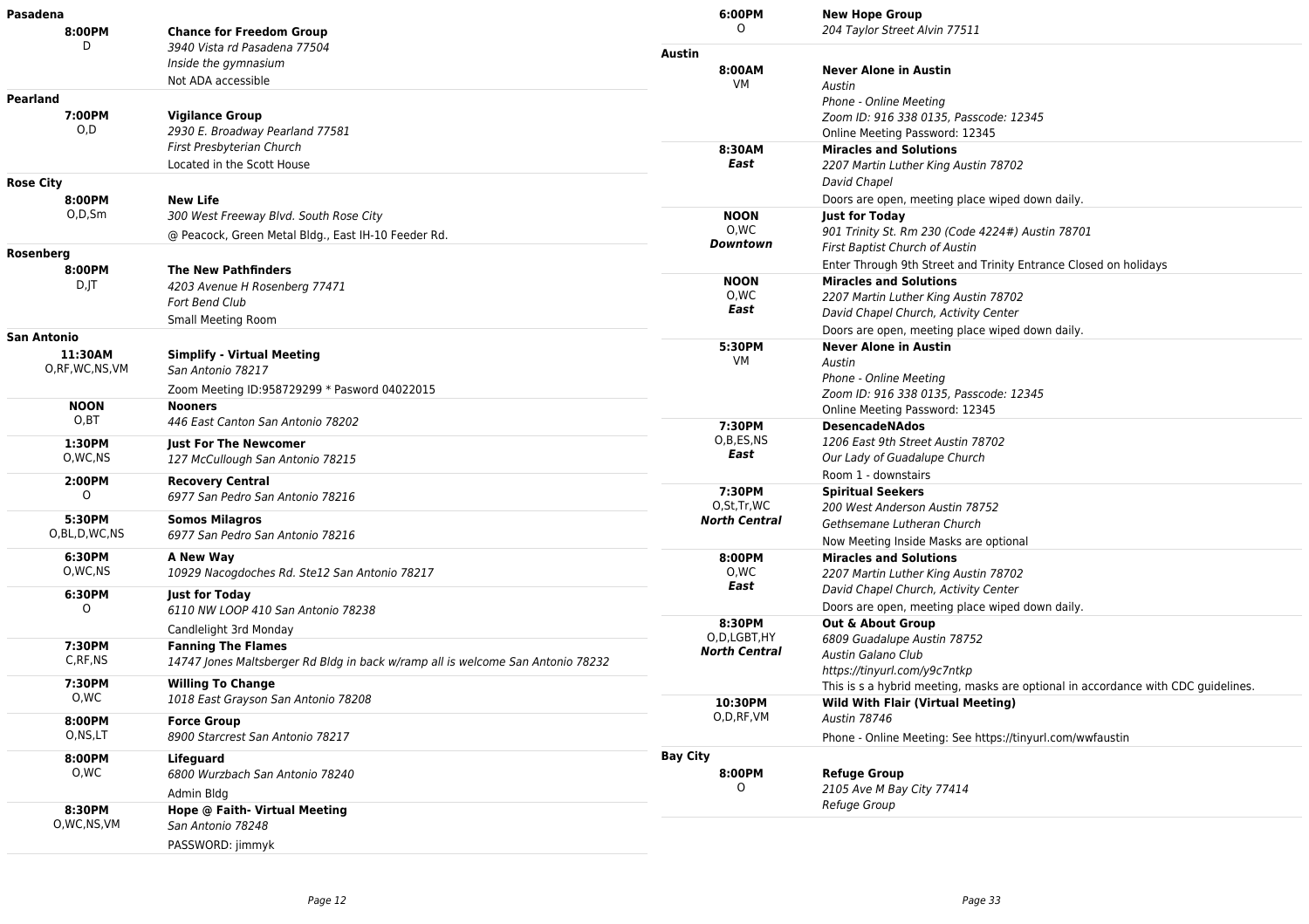| 8:00PM<br>O,NS                   | <b>Force Group</b><br>8900 Starcrest San Antonio 78217                                                                                                                                                        | 8:30PM<br>C, WC, YP, NS, LT             | Young People Of NA<br>10929 Nacogdoches Rd. Unit # 12 Step Working Guide Literature Study San Antonio<br>78217                                                  |
|----------------------------------|---------------------------------------------------------------------------------------------------------------------------------------------------------------------------------------------------------------|-----------------------------------------|-----------------------------------------------------------------------------------------------------------------------------------------------------------------|
| 8:30PM<br>$\circ$                | <b>No Matter What</b><br>758 Donaldson San Antonio 78201                                                                                                                                                      | 10:30PM                                 | <b>Free Today</b>                                                                                                                                               |
| 10:30PM<br>O, WC, NS, LT         | <b>Free Today</b><br>8607 Wurzbach San Antonio 78240                                                                                                                                                          | O, WC, LT                               | 8607 Wurzbach San Antonio 78240<br>Lit Study Bldg P                                                                                                             |
| San Marcos                       | Bblg. P                                                                                                                                                                                                       | <b>San Marcos</b><br>7:00PM             | <b>Candlelight Recovery</b>                                                                                                                                     |
| 7:00PM<br>O,BT, IP, RF, WC, LT   | <b>NA Way</b><br>510 N Guadalupe St San Marcos 78666<br><b>UCM Wesley Church</b>                                                                                                                              | O,CL,LGBT,IP,JT,WC,LT                   | 510 N Guadalupe St San Marcos 78666<br><b>UCM Wesley Church</b><br>Where Guadalupe St. dead ends at Texas State University                                      |
|                                  | Where Guadalupe St. dead ends at Texas State University 1st Thursday Basic Text Study,<br>2nd Thursday Pamphlet Study, 3rd Thursday Open Discussion, 4th Thursday Chapter<br>Discussion, 5th Thursday Speaker | <b>Texas City</b><br><b>NOON</b><br>O,D | <b>Here And Now Group</b><br>915 8th Ave N Texas City 77590<br>Here And Now Group                                                                               |
| Seguin<br>7:00PM<br>O,D,OE,NS    | <b>Clean and Serene</b><br>196 Tor Dr. Seguin 78155                                                                                                                                                           | 6:30PM<br>O,D                           | <b>Here and Now</b><br>915 8th Ave N Texas City 77590                                                                                                           |
| Sugar Land                       | King's Cross Church                                                                                                                                                                                           | 8:00PM<br>O, D                          | <b>Here and Now</b><br>915 8th Ave N Texas City 77590                                                                                                           |
| 7:00PM<br>D, WC, HY              | <b>Hope Sweet Hope</b><br>16755 Southwest Fwy Sugar Land 77479<br>Sugar Land Baptist Church<br>Password: 893849<br>Back of building, room 202/203, Zoom-ID:689661730/PW:893849                                | <b>The Woodlands</b><br>7:00PM<br>D, HY | Happy, Joyous, and Free<br>2200 Lake Woodlands Dr The Woodlands 77381<br>The Woodlands United Methodist Church<br>No Password, Meets both in-person and on Zoom |
| <b>Texas City</b><br><b>NOON</b> |                                                                                                                                                                                                               |                                         | First Floor Rm. B205, Zoom ID: 9232593380 Both Zoom and Face-to-Face                                                                                            |
| O,D                              | <b>Here And Now Group</b><br>915 8th Ave N. Texas City 77590<br><b>Here And Now Group</b>                                                                                                                     | <b>Universal City</b><br>8:00PM<br>0,WC | S.O.S.<br>90 Winn Ave Universal City 78148                                                                                                                      |
| 6:30PM<br>O, D                   | <b>Here and Now</b><br>915 8th Ave N Texas City 77590                                                                                                                                                         |                                         | Universal City United Methodist Church<br>Fellowship Hall                                                                                                       |
| 8:00PM<br>O, D                   | <b>Here and Now</b><br>915 8th Ave N Texas City 77590                                                                                                                                                         | Victoria<br>7:00PM                      | <b>Spoken Hearts Again</b>                                                                                                                                      |
| Tomball                          |                                                                                                                                                                                                               | O,BT,D,WC,BK,CC                         | 401 S. Moody St. Victoria 77901                                                                                                                                 |
| 7:00PM<br>0,BK                   | <b>Tomball New Attitudes</b><br>715 Carrell St. Tomball 77375                                                                                                                                                 | <b>Alvin</b>                            | <b>TUESDAY / MARTES</b>                                                                                                                                         |
| Universal City                   | Small building behind Church                                                                                                                                                                                  | <b>NOON</b>                             | <b>New Hope Group</b>                                                                                                                                           |
| 8:00PM<br>O,WC                   | <b>S.O.S.</b><br>90 Winn Ave Universal City 78148                                                                                                                                                             | $\circ$<br>6:00PM<br>W                  | 204 Taylor St. Alvin 77511<br><b>New Hope Group (Womens Meeting)</b>                                                                                            |
|                                  | Universal City United Methodist Church<br>Fellowship Hall                                                                                                                                                     |                                         | 204 Taylor St. Alvin 77511<br>women's meeting                                                                                                                   |
| Victoria<br>7:00PM               | Victoria Group                                                                                                                                                                                                | 8:00PM<br>0                             | <b>New Hope Group (Different Kind Of Meeting)</b><br>204 Taylor St. Alvin 77511                                                                                 |
| O,D,WC,CC                        | 1302 N. Louis Street Victoria 77901<br><b>Salvation Army</b>                                                                                                                                                  | <b>Austin</b><br>8:00AM<br>VM           | <b>Never Alone in Austin</b><br>Austin                                                                                                                          |
| Alvin                            | <b>FRIDAY / VIERNES</b>                                                                                                                                                                                       |                                         | Phone - Online Meeting<br>Zoom ID: 916 338 0135, Passcode: 12345                                                                                                |
| <b>NOON</b><br>$\circ$           | <b>New Hope Group</b><br>204 Taylor St. Alvin 77511                                                                                                                                                           |                                         | Online Meeting Password: 12345                                                                                                                                  |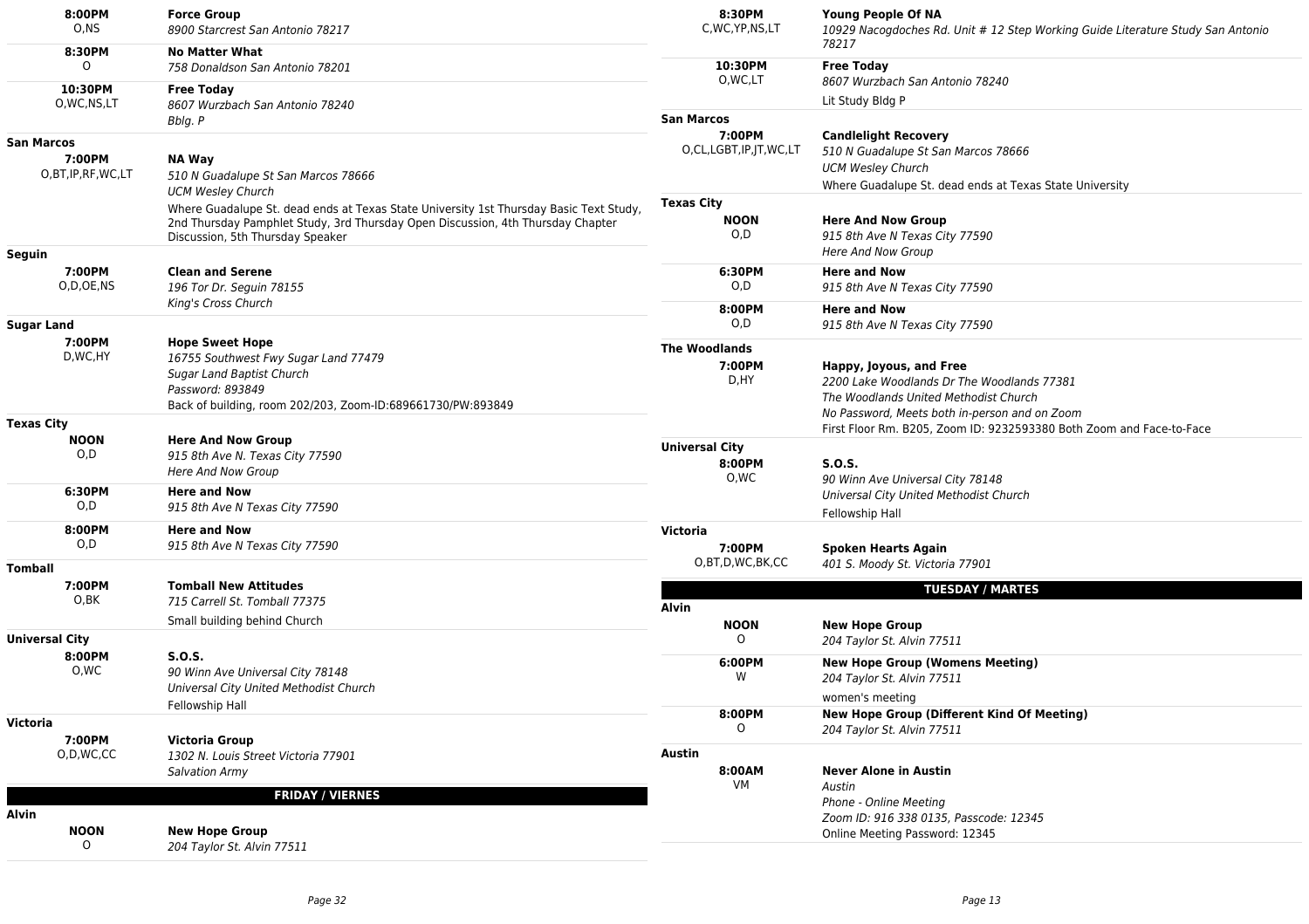| <b>NOON</b>          | <b>Just for Today</b>                                                                                                                                                                    | Orange                  |                                                     |
|----------------------|------------------------------------------------------------------------------------------------------------------------------------------------------------------------------------------|-------------------------|-----------------------------------------------------|
| O.WC                 | 901 Trinity St. Rm 230 (Code 4224#) Austin 78701                                                                                                                                         | 7:00PM                  | <b>Freedom To Change</b>                            |
| Downtown             | First Baptist Church of Austin                                                                                                                                                           | O,D,NS                  | 512 W. John St. Orange 77630                        |
|                      | Enter Through 9th Street and Trinity Entrance Closed on holidays                                                                                                                         |                         | Call Lasanda W. for meeting info 409-221-2534       |
| <b>NOON</b>          | <b>Miracles and Solutions</b>                                                                                                                                                            | Pasadena                |                                                     |
| 0,WC                 | 2207 Martin Luther King Austin 78702                                                                                                                                                     | 8:00PM                  |                                                     |
| East                 | David Chapel Church, Activity Center                                                                                                                                                     | LT.                     | <b>Chance for Freedom Group</b>                     |
|                      | Doors are open, meeting place wiped down daily.                                                                                                                                          |                         | 3940 Vista rd Pasadena 77504                        |
| 5:30PM               | <b>Never Alone in Austin</b>                                                                                                                                                             |                         | Inside the gymnasium                                |
| VM                   | Austin                                                                                                                                                                                   |                         | Not ADA accessible                                  |
|                      | Phone - Online Meeting                                                                                                                                                                   | <b>Pearland</b>         |                                                     |
|                      | Zoom ID: 916 338 0135, Passcode: 12345                                                                                                                                                   | 7:00PM                  | <b>Vigilance Group</b>                              |
|                      | Online Meeting Password: 12345                                                                                                                                                           | O,D                     | 2930 E. Broadway Pearland 77581                     |
| 7:00PM               | <b>Twisted Sisters</b>                                                                                                                                                                   |                         | First Presbyterian Church                           |
| O,D,LGBT,W,HY        |                                                                                                                                                                                          |                         | Located in the Scott House                          |
| Pflugerville         | 1513 E. Yager Ln. Austin 78753                                                                                                                                                           | <b>Pleasanton</b>       |                                                     |
|                      | Our Savior Lutheran Church                                                                                                                                                               | 7:00PM                  | <b>New Horizons</b>                                 |
|                      | Zoom ID: 764 602 3457, Passcode: 12345                                                                                                                                                   | O, WC, NS               | 914 Ohio St Pleasanton 78064                        |
|                      | Meeting both On Line and In Person Online Meeting Password: 12345 Masks optional.                                                                                                        |                         |                                                     |
| 7:30PM               | <b>Clean and Free</b>                                                                                                                                                                    | <b>Port Lavaca</b>      |                                                     |
| $\Omega$             | 1314 East Oltorf Street Austin 78704                                                                                                                                                     | 7:00PM                  | <b>Bayside NA Group of Port Lavaca</b>              |
| South                | Faith Presbyterian Church                                                                                                                                                                | O,CL,D,WC,NS,HY         | 213 E Austin St. Port Lavaca 77979                  |
| 7:30PM               | <b>DesencadeNAdos</b>                                                                                                                                                                    |                         | Grace Episcopal                                     |
| O,B,BL,ES,NS         | 1206 East 9th Street Austin 78702                                                                                                                                                        |                         | Zoom ID: 635-548-8452                               |
| East                 | Our Lady of Guadalupe Church                                                                                                                                                             |                         | Zoom ID: 635-548-8452                               |
|                      | Room 4 - downstairs                                                                                                                                                                      | <b>Rockdale</b>         |                                                     |
| 7:30PM               | <b>Miracles and Solutions</b>                                                                                                                                                            | 7:00PM                  | <b>New Beginnings</b>                               |
| 0,WC                 | 2207 Martin Luther King Austin 78702                                                                                                                                                     | 0                       | 1443 S FM487 Rockdale 76567                         |
| East                 | David Chapel Church, Activity Center                                                                                                                                                     |                         |                                                     |
|                      | Doors are open, meeting place wiped down daily.                                                                                                                                          |                         | Hector. 512-365-0311                                |
| 7:30PM               | <b>New Hope Group</b>                                                                                                                                                                    | <b>Rose City</b>        |                                                     |
| South                | 6711 Manchaca Rd Austin 78745                                                                                                                                                            | 6:00PM                  | <b>New Life</b>                                     |
|                      | South Austin Church of the Nazarene                                                                                                                                                      | C,NS                    | 300 West Freeway Blvd. South Rose City              |
|                      |                                                                                                                                                                                          |                         | @ Peacock, Green Metal Bldg., East IH-10 Feeder Rd. |
|                      | Group will meet in the back parking lot (weather permitting), please bring a chair. Social<br>distancing will be maintained. Bring your own Basic Text if you have one, as no literature | 8:00PM                  | <b>New Life</b>                                     |
|                      | will be passed around.                                                                                                                                                                   | O, IW, NS               | 300 West Freeway Blvd. South Rose City              |
| 8:30PM               | Out & About Group                                                                                                                                                                        |                         | @ Peacock, Green Metal Bldg., East IH-10 Feeder Rd. |
| O,D,LGBT,VM          | <b>Austin 78752</b>                                                                                                                                                                      | <b>San Antonio</b>      |                                                     |
| <b>North Central</b> | Online                                                                                                                                                                                   |                         |                                                     |
|                      | Meeting Virtually                                                                                                                                                                        | <b>NOON</b><br>$\Omega$ | <b>Nooners</b>                                      |
|                      |                                                                                                                                                                                          |                         | 446 E Canton San Antonio 78202                      |
| 10:30PM<br>O,D,VM    | <b>Wild With Flair (Virtual Meeting)</b>                                                                                                                                                 | 1:30PM                  | <b>Just For The Newcomer</b>                        |
|                      | <b>Austin 78746</b>                                                                                                                                                                      | O, WC, NS               | 127 McCullough San Antonio 78215                    |
|                      | Phone - Online Meeting Password: 217831                                                                                                                                                  | 6:30PM                  | A New Way                                           |
| <b>Bay City</b>      |                                                                                                                                                                                          | O, WC, NS               |                                                     |
| 6:30PM               | <b>End Of The Road Group (Womans Meeting)</b>                                                                                                                                            |                         | 10929 Nacogdoches Rd. Ste12 San Antonio 78217       |
| W                    | 2908 Rugeley St. Bay City 77414                                                                                                                                                          | 6:30PM                  | <b>Great Beginnings</b>                             |
|                      | End Of The Road Group                                                                                                                                                                    | O,BL,BT,WC,LT           | 6977 San Pedro San Antonio 78216                    |
| <b>Beaumont</b>      |                                                                                                                                                                                          | 6:30PM                  | <b>Living The Dream Virtual Meeting</b>             |
| <b>NOON</b>          |                                                                                                                                                                                          | O,SD,LT,VM              | San Antonio                                         |
| O,D,NS               | <b>Subject To Change</b><br>4450 Crow Rd Beaumont                                                                                                                                        |                         | Meeting ID # 778088354                              |
|                      |                                                                                                                                                                                          |                         | Meeting ID # 651 658 1953 No PW                     |
| 8:00PM               | <b>Courage Commitment And Change</b>                                                                                                                                                     | 6:30PM                  | <b>Road to Recovery</b>                             |
| D,WC                 | 4090 Delaware St Beaumont 77706                                                                                                                                                          | O, WC, NS               | 1602 Goliad Rd. Bldg in the back San Antonio 78223  |
|                      | Annex Building                                                                                                                                                                           |                         |                                                     |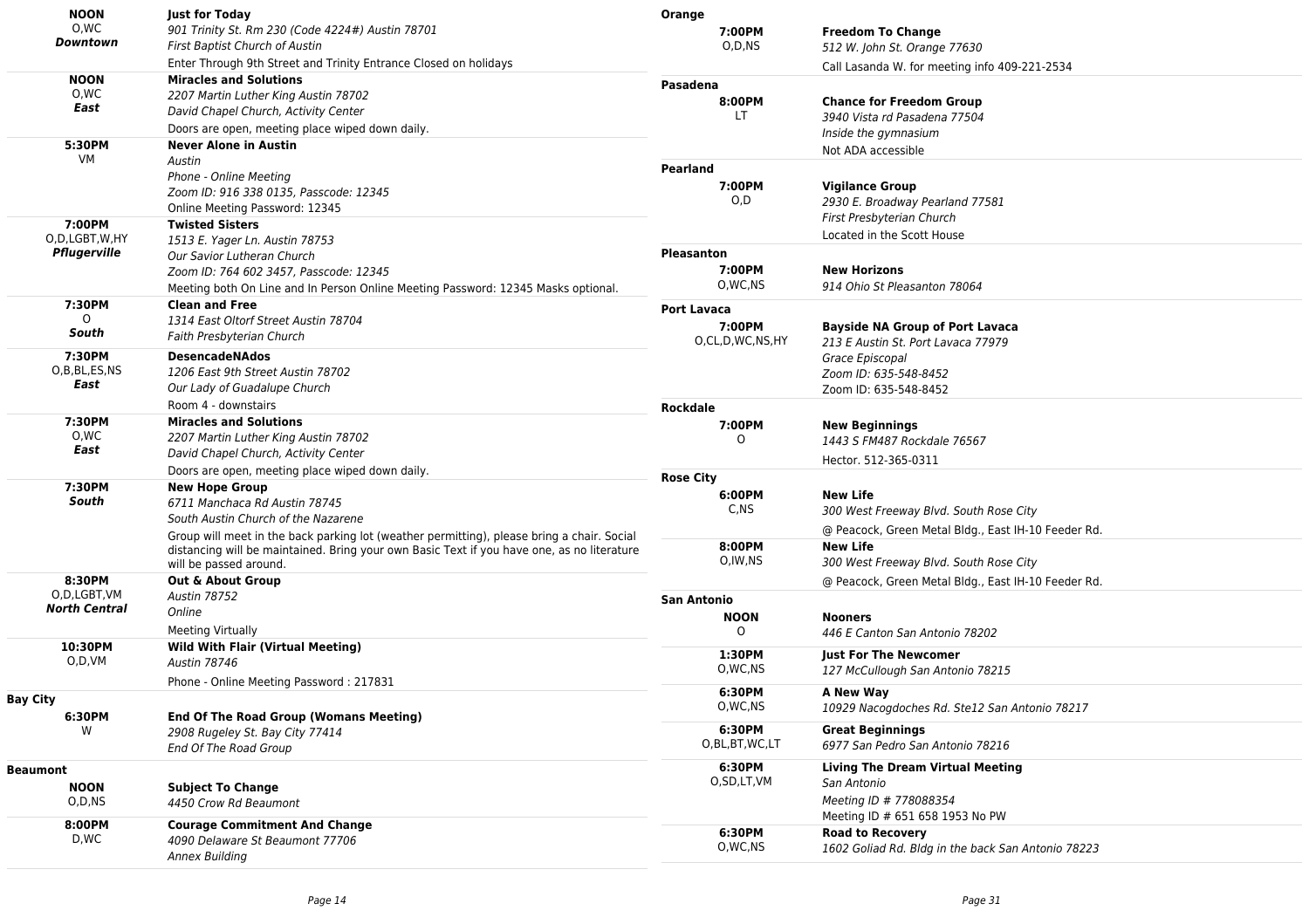|                   | 8:00PM                                                                                                          | Here & Now                                                          | <b>Beeville</b>                      |                                        |
|-------------------|-----------------------------------------------------------------------------------------------------------------|---------------------------------------------------------------------|--------------------------------------|----------------------------------------|
|                   | D,VM                                                                                                            | Houston                                                             | <b>NOON</b>                          | <b>Safe Haven Women's Recovery</b>     |
|                   |                                                                                                                 | Zoom ID: 2241726289                                                 | O,CS,D,W,BK,NS,LT                    | 106 E. Cleveland Beeville 78102        |
|                   |                                                                                                                 | Password: hang1983                                                  |                                      | <b>First United Methodist Church</b>   |
|                   | 8:00PM                                                                                                          | <b>Hugs not Drugs Group</b>                                         | <b>Brenham</b>                       |                                        |
|                   | D,WC,NS                                                                                                         | 2002 W 43rd St. Houston 77018                                       | 8:00PM                               | <b>Serenity Happens</b>                |
|                   |                                                                                                                 | St. Stephens Scout Building                                         | D.NS                                 | 1403 West Main St. Brenham 77833       |
|                   | 8:00PM                                                                                                          | <b>Just A Meeting</b>                                               |                                      | Main Street 12 Club                    |
|                   | $O,$ Sm                                                                                                         | 14540 Minetta Houston 77035                                         | <b>Bryan</b>                         |                                        |
|                   |                                                                                                                 | 2 Blocks East of Fondren                                            | 7:00PM                               | <b>Miracles Happen</b>                 |
|                   | 8:00PM<br><b>New Heights Women's Meeting</b><br>D,W<br>1245 Heights Boulevard Houston 77008                     | BK                                                                  | 506 E. 28th St. Bryan 77803          |                                        |
|                   |                                                                                                                 |                                                                     | <b>First United Methodist Church</b> |                                        |
|                   |                                                                                                                 | Grace Methodist Church, in the basement below the library           |                                      | Sam B. 512-758-2483                    |
|                   | 8:00PM                                                                                                          | The Sooner the Better (TSTB)                                        | <b>Cedar Park</b>                    |                                        |
|                   |                                                                                                                 | 401 Branard Street Houston 77006                                    | 7:00PM                               | <b>Spiritual Mechanics</b>             |
|                   |                                                                                                                 | Montrose Center, Room 110                                           | O,D,IP,St,HY                         | 3402 Little Elm Trail Cedar Park 78613 |
|                   | 10:00PM                                                                                                         | <b>Keep It Real Group</b>                                           |                                      | +13462487799,,82562642031#,,,,*12345#  |
|                   | $D,$ Sm                                                                                                         | 14540 Minetta Houston 77035                                         |                                      | Masks optional                         |
| <b>Huntsville</b> |                                                                                                                 |                                                                     | Clute                                |                                        |
|                   |                                                                                                                 |                                                                     | 7:00PM                               | <b>Unity Group</b>                     |
|                   | 0                                                                                                               | 8:00PM<br><b>Serious Undertakings</b><br>700 TX-30 Huntsville 77320 | $\circ$                              | 509 Stratton Ridge Road Clute 77531    |
|                   |                                                                                                                 | <b>Wesley United Methodist Church</b>                               |                                      | in Gym                                 |
|                   |                                                                                                                 |                                                                     | Conroe                               |                                        |
| Jarrell           |                                                                                                                 |                                                                     | <b>NOON</b>                          | <b>Better Late Than Never</b>          |
|                   | 7:30PM                                                                                                          | Our Gift<br>O,D                                                     | O,D,WC,NS                            | 2030 FM 2854 Conroe                    |
|                   | <b>Jarrell</b>                                                                                                  | 1700 County Road 305 Jarrell 76537                                  |                                      |                                        |
|                   |                                                                                                                 | New Hope Baptist Church                                             | 6:00PM                               | <b>Better Late Than Never</b>          |
| Katy              | 8:00PM<br><b>Our Common Bond</b><br>O,D<br>5108 5th St. Katy 77493<br>Meets in the garage behind the main house | O, WC, NS, LT                                                       | 2030 FM 2854 Conroe 77304            |                                        |
|                   |                                                                                                                 | <b>Corpus Christi</b>                                               |                                      |                                        |
|                   |                                                                                                                 | <b>NOON</b>                                                         | <b>Off The Wall</b>                  |                                        |
|                   |                                                                                                                 |                                                                     | O,B,JT,VM                            | Corpus Christi 78412                   |
| Killeen           |                                                                                                                 |                                                                     |                                      | Zoom ID: 272-2760-415, Password: CBANA |
|                   | 6:30PM                                                                                                          | <b>Clean House</b>                                                  |                                      | Zoom ID: 272-2760-415, PW: CBANA       |
|                   | <b>NS</b>                                                                                                       | 951 Stagecoach Dr. Killeen 76542                                    | <b>NOON</b>                          | Off the Wall                           |
|                   | <b>Killeen</b>                                                                                                  | Killeen Church of Nazarene                                          | $O,B$ , JT, WC                       | 4710 S Alameda St Corpus Christi 78412 |
|                   | 7:00PM                                                                                                          | <b>Another Chance Group of NA</b>                                   |                                      | South Shore Christian                  |
|                   | <b>Killeen</b>                                                                                                  | 507 N 8th St Killeen 76541                                          |                                      | <b>Willard Hall</b>                    |
|                   |                                                                                                                 | Entrance in back of building                                        | 6:30PM                               | <b>Stepping Up</b>                     |
| <b>Nederland</b>  |                                                                                                                 |                                                                     | O, WC, LT                            | 3707 Santa Fe Corpus Christi 78411     |
|                   | <b>NOON</b>                                                                                                     | <b>Wings of Freedom</b>                                             |                                      | Parkway Presbyterian (scout hut)       |
|                   | D,WC                                                                                                            | 908 Boston Ave. Nederland 77627                                     | 8:00PM                               | Cloud 9                                |
|                   | 8:00PM                                                                                                          | <b>Wings of Freedom</b>                                             | O,D,VM                               | Corpus Christi 78412                   |
|                   | IW, WC, LT                                                                                                      | 908 Boston Ave. Nederland 77627                                     |                                      | Zoom ID: 453 269 5016, Password: CBANA |
|                   |                                                                                                                 |                                                                     |                                      | Zoom ID: 453-269-5016, PW: CBANA       |
| Newton            |                                                                                                                 |                                                                     | 8:00PM                               | <b>Keep It Real</b>                    |
|                   | 7:00PM<br><b>Partners in Recovery</b><br>C, D, WC<br>615 Main Street Newton 75966                               |                                                                     | SG, St, To, BK, CC                   | 626 Robinson Corpus Christi 78404      |
|                   |                                                                                                                 |                                                                     | <b>RCI</b>                           |                                        |
|                   |                                                                                                                 | Old Veda's Cafe                                                     |                                      | Back Garage Room                       |
|                   |                                                                                                                 |                                                                     | 8:00PM                               | Recovery 101                           |
|                   |                                                                                                                 |                                                                     | O,CS,RF,WC                           | 3307 Ayers Corpus Christi 78415        |
|                   |                                                                                                                 |                                                                     |                                      | Coastal Bend Recovery Club             |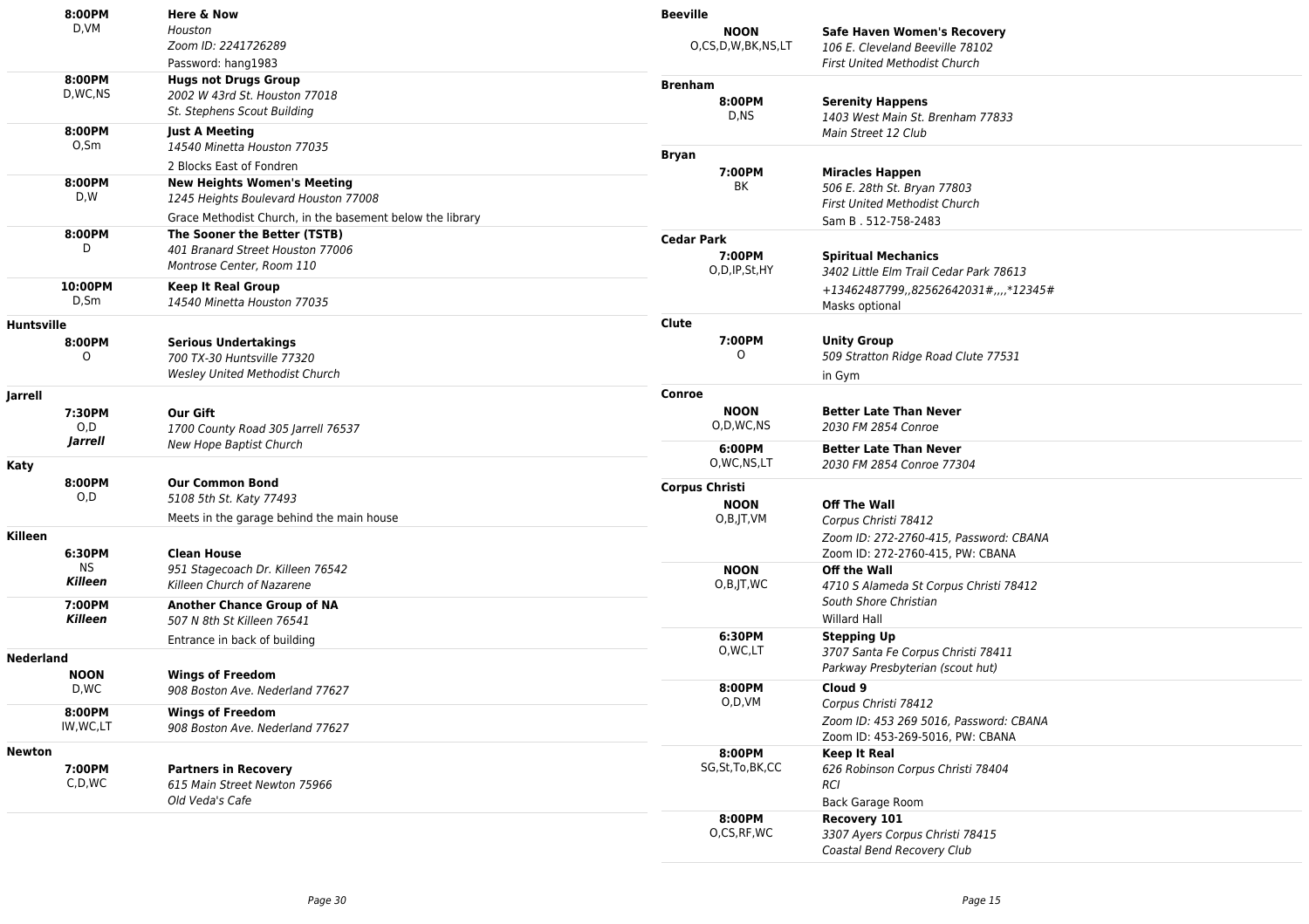| <b>Cypress</b>                                           |                                                                                                                                                                                       | Galveston                       |                                                                                                                                  |
|----------------------------------------------------------|---------------------------------------------------------------------------------------------------------------------------------------------------------------------------------------|---------------------------------|----------------------------------------------------------------------------------------------------------------------------------|
| 7:30PM<br>ES                                             | <b>Juntos Podemos</b><br>13131 Fry Rd Cypress 77433                                                                                                                                   | <b>NOON</b><br>0                | <b>Galveston Island Group</b><br>2504 39th Street Galveston 77550                                                                |
|                                                          | Iglesia Episcopal de San Aidan<br>Edificios en la parte de atrás, aula # 4                                                                                                            | 8:00PM<br>$\circ$               | <b>Galveston Island Group</b><br>2504 39th Street Galveston 77550                                                                |
| Edinburg<br>10:00AM<br>O, JT, WC, NS, LT                 | <b>Shot of Hope Group</b><br>1201 W. University Drive Edinburg 78539<br>The University of Texas Rio Grande Valley<br>University Center, Room 102                                      | Houston<br><b>NOON</b><br>JT,VM | Alive & Kicking<br>Houston<br>Zoom                                                                                               |
| 1:30PM<br>O.NS                                           | <b>New Way of Life</b><br>402 Chapin Edinburg 78541<br><b>Edinburg Transitional Center</b><br>Institutional Meeting This meeting requires pre-approval by Mr. Cruz at 956-900-1467 to | <b>NOON</b><br>$\mathsf{I}$     | password: ALIVE<br>phone password: 141601 phone password: 141601<br>Alive & Kicking Group<br>5959 Long Dr, Suite H Houston 77033 |
| Galveston                                                | attend                                                                                                                                                                                | <b>NOON</b><br>$\circ$          | <b>Clear Lake Group</b><br>17400 El Camino Real Suite 800 Houston 77058                                                          |
| <b>NOON</b><br>$\circ$<br>8:00PM                         | <b>Galveston Island Group</b><br>2504 39th Street Galveston 77550<br><b>Galveston Island Group</b>                                                                                    | <b>NOON</b><br>D,VM             | Here & Now<br>Houston<br>Zoom ID: 2241726289                                                                                     |
| $\Omega$<br>Georgetown<br>7:15PM                         | 2504 39th Street Galveston 77550<br><b>Serenity the NA Way</b>                                                                                                                        | 12:15PM<br>JT                   | Password: hang1983<br><b>Just For Today</b><br>14540 Minetta Houston 77035                                                       |
| O, D<br>Georgetown                                       | 1301 S Elm St Georgetown 78626<br>Hope House<br>White House on the corner of 13th and Elm In person meetings will resume Jan 4th                                                      | 3:00PM<br>JT                    | 2 Blocks East of Fondren<br>When at the End of the Road<br>2305 McGowan Street Houston 77004<br><b>Height Lodge</b>              |
| <b>Granite Shoals</b><br>7:00PM<br><b>Granite Shoals</b> | <b>New Way of Living</b><br>505 South Phillips Ranch Road Granite Shoals 78654<br><b>First Baptist Church</b>                                                                         | 6:00PM<br>D,W,VM                | @ Dowling<br>Alive & Kicking<br>Houston<br>Zoom                                                                                  |
| <b>Houston</b><br><b>NOON</b>                            | This group ALSO meets on Friday in Marble Falls<br>Alive & Kicking                                                                                                                    | 6:30PM<br>D,W                   | password: Womenrock<br><b>Beauty of Recovery Women's Meeting</b><br>14540 Minetta Houston 77035                                  |
| JT, VM                                                   | Houston<br>Zoom<br>password: ALIVE                                                                                                                                                    | 6:30PM<br>0                     | <b>Clear Lake Group</b><br>17400 El Camino Real Suite 800 Houston 77058                                                          |
| <b>NOON</b><br>JT                                        | phone password: 141601 phone password: 141601<br>Alive & Kicking Group<br>5959 Long Dr, Suite H Houston 77033                                                                         | 6:30PM<br>C,W                   | When at the End of the Road<br>2305 McGowan Street Houston 77004<br><b>Height Lodge</b><br>@ Dowling                             |
| <b>NOON</b><br>$\circ$                                   | <b>Clear Lake Group</b><br>17400 El Camino Real Suite 800 Houston 77058                                                                                                               | 7:00PM<br>C, BL, D              | <b>Familia Unida</b><br>7301 Avenue F Houston 77011                                                                              |
| <b>NOON</b><br>D,VM                                      | <b>Here &amp; Now</b><br>Houston<br>Zoom ID: 2241726289<br>Password: hang1983                                                                                                         | 7:00PM<br>D                     | Special recreation services building<br><b>Welcome Home Group</b><br>1511 El Dorado Blvd Houston 77062                           |
| 12:15PM<br>D                                             | <b>Just For Today</b><br>14540 Minetta Houston 77035<br><b>Gulf Coast Club</b><br>2 Blocks East of Fondren                                                                            | 7:30PM<br>D                     | in back, left doors, upstairs<br><b>Phoenix Group</b><br>16000 Rippling Water Dr Houston 77084<br><b>United Methodist Church</b> |
|                                                          |                                                                                                                                                                                       | 8:00PM<br>BK                    | Portable buildings behind parking lot<br><b>Clear Lake Group (Literature)</b><br>17400 El Camino Real Suite 800 Houston 77058    |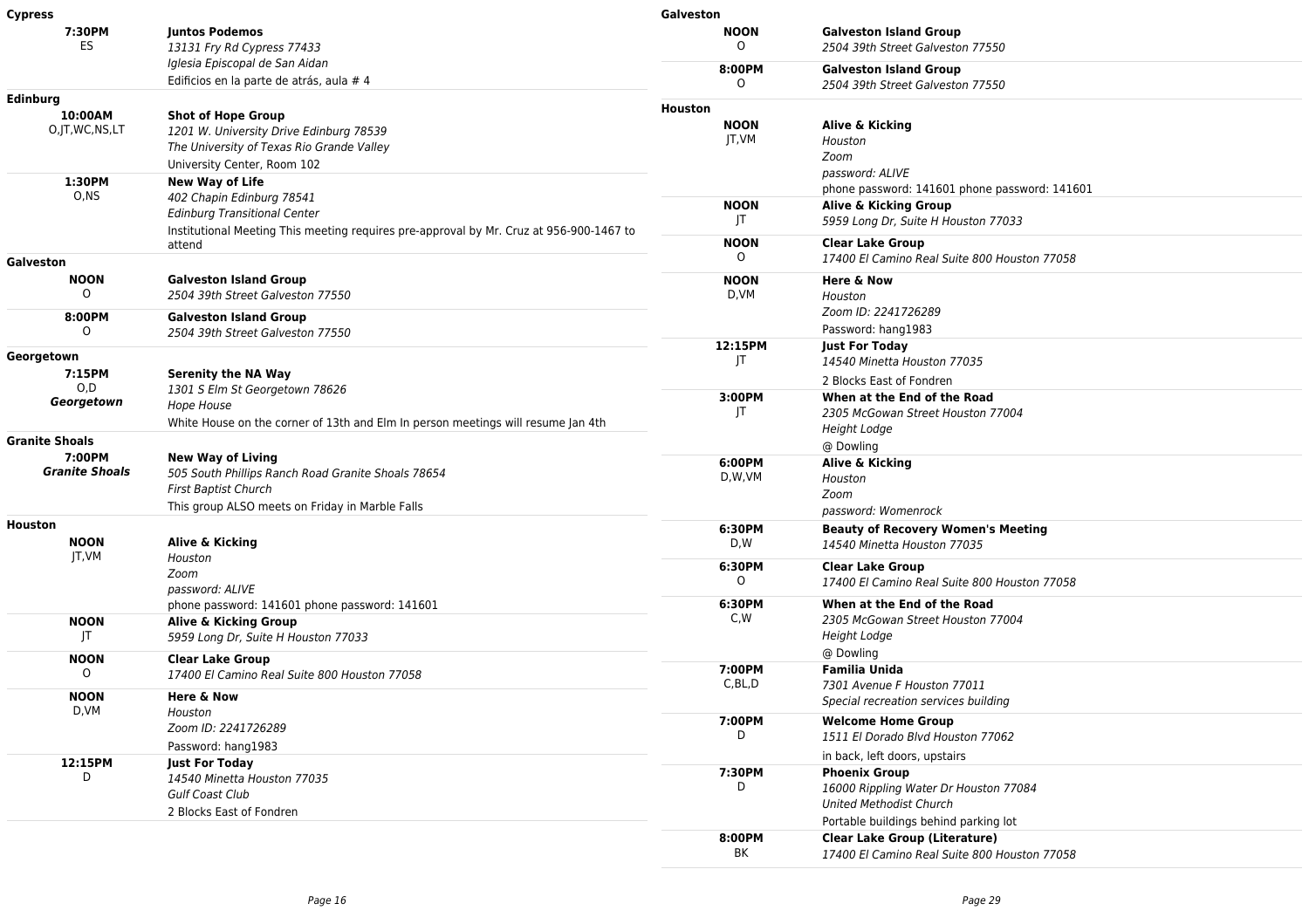| <b>Castroville</b>      |                                                                                                                | 6:30PM               | 1960 Group                                                    |
|-------------------------|----------------------------------------------------------------------------------------------------------------|----------------------|---------------------------------------------------------------|
| 7:00PM                  | <b>Serenity Group of Castroville</b>                                                                           | D,SPK                | 1711 Cypress Creek Parkway Houston 77073                      |
| 0.WC                    | 1410 Amelia St. Castroville 78009                                                                              |                      | Spring Woods Church, NEW LOCATION                             |
|                         | Rm 6 Spkr Mtg 2nd Thur, BK Study Last Thur                                                                     |                      | Main building far East entrance                               |
| <b>Cedar Park</b>       |                                                                                                                | 6:30PM               | <b>Clear Lake Group</b>                                       |
| 8:00PM                  | <b>Hill Country Recovery</b>                                                                                   | 0                    | 17400 El Camino Real Suite 800 Houston 77058                  |
| O,D,WC,NS               | 3402 Little Elm Trail Cedar Park 78613                                                                         | 7:00PM               | <b>Rainbow of Hope</b>                                        |
| <b>Cedar Park</b>       | Church of the Savior                                                                                           | O,D,LGBT,HY          | 2025 W 11th St Houston 77008                                  |
| Conroe                  |                                                                                                                |                      | <b>Resurrection Metropolitan Church</b>                       |
| <b>NOON</b>             | <b>Better Late Than Never</b>                                                                                  |                      | Zoom ID: 244630436, Password: JimmyK                          |
| O,D,WC,NS               | 2030 FM 2854 Conroe 77304                                                                                      |                      | In auxiliary chapel, Zoom ID: 244630436, Password: JimmyK     |
|                         |                                                                                                                | 7:30PM               | <b>Phoenix Group</b>                                          |
| 6:00PM<br>O, WC, NS, LT | <b>Better Late Than Never</b>                                                                                  | D                    | 16000 Rippling Water Dr Houston 77084                         |
|                         | 2030 FM 2854 Conroe 77304                                                                                      |                      | <b>United Methodist Church</b>                                |
| 8:00PM                  | R.I.P. (Recovery in Progress)                                                                                  |                      | Portable buildings behind parking lot                         |
|                         | 608 Cactus Conroe 77385                                                                                        | 7:45PM<br>OGP, VM    | Alive & Kicking                                               |
| <b>Corpus Christi</b>   |                                                                                                                |                      | Houston                                                       |
| <b>NOON</b>             | <b>Off The Wall</b>                                                                                            |                      | Zoom<br>password: ALIVE                                       |
| $O,B$ , JT, WC          | 4710 S Alameda St Corpus Christi 78412                                                                         |                      | phone password: 141601 phone password: 141601                 |
|                         | South Shore Christian Church (Willard Hall)                                                                    | 8:00PM               | <b>Clear Lake Group</b>                                       |
| <b>NOON</b>             | <b>Off The Wall</b>                                                                                            | $\Omega$             | 17400 El Camino Real Suite 800 Houston 77085                  |
| O,B,JT,VM               | Corpus Christi 78412                                                                                           |                      | <b>Women's Meeting</b>                                        |
|                         | Zoom ID: 272-2760-415, Password: CBANA                                                                         | 8:00PM               | <b>Clear Lake Group (Womens Meeting)</b>                      |
|                         | Zoom ID: 272-2760-415, PW: CBANA                                                                               | W                    | 17400 El Camino Real Suite 800 Houston 77058                  |
| 6:30PM                  | <b>Out of Darkness</b>                                                                                         |                      |                                                               |
| O, RF, WC, CC           | 3307 Ayers Corpus Christi 78415<br>Coastal Bend Recovery Club                                                  | 8:00PM<br>D,VM       | <b>Here &amp; Now</b>                                         |
|                         |                                                                                                                |                      | Houston<br>Zoom ID: 2241726289                                |
| 6:30PM                  | Shot of Hope<br>6301 Yorktown Blvd. Corpus Christi 78414                                                       |                      |                                                               |
| O,RF,WC                 |                                                                                                                | 8:00PM               | Password: hang1983<br><b>Just A Meeting</b>                   |
|                         | Grace Presbyterian Church                                                                                      | $O, D, S$ m          | 14540 Minetta Houston 77035                                   |
| 7:00PM                  | <b>NorthWest Narcotics Anonymous</b><br>13026 Leopard St. Corpus Christi 78410<br>St. Andrews Episcopal Church |                      | 2 Blocks East of Fondren                                      |
| O,D,JT,RF,WC,BK,LT      |                                                                                                                | 8:00PM               | <b>No Matter What Group</b>                                   |
|                         |                                                                                                                | D                    | 2212 Lou Ellen Lane Houston 77018                             |
| 8:00PM                  | <b>Back To Basics</b>                                                                                          |                      |                                                               |
| O,B,D,WC,LT             | 3307 Ayers Corpus Christi 78415<br>Coastal Bend Recovery Club                                                  | 8:00PM<br>R          | The Sooner the Better (TSTB)                                  |
|                         |                                                                                                                |                      | 401 Branard Street Houston 77006<br>Montrose Center, Room 110 |
| 8:00PM                  | <b>Keep It Real</b>                                                                                            |                      |                                                               |
| SG, St, To, BK, CC      | 626 Robinson Corpus Christi 78404<br><b>RCI</b>                                                                | 8:00PM<br>D          | The Ties That Bind Us                                         |
|                         |                                                                                                                |                      | 1203 Wirt Road Houston 77055                                  |
|                         | Back Garage Room                                                                                               |                      | Terrace United Methodist Church 713-208-2538                  |
| <b>Edinburg</b>         |                                                                                                                | 10:00PM<br>$O.D.$ Sm | <b>Keep It Real Group</b>                                     |
| 10:00AM                 | <b>Shot of Hope Group</b>                                                                                      |                      | 14540 Minetta Houston 77035                                   |
| O, JT, WC, NS, LT       | 1201 W. University Drive Edinburg 78539                                                                        | Katy                 |                                                               |
|                         | The University of Texas Rio Grande Valley                                                                      | 8:00PM               | <b>Our Common Bond</b>                                        |
|                         | University Center, Room 102                                                                                    | O,IW                 | 5108 5th St. Katy 77493                                       |
| 8:15PM                  | <b>Hourglass</b>                                                                                               |                      | Meats in the garage behind the main house                     |
| O,BL,D,NC,NS            | 2102 W. Trenton Rd Edinburg 78539                                                                              | Killeen              |                                                               |
|                         | South Texas Behavioral Hospital (Across from Applebees)                                                        | 7:00PM               | <b>Another Chance Group of NA</b>                             |
|                         |                                                                                                                | Killeen              | 507 N 8th St Killeen 76541                                    |
|                         |                                                                                                                |                      | Entrance is back of building                                  |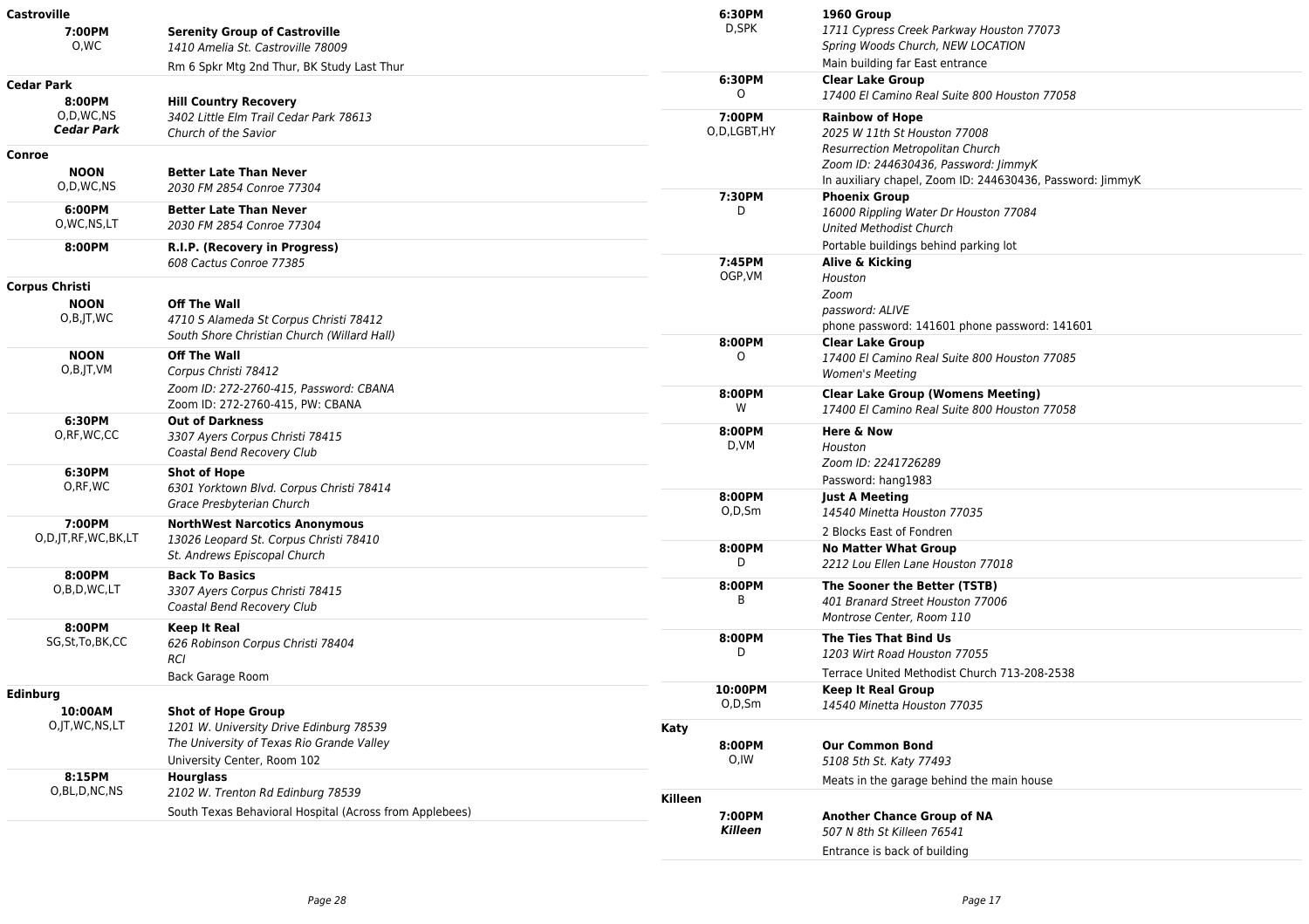| La Porte                                |                                                                                                                                   | 7:30PM                                                 | <b>Miracles and Solutions</b>                                                                                                                                 |
|-----------------------------------------|-----------------------------------------------------------------------------------------------------------------------------------|--------------------------------------------------------|---------------------------------------------------------------------------------------------------------------------------------------------------------------|
| 8:00PM<br>O                             | <b>Just For Tuesday</b><br>815 BroadwayStreet La Porte 77410                                                                      | м<br>East                                              | 2207 Martin Luther King Austin 78702<br>David Chapel Church, Activity Center                                                                                  |
| Lytle<br>7:00PM<br>O,WC,NS              | <b>Spiritual Awakenings</b><br>19341 S Somerset St. Lytle 78052                                                                   | 8:00PM<br>O,CL,D,SPK,NS<br><b>North West</b>           | Men's Meeting - Doors are open, meeting place wiped down daily<br><b>Courage to Change</b><br>5206 Balcones Dr Austin 78731<br><b>Highland Baptist Church</b> |
| <b>Nederland</b><br><b>NOON</b><br>D,WC | <b>Wings of Freedom</b><br>908 Boston Ave. Nederland 77627                                                                        | 10:30PM<br>O,D,LT,VM                                   | <b>Wild With Flair (Virtual Meeting)</b><br><b>Austin 78746</b><br>Phone - Online Meeting: See https://tinyurl.com/wwfaustin                                  |
| 8:00PM<br>C,BT,WC,BK                    | <b>Wings of Freedom</b><br>908 Boston Ave Nederland                                                                               | <b>Bay City</b><br>6:30PM<br>O,D                       | <b>End Of The Road Group</b>                                                                                                                                  |
| <b>New Braunfels</b><br>7:00PM          | <b>The Freedom Group</b>                                                                                                          |                                                        | 2908 Rugeley St. Bay City 77414<br>End Of The Road Group                                                                                                      |
| O,CS,D,WC                               | 1147 S Walnut New Braunfels 78130<br>Peace Lutheran Church<br>Park in the back and use the back door.                             | <b>Baytown</b><br>6:30PM<br>C,D                        | <b>Keep it Clean Group</b><br>501 S Alexander Dr Baytown 77520                                                                                                |
| <b>New Caney</b><br>7:00PM              | <b>New Hope (Northside)</b>                                                                                                       |                                                        | St. John's United Methodist Church                                                                                                                            |
| <b>Newton</b>                           | 17892 N Hwy 59 New Caney 77357                                                                                                    | <b>Beaumont</b><br>8:00PM<br>O,D,WC                    | <b>Courage Commitment And Change</b><br>4090 Delaware St Beaumont 77706                                                                                       |
| 7:00PM                                  | <b>Partners in Recovery</b>                                                                                                       |                                                        | <b>Annex Building</b>                                                                                                                                         |
| O,D,WC                                  | 615 Main Street Newton 75966<br>Old Veda's Cafe                                                                                   | <b>Beeville</b><br><b>NOON</b><br>O,CS,D,W,BK,NS,LT    | <b>Safe Haven Women's Recovery</b><br>106 E. Cleveland Beeville 78102<br><b>First United Methodist Church</b>                                                 |
| Pearland<br>7:00PM                      | <b>Vigilance Group</b><br>O,D<br>2930 E. Broadway Pearland 77581<br>First Presbyterian Church<br>Located in the Scott House       |                                                        |                                                                                                                                                               |
|                                         |                                                                                                                                   | 7:00PM<br>O, D, RF, WC                                 | A New Hope<br>106 E. Cleveland Beeville 78102<br>First United Methodist Church                                                                                |
| <b>Pleasanton</b>                       |                                                                                                                                   | <b>Boerne</b>                                          |                                                                                                                                                               |
| 7:00PM<br>O, WC, NS                     | <b>New Horizons</b><br>914 Ohio St Pleasanton 78064                                                                               | 8:00PM<br>0,WC                                         | <b>Boerne NA</b><br>121 Rock St Boerne 78006                                                                                                                  |
| <b>Port Arthur</b><br>7:30PM<br>0       | Oasis<br>3800 Jimmy Johnson St Port Arthur 77642                                                                                  | <b>Bryan</b><br>7:00PM<br>O,BT,CC                      | <b>Miracles Happen</b><br>506 E. 28th St. Bryan 77803<br><b>First United Methodist Church</b>                                                                 |
| Port Lavaca<br>7:00PM                   | <b>Bayside NA Group of Port Lavaca</b>                                                                                            |                                                        | Mollie B. 512-785-2176                                                                                                                                        |
| O,D,WC,NS,HY                            | 213 E Austin St. Port Lavaca 77979<br>Grace Episcopal<br>Zoom ID: 635-548-8452<br>Zoom ID: 635-548-8452                           | <b>Burnet</b><br>7:00PM<br>O,St,WC,BK<br><b>Burnet</b> | <b>Non-Fiction-Addiction</b><br>204 East Graves Street Burnet 78611<br>First Christian Church                                                                 |
| <b>Rose City</b>                        |                                                                                                                                   |                                                        | (Disciples of Christ)                                                                                                                                         |
| 8:00PM<br>O,D,NS                        | <b>New Life</b><br>300 West Freeway Blvd. South Rose City<br>@ Peacock, Green Metal Bldg., East IH-10 Feeder Rd. Newcomer Meeting | Caldwell<br>6:30PM                                     | <b>New Freedom Group</b><br>503 Freeman Street Caldwell 77836                                                                                                 |
| <b>San Antonio</b>                      |                                                                                                                                   |                                                        | Freeman Community Center Jason B 979-716-9384                                                                                                                 |
| <b>NOON</b><br>O, BT                    | <b>Nooners</b><br>446 E Canton San Antonio 78202                                                                                  |                                                        |                                                                                                                                                               |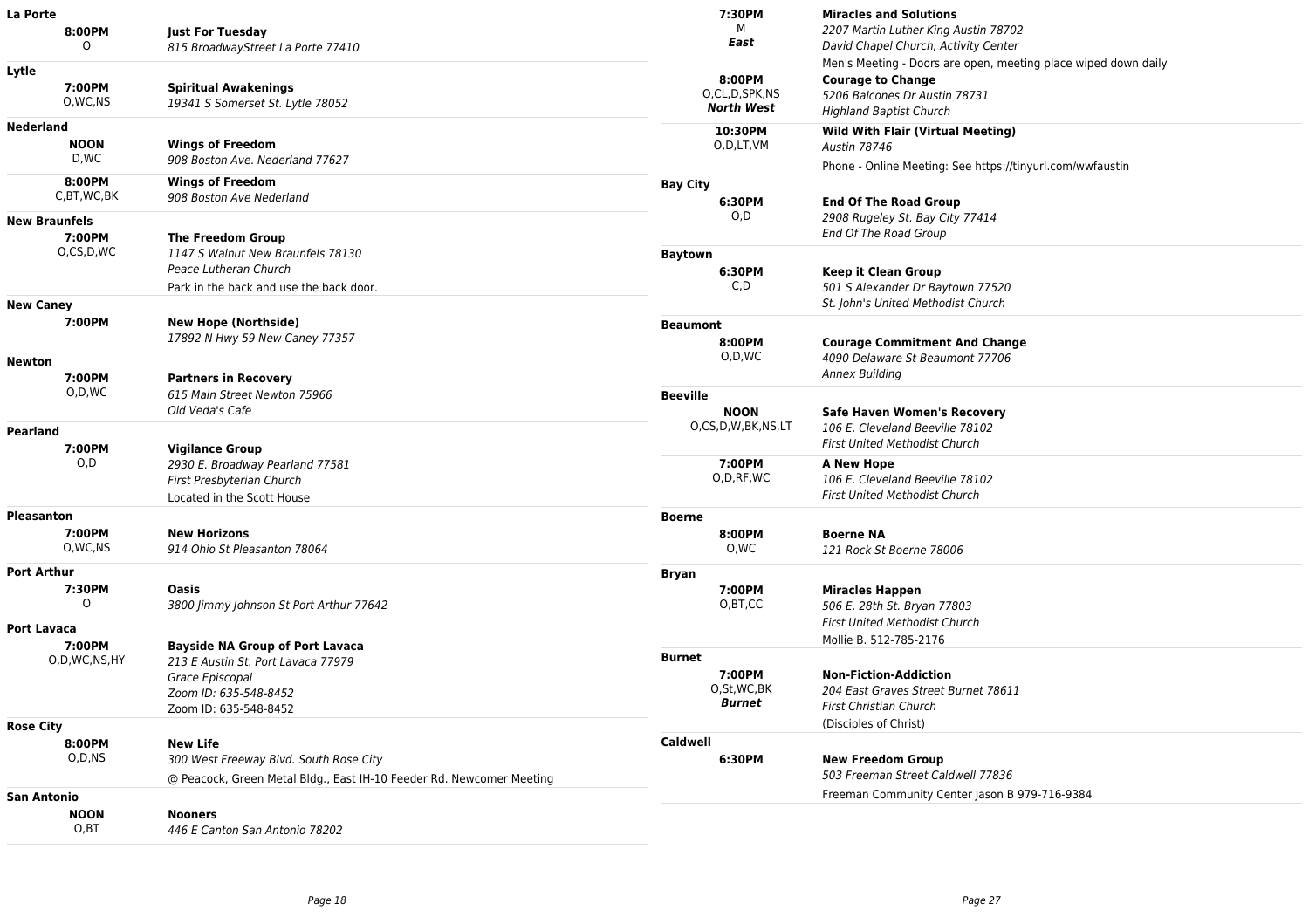| Victoria | 7:00PM                      | <b>Victoria Group</b>                                                                                              | 1:30PM<br>O, WC, NS     | <b>Just For The Newcomer</b><br>127 McCullough San Antonio 78215                                                     |
|----------|-----------------------------|--------------------------------------------------------------------------------------------------------------------|-------------------------|----------------------------------------------------------------------------------------------------------------------|
|          | O,D,WC,CC                   | 3002 Miori Victoria 77901<br>St. Francis Church                                                                    | 6:30PM<br>O,SPK, WC, NS | A New Way<br>10929 Nacogdoches Rd. Ste12 San Antonio 78217                                                           |
| Wharton  | 6:00PM                      | <b>Serenity Seekers</b><br>125 E Ahldag Ave Wharton 77488<br>In mobile building next to the church                 | 6:30PM<br>O,SD,LT,VM    | <b>Living The Dream Virtual Meeting</b><br>San Antonio<br>Meeting ID # 778088354<br>Zoom ID # 6516581953 No Password |
|          |                             | <b>THURSDAY / JUEVES</b>                                                                                           | 6:30PM<br>0             | <b>Road to Recovery</b>                                                                                              |
| Alvin    |                             |                                                                                                                    |                         | 1602 Goliad Rd. Bldg in the back San Antonio 78223                                                                   |
|          | <b>NOON</b><br>0            | <b>New Hope Group</b><br>204 Taylor St. Alvin 77511                                                                | 7:00PM<br>O,SD,WC,LT    | Journey to Recovery<br>1918 Palo Alto Rd San Antonio 78211                                                           |
|          | 8:00PM                      | <b>New Hope Group (Candlelight)</b>                                                                                |                         | The CCD Bldg                                                                                                         |
|          | O,CL                        | 204 Taylor St. Alvin 77511                                                                                         | 7:00PM<br>0,WC          | Lost & Found<br>4242 Bluemel Rd San Antonio 78240                                                                    |
| Angelton |                             |                                                                                                                    |                         | Downstairs Conference Room C                                                                                         |
|          | 8:00PM<br>0                 | <b>Clean and Serene</b><br>219 Arcola Angelton 77515<br>1st United Methodist Church                                | 7:15PM<br>$\Omega$      | <b>We Believe</b><br>285 Oblate Drive San Antonio 78216                                                              |
|          |                             |                                                                                                                    |                         | Precaution Measures Unknown - (The Rock House)                                                                       |
| Austin   | 8:00AM<br>VM                | <b>Never Alone in Austin</b><br>Austin                                                                             | 8:00PM<br>O,NS          | <b>Force Group</b><br>8900 Starcrest San Antonio 78217                                                               |
|          |                             | Phone - Online Meeting<br>Zoom ID: 916 338 0135, Passcode: 12345                                                   | 10:30PM<br>O, WC, NS    | <b>Free Today</b><br>8607 Wurzbach San Antonio 78240                                                                 |
|          |                             | Online Meeting Password: 12345                                                                                     |                         | Lit Study Bldg P                                                                                                     |
|          | <b>NOON</b>                 | <b>Just for Today</b>                                                                                              | Santa Fe                |                                                                                                                      |
|          | 0,WC<br>Downtown            | 901 Trinity St. Rm 230 (Code 4224#) Austin 78701<br>First Baptist Church of Austin                                 | 8:00PM<br>O,W           | <b>Santa Fe Group (Womens Meeting)</b><br>12045 15th St. Santa Fe 77510                                              |
|          |                             | Enter Through 9th Street and Trinity Entrance Closed on holidays                                                   | <b>Texas City</b>       |                                                                                                                      |
|          | <b>NOON</b><br>0,WC<br>East | <b>Miracles and Solutions</b><br>2207 Martin Luther King Austin 78702<br>David Chapel Church, Activity Center      | <b>NOON</b><br>O,D      | <b>Here And Now Group</b><br>915 8th Ave N. Texas City 77590<br><b>Here And Now Group</b>                            |
|          |                             | Doors are open, meeting place wiped down daily.                                                                    | 6:30PM                  | <b>Here and Now</b>                                                                                                  |
|          | 5:30PM<br>VM                | <b>Never Alone in Austin</b><br>Austin                                                                             | O,D                     | 915 8th Ave N Texas City 77590                                                                                       |
|          |                             | Phone - Online Meeting<br>Zoom ID: 916 338 0135, Passcode: 12345<br>Online Meeting Password: 12345                 | 8:00PM<br>O,D,M         | Here and Now (men's meeting)<br>915 8th Ave N Texas City 77590                                                       |
|          | 6:00PM                      | <b>Miracles and Solutions</b>                                                                                      | <b>Tomball</b>          |                                                                                                                      |
|          | W<br>East                   | 2207 Martin Luther King Austin 78702<br>David Chapel Church, Activity Center                                       | 7:00PM<br>O             | <b>Tomball New Attitudes</b><br>715 Carrell St. Tomball 77375                                                        |
|          |                             | Women's Meeting - Doors are open, meeting place wiped down daily                                                   |                         | Small building behind Church                                                                                         |
|          | 7:00PM                      | <b>Serenity in the Dark</b>                                                                                        |                         | <b>WEDNESDAY / MIÉRCOLES</b>                                                                                         |
|          | C,CL,D,WC                   | 310 W 43rd St Austin 78751                                                                                         | Alvin                   |                                                                                                                      |
|          | <b>Hyde Park</b>            | Church of Christ in Hyde Park                                                                                      | <b>NOON</b>             | <b>New Hope Group</b>                                                                                                |
|          |                             | Use the door under the carport on the parking lot side Face masks required, social<br>distancing seating provided. | O<br>6:00PM             | 204 Taylor St. Alvin 77511<br><b>New Hope Group</b>                                                                  |
|          | 7:30PM<br>O,M               | <b>Men At Work</b>                                                                                                 | 0,Tr                    | 204 Taylor Street Alvin 77511                                                                                        |
|          | South                       | 409 W. Ben White Blvd Austin 78704<br>St John's Lutheran Church                                                    |                         |                                                                                                                      |
|          |                             | https://tinyurl.com/stmvzff<br>Predominately Men                                                                   |                         |                                                                                                                      |
|          |                             |                                                                                                                    |                         |                                                                                                                      |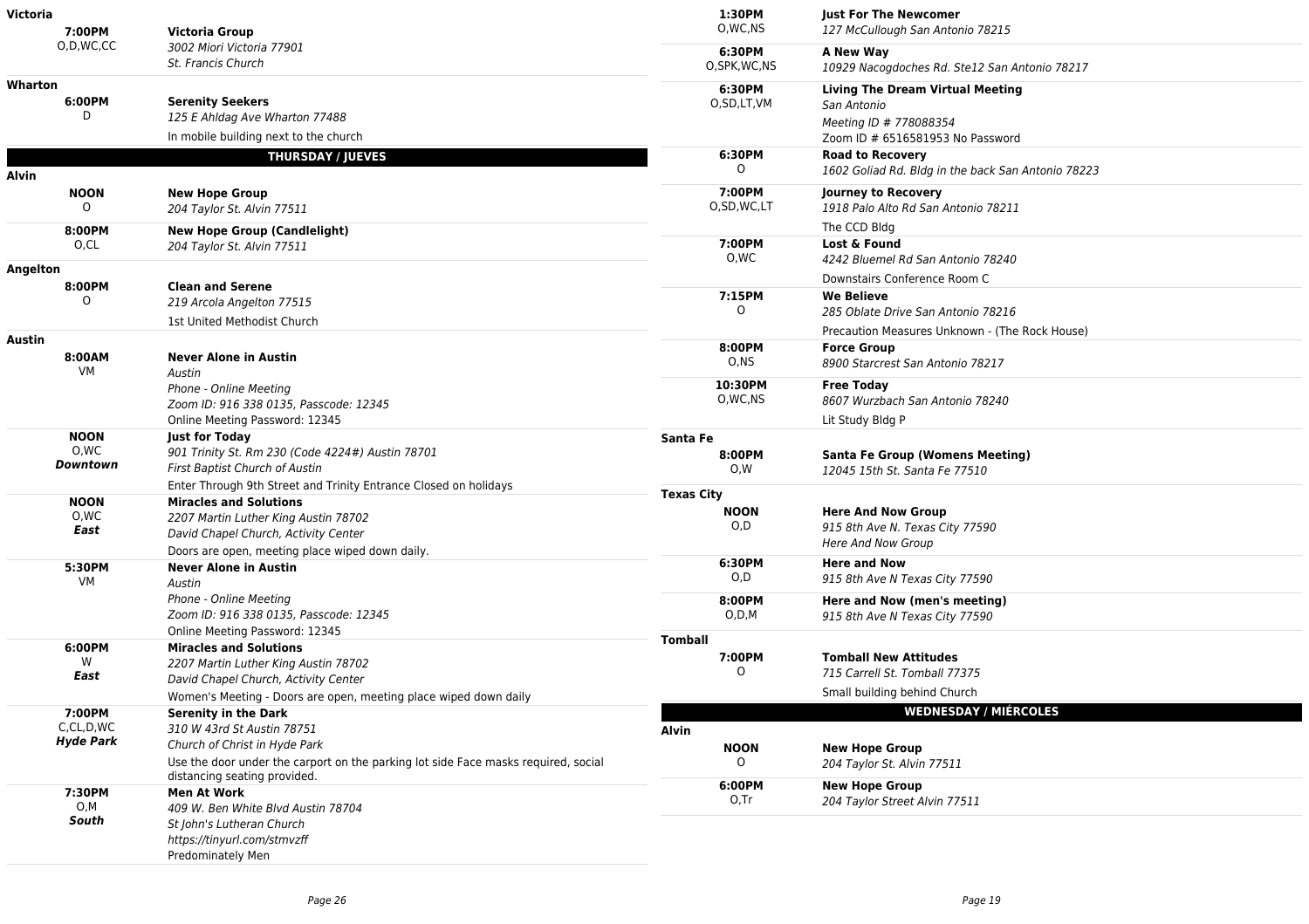| Austin               |                                                                              | 7:00PM            | <b>Recovery Central</b>                                                               |
|----------------------|------------------------------------------------------------------------------|-------------------|---------------------------------------------------------------------------------------|
| 8:00AM               | <b>Never Alone in Austin</b>                                                 | W                 | 6977 San Pedro San Antonio 78216                                                      |
| VM                   | Austin                                                                       |                   | Women's Meeting                                                                       |
|                      | Phone - Online Meeting                                                       | 7:00PM            | <b>Wolf's Den</b>                                                                     |
|                      | Zoom ID: 916 338 0135, Passcode: 12345                                       | WC,NS,CN          | 5645 S Flores Suit # 104 San Antonio 78214                                            |
|                      | Online Meeting Password: 12345                                               | 8:00PM            | Easy Does It                                                                          |
| <b>NOON</b>          | <b>Just for Today</b>                                                        | 0,WC              | 7575 Tezel San Antonio 78250                                                          |
| 0,WC<br>Downtown     | 901 Trinity St. Rm 230 (Code 4224#) Austin 78701                             | 8:00PM            |                                                                                       |
|                      | First Baptist Church of Austin                                               | O, NS             | <b>Force Group</b><br>8900 Starcrest San Antonio 78217                                |
|                      | Enter Through 9th Street and Trinity Entrance Closed on holidays             |                   |                                                                                       |
| <b>NOON</b>          | <b>Miracles and Solutions</b>                                                | 8:00PM            | <b>U-N-I-T-Y</b>                                                                      |
| O,WC<br>East         | 2207 Martin Luther King Austin 78702                                         | 0,WC              | 7150 Interstate I-10 San Antonio 78213                                                |
|                      | David Chapel Church, Activity Center                                         |                   | Masks required, Bldg in back Rm #5                                                    |
|                      | Doors are open, meeting place wiped down daily.                              | 8:00PM            | <b>U-N-I-T-Y Virtual Meeting</b>                                                      |
| 5:30PM<br>VM         | <b>Never Alone in Austin</b>                                                 | O,HY              | San Antonio 78213                                                                     |
|                      | Austin                                                                       |                   | Zoom ID # 88622398914 Password: Jimmyk53                                              |
|                      | Phone - Online Meeting                                                       |                   | Zoom ID # 88622398914                                                                 |
|                      | Zoom ID: 916 338 0135, Passcode: 12345                                       | 8:30PM            | <b>Young People Of NA</b>                                                             |
|                      | Online Meeting Password: 12345                                               | C, WC, YP, NS     | 10929 Nacogdoches Rd. Unit # 12 San Antonio 78217                                     |
| 7:30PM<br>0,WC       | <b>Miracles and Solutions</b>                                                | 10:30PM           | <b>Free Today</b>                                                                     |
| East                 | 2207 Martin Luther King Austin 78702<br>David Chapel Church, Activity Center | 0,WC              | 8607 Wurzbach San Antonio 78240                                                       |
|                      |                                                                              |                   | Bldg P                                                                                |
|                      | Doors are open, meeting place wiped down daily.                              | Santa Fe          |                                                                                       |
| 7:30PM               | Why We Stay                                                                  |                   |                                                                                       |
| Northwest            | 3838 Steck Ave. Austin 78759<br><b>Hillcrest Church</b>                      | 8:00PM<br>BK,LT   | Santa Fe Group (Book Study)<br>12045 15th St. Santa Fe 77510                          |
|                      |                                                                              |                   |                                                                                       |
|                      | Masks optional, seating spaced out.                                          | <b>Spring</b>     |                                                                                       |
| 10:30PM<br>O,D,RF,VM | <b>Wild With Flair (Virtual Meeting)</b><br>Austin 78746                     | 7:30PM            | Show Up & Grow Up                                                                     |
|                      |                                                                              | O,D               | 2403 Rayford Rd Spring 77386                                                          |
|                      | Phone - Online Meeting: See https://tinyurl.com/wwfaustin                    |                   | <b>Faith United Church</b>                                                            |
| <b>Bastrop</b>       |                                                                              |                   | Room 104, Use side entrance                                                           |
| 6:30PM               | <b>Rhythm of Recovery</b>                                                    | <b>Taylor</b>     |                                                                                       |
| $\Omega$             | 195 FM 1441 Bastrop 78602                                                    | 7:00PM            | <b>Taylor Narcotics Anonymous</b>                                                     |
| <b>Bastrop</b>       | Cherokee Recovery Village                                                    | <b>RF</b>         | 500 Carlos G. Parker Blvd NW Taylor 76574                                             |
| <b>Bay City</b>      |                                                                              |                   | Crossroads Assembly of God Church                                                     |
| 8:00PM               | <b>Refuge Group</b>                                                          |                   | Follow signs inside church, be respectful of church services which way be in progress |
| $\circ$              | 2505 Ave. M Bay City 77414                                                   | <b>Texas City</b> |                                                                                       |
| <b>Baytown</b>       |                                                                              | <b>NOON</b>       | <b>Here And Now Group</b>                                                             |
| 6:30PM               | <b>Keep it Clean Group</b>                                                   | O, D              | 915 8th Ave N. Texas City 77590                                                       |
| St                   | 501 S Alexander Dr Baytown 77520                                             |                   | Here And Now Group                                                                    |
|                      | St. John's United Methodist Church                                           | 6:30PM            | Here and Now (women's Meeting)                                                        |
|                      |                                                                              | O, D, W           | 915 8th Ave. N. Texas City 77590                                                      |
| <b>Beaumont</b>      |                                                                              | 8:00PM            |                                                                                       |
| <b>NOON</b>          | <b>Subject To Change</b>                                                     | O,D               | <b>Here and Now</b>                                                                   |
| $O$ , $D$ , $NS$     | 4450 Crow Rd Beaumont                                                        |                   | 915 8th Ave N Texas City 77590                                                        |
| 7:30PM               | <b>Just For Today</b>                                                        | <b>Tomball</b>    |                                                                                       |
| O,D,To,NS            | 701 Calder Ave Beaumont 77701                                                | 7:00PM            | <b>Tomball New Attitudes</b>                                                          |
|                      | 2nd Wednesday of every month: Guiding Principles Study Meeting               | O                 | 715 Carrell St. Tomball 77375                                                         |
|                      |                                                                              |                   | Small building behind Church                                                          |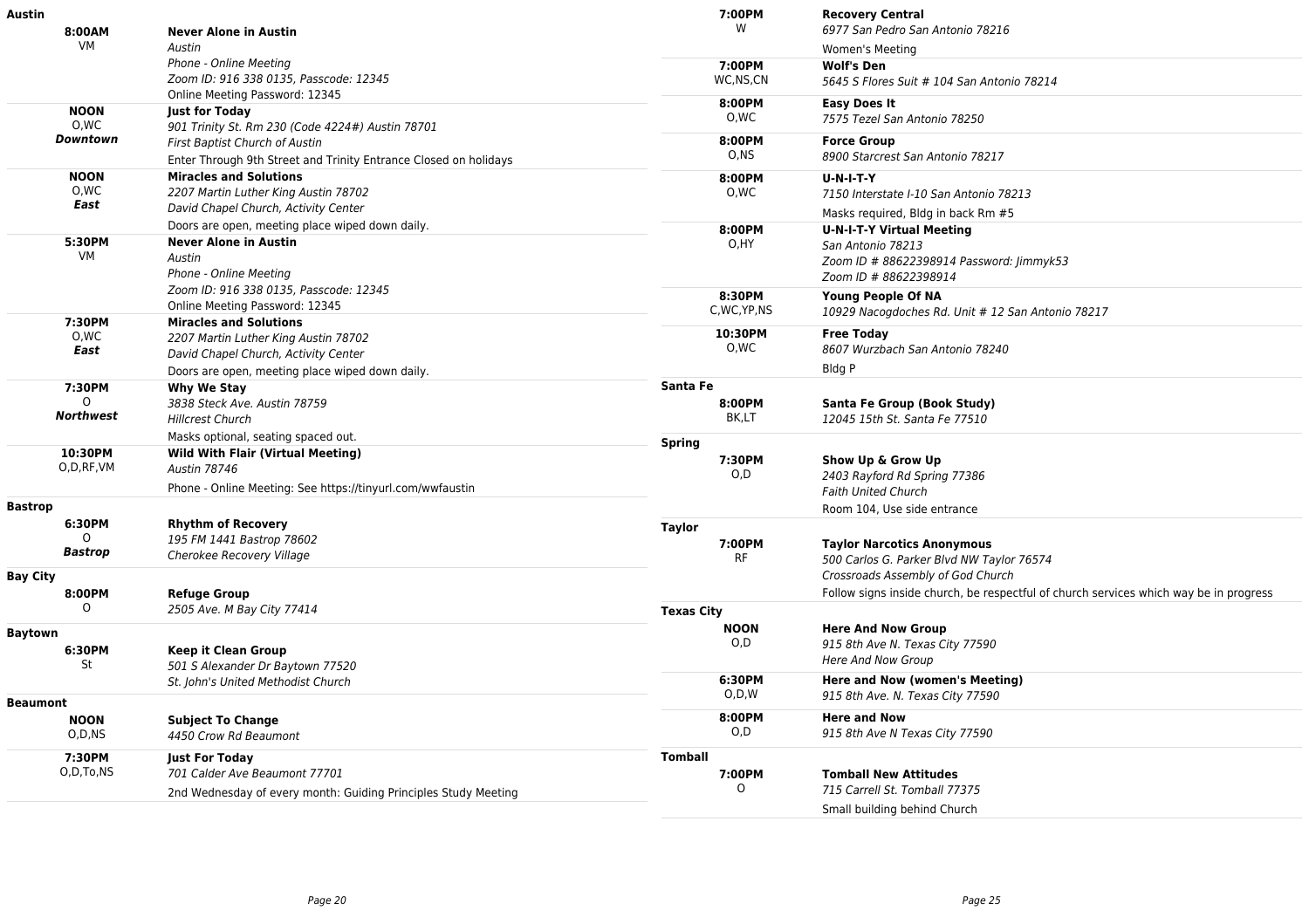| 8:00PM              | <b>Wings of Freedom</b>                                          | <b>Brenham</b>               |                                                                                 |
|---------------------|------------------------------------------------------------------|------------------------------|---------------------------------------------------------------------------------|
| WC                  | 908 Boston Ave. Nederland 77627                                  | 8:00PM                       | <b>Serenity Happens</b>                                                         |
|                     | Different Kind of Meeting                                        | D,NS                         | 1403 West Main St. Brenham 77833                                                |
| Orange              |                                                                  |                              | Main Street 12 Club                                                             |
| 7:00PM              | <b>Freedom To Change</b>                                         | <b>Bryan</b>                 |                                                                                 |
| O,D,NS              | 512 W. John St. Orange 77630                                     | 9:00PM                       | <b>Strength and Hope</b>                                                        |
|                     | Call Lasanda W. for meeting info 409-221-2534                    | 0                            | 837 N.Harvey Mitchell pkwy Bryan 77803                                          |
| Pearland            |                                                                  |                              | The Brazos club                                                                 |
| 7:00PM              | <b>Vigilance Group</b>                                           |                              | Derrick 979-219-2744                                                            |
| O,D                 | 2930 E. Broadway Pearland 77581                                  | <b>Caldwell</b>              |                                                                                 |
|                     | First Presbyterian Church                                        | <b>NOON</b>                  | <b>New Freedom Group</b>                                                        |
|                     | Located in the Scott House                                       |                              | 503 Freeman Street Caldwell 77836                                               |
| Pflugerville        |                                                                  |                              | Freeman Communtiy Center Jason B 979-716-9384                                   |
| 7:30PM              | <b>Here and Now</b>                                              | Clute                        |                                                                                 |
| O,D,IW,RF,WC        | 15822 Foothill Farms Loop Pflugerville 78660                     | 7:00PM                       | <b>Freedom Group (Book Study)</b>                                               |
| Pflugerville        | <b>Travis County Community Center</b>                            | IW,BK                        | 108 Hargett Clute 77531                                                         |
|                     | Meeting inside again starting March 2nd. Masks required.         |                              | Bobby G Smith Municipal Court Bldg                                              |
| <b>Rose City</b>    |                                                                  | Conroe                       |                                                                                 |
| 8:00PM              | <b>New Life</b>                                                  | <b>NOON</b>                  | <b>Better Late Than Never</b>                                                   |
| 0,5m                | 300 West Freeway Blvd. South Rose City                           | O,D,WC,NS                    | 2030 FM 2854 Conroe 77304                                                       |
|                     | @ Peacock, Green Metal Bldg., East IH-10 Feeder Rd.              |                              |                                                                                 |
| <b>San Antonio</b>  |                                                                  | 6:00PM<br>O,D,WC,NS          | <b>Better Late Than Never</b>                                                   |
| 11:30AM             | <b>Simplify - Virtual Meeting</b>                                |                              | 2030 FM 2854 Conroe 77304                                                       |
| O,BT,VM             | San Antonio 78217                                                | <b>Corpus Christi</b>        |                                                                                 |
|                     | Zoom Meeting ID:958729299 * Password 04022015                    | <b>NOON</b>                  | <b>Off The Wall</b>                                                             |
| <b>NOON</b>         | <b>Nooners</b>                                                   | $O,B$ , JT, WC               | 4710 S. Alameda Corpus Christi 78412                                            |
| O, BT               | 446 E Canton San Antonio 78202                                   |                              | Southshore Christian Church                                                     |
|                     |                                                                  |                              | <b>Willard Hall</b>                                                             |
| 1:30PM<br>O, WC, NS | <b>Just For The Newcomer</b><br>127 McCullough San Antonio 78215 | <b>NOON</b>                  | <b>Off The Wall</b>                                                             |
|                     |                                                                  | O,B,JT,VM                    | Corpus Christi 78412                                                            |
| 5:30PM              | <b>Somos Milagros</b>                                            |                              | Zoom ID: 272-2760-415, Password: CBANA                                          |
| O,BL,D,WC,NS        | 6977 San Pedro San Antonio 78216                                 |                              | Zoom ID: 272-2760-415, PW: CBANA                                                |
| 6:00PM              | <b>Gateway to Recovery</b>                                       | 6:00PM<br>C,B,D,WC,CN        | <b>Back To Basics</b>                                                           |
| O, WC, NS           | 6623 Five Palms San Antonio 78242                                |                              | 5501 McBride Lane Corpus Christi 78408<br>Cenikor                               |
| 6:00PM              | <b>Spiritual Journey Women's NA Meeting</b>                      |                              |                                                                                 |
| W,VM                | San Antonio                                                      | 6:30PM<br>O,B,M,WC           | <b>Men's NA Meeting</b><br>622 Airline Road Corpus Christi 78412                |
|                     | Meeting ID 612 219 4329                                          |                              | St Bartholomew's Church (scout hut)                                             |
| 6:30PM              | A New Way                                                        |                              |                                                                                 |
| $\Omega$            | 10929 Nacogdoches Rd. Ste. #12 San Antonio 78217                 | 6:30PM<br>O,CS,RF,W,WC       | <b>Sisters In Solution</b>                                                      |
|                     | ARP                                                              |                              | 622 Airline Road Corpus Christi 78412<br>St. Bartholomew's Church (parish hall) |
| 6:30PM              | <b>Living The Dream Virtual Meeting</b>                          |                              |                                                                                 |
| O,SD,VM             | San Antonio                                                      | 8:00PM<br>O, WC, LT, V       | Cloud 9                                                                         |
|                     | 778088354                                                        |                              | 622 Airline Road Corpus Christi 78412<br>St Bartholomew's Church (scout hut)    |
|                     | 651 658 1953 No PW                                               |                              |                                                                                 |
| 7:00PM              | <b>Miracles Happen - Virtual Meeting</b>                         | 8:00PM<br>SG, St, To, BK, CC | <b>Keep It Real</b>                                                             |
| O,VM                | San Antonio 78207                                                |                              | 626 Robinson Corpus Christi 78404<br><b>RCI</b>                                 |
| 7:00PM              | <b>Nooners A Guiding Principles Study</b>                        |                              | <b>Back Garage Room</b>                                                         |
| O,LT                | 446 E Canton San Antonio 78202                                   | 8:00PM                       | <b>Shot of Hope</b>                                                             |
|                     |                                                                  | O,RF,WC                      | 3307 Ayers Corpus Christi 78415                                                 |
|                     |                                                                  |                              | Coastal Bend Recovery Club                                                      |